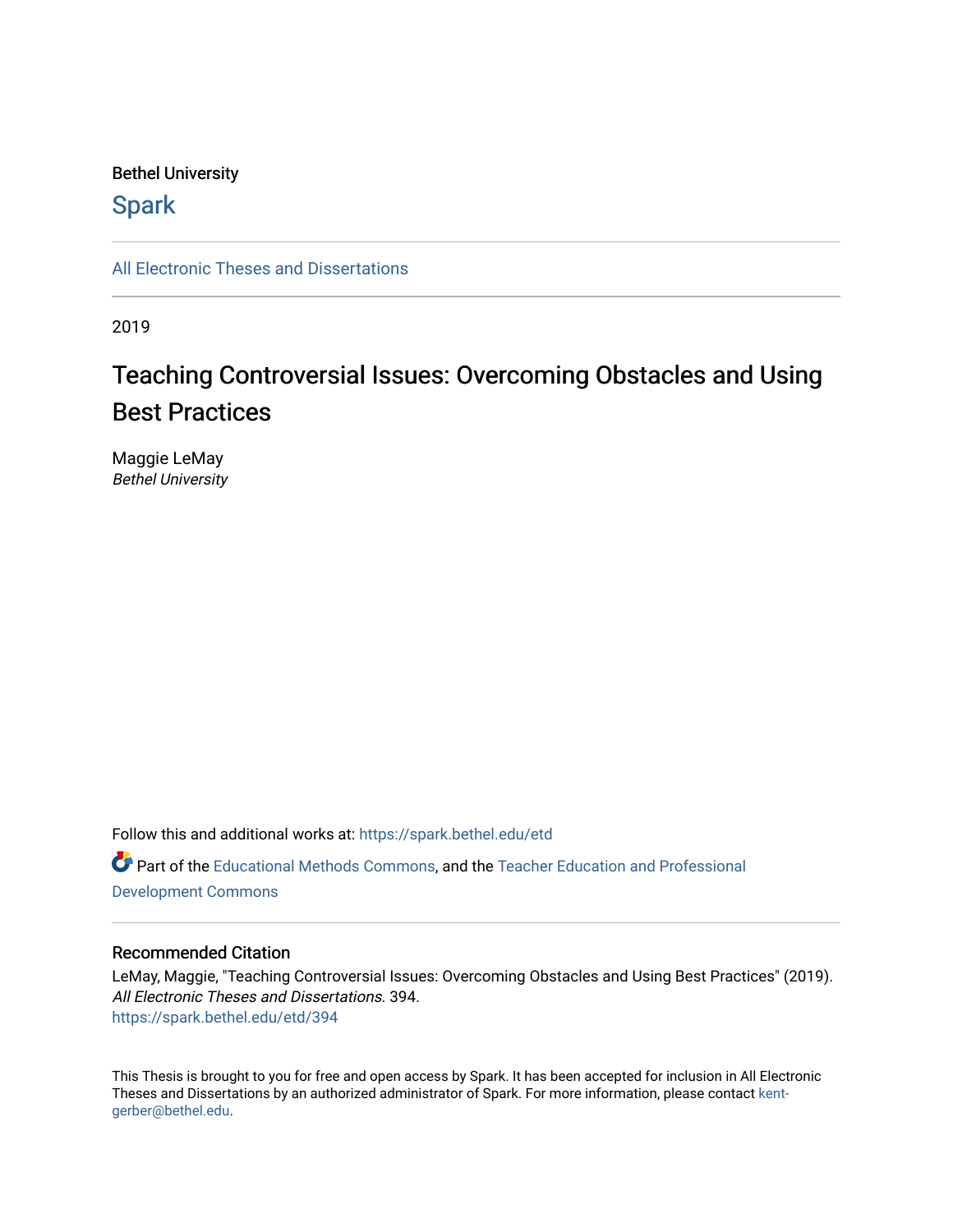### TEACHING CONTROVERSIAL ISSUES: OVERCOMING OBSTACLES AND USING BEST **PRACTICES**

### A MASTER'S THESIS SUBMITTED TO THE FACULTY OF BETHEL UNIVERSITY

BY

MAGGIE LEMAY

### IN PARTIAL FULFILLMENT OF THE REQUIREMENTS FOR THE DEGREE OF MASTER OF ARTS

MAY 2019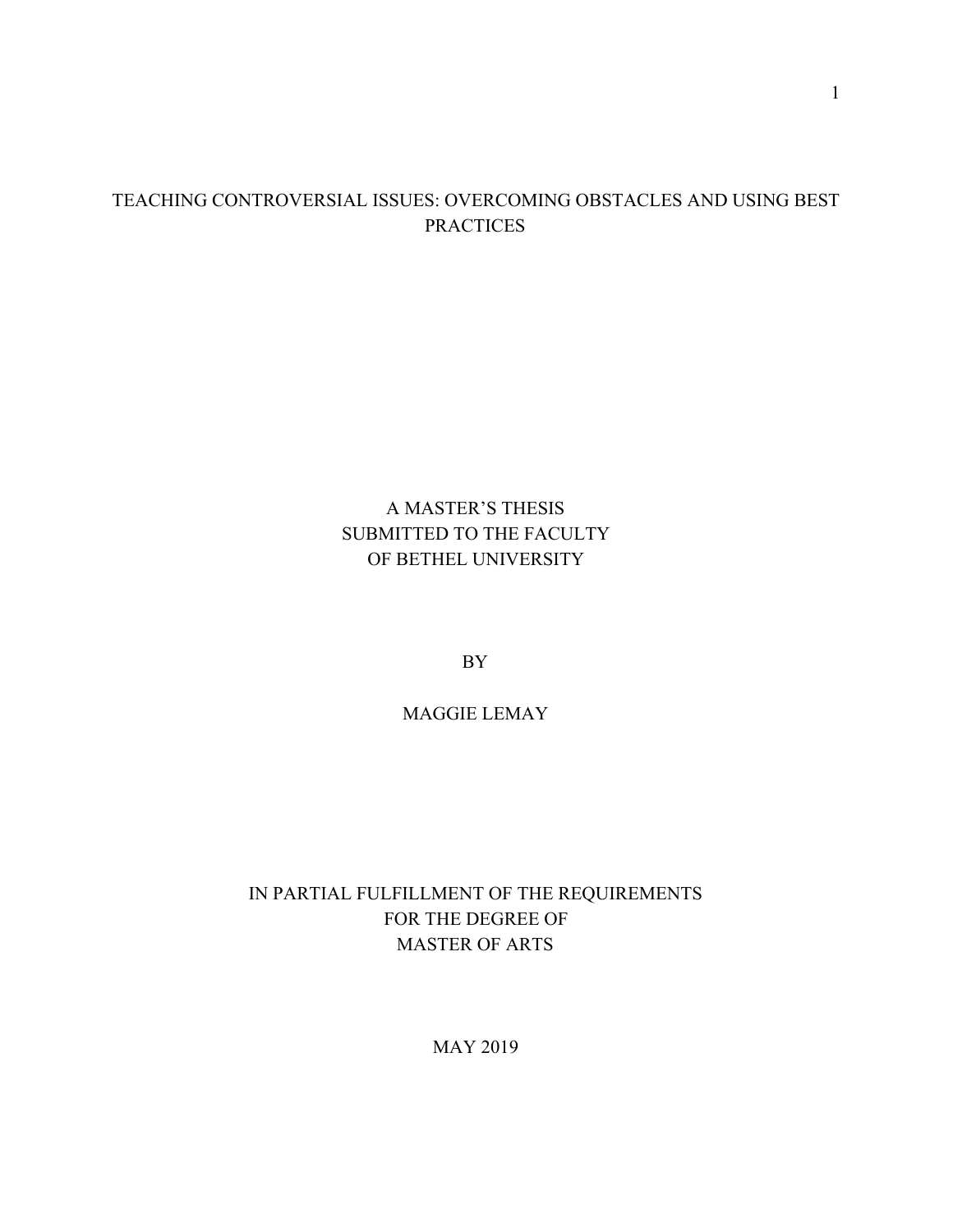BETHEL UNIVERSITY

## TEACHING CONTROVERSIAL ISSUES: OVERCOMING OBSTACLES AND USING BEST

### **PRACTICES**

MAGGIE LEMAY

MAY 2019

APPROVED

ADVISOR: JOELLEN AMBROSE, JD

PROGRAM DIRECTOR: MOLLY WICKAM, Ph.D., MBA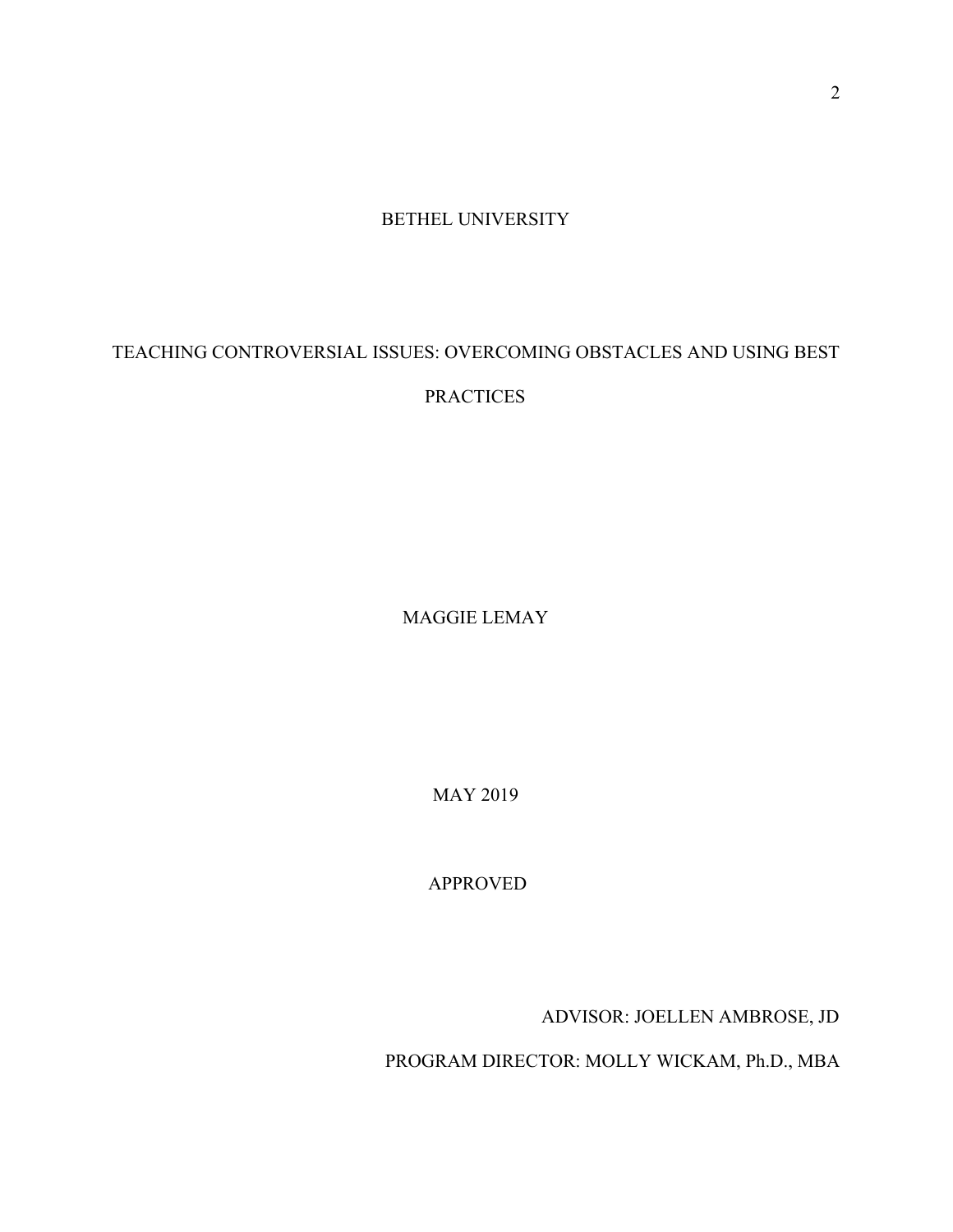### Acknowledgments

I want to thank my family, especially my parents who have supported me unconditionally during this long two-year journey. A special thank you to my mother who always picks up my phone calls no matter the time or place. You know exactly what to say to bring me back to reality and make me want to do better. I am in awe of your wisdom. I also want to thank my thesis supervisor, JoEllen Ambrose. I would not have been able to accomplish this much without your knowledge, expertise, and unwavering support. You have been an amazing mentor and teacher. I hope to one day be as good at teaching as you are.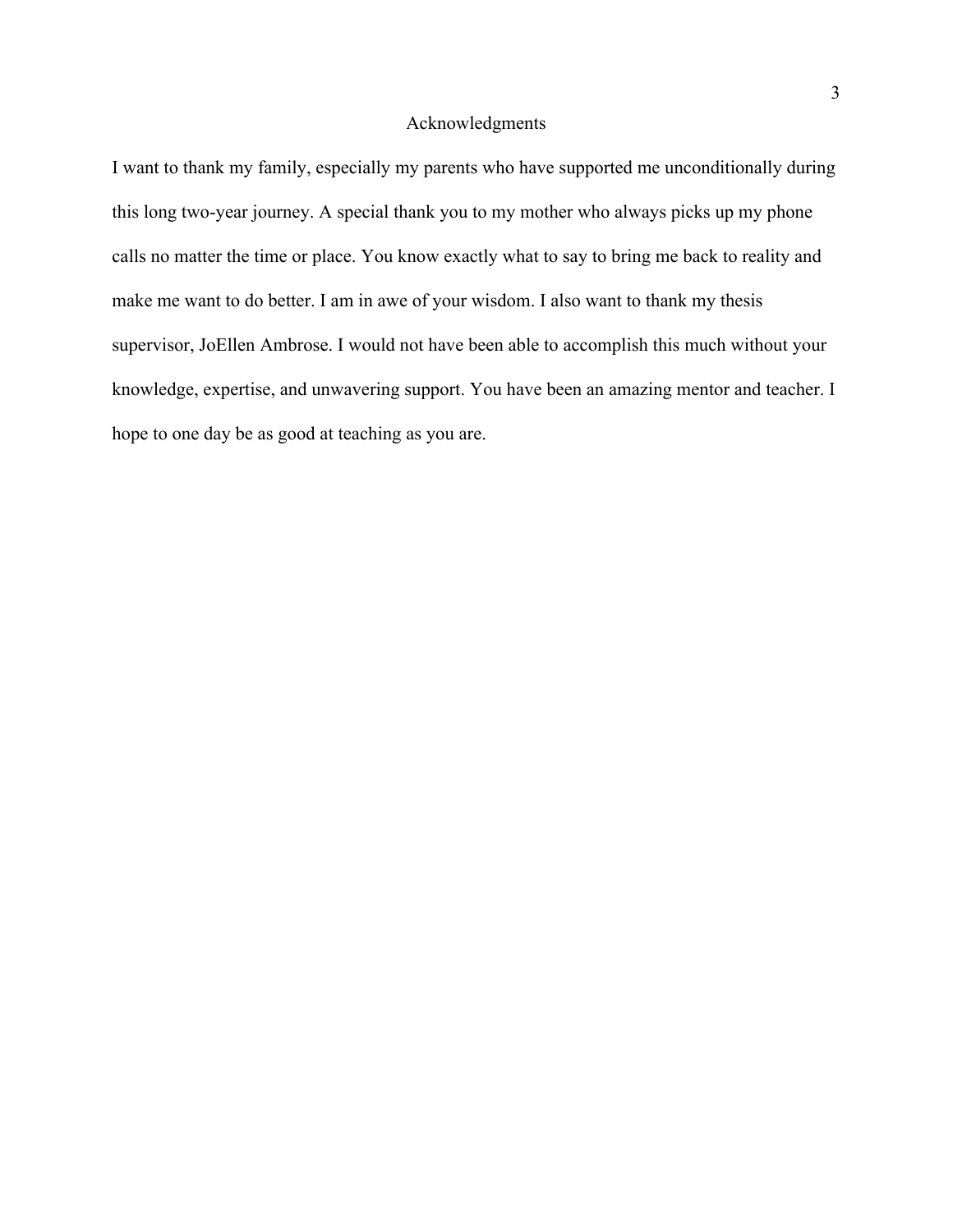#### Abstract

The teaching of controversial issues—those issues which have sparked a prolonged public debate or dispute, and usually, concerns matters of conflicting opinions or points of view—is a necessary and important aspect of any civics education program in the discipline of social studies. Despite this necessity and importance, research shows that teachers face many obstacles and challenges when teaching controversial issues. These obstacles include lack of training and time, fear of losing control, lack of community and legal support, the polarization of politics, access to the internet and social media, and, finally, teacher disclosure. The purpose of this thesis was to better understand these obstacles while also looking at research that shows how these obstacles can be overcome through the use of best practices. Research shows what training teachers need to receive, how they can gather community and legal support as well as how to create a safe and inclusive classroom environment. Lastly, research supports the teaching of controversial issues through the use of discussion, especially the use of deliberation, seminars, and role-plays.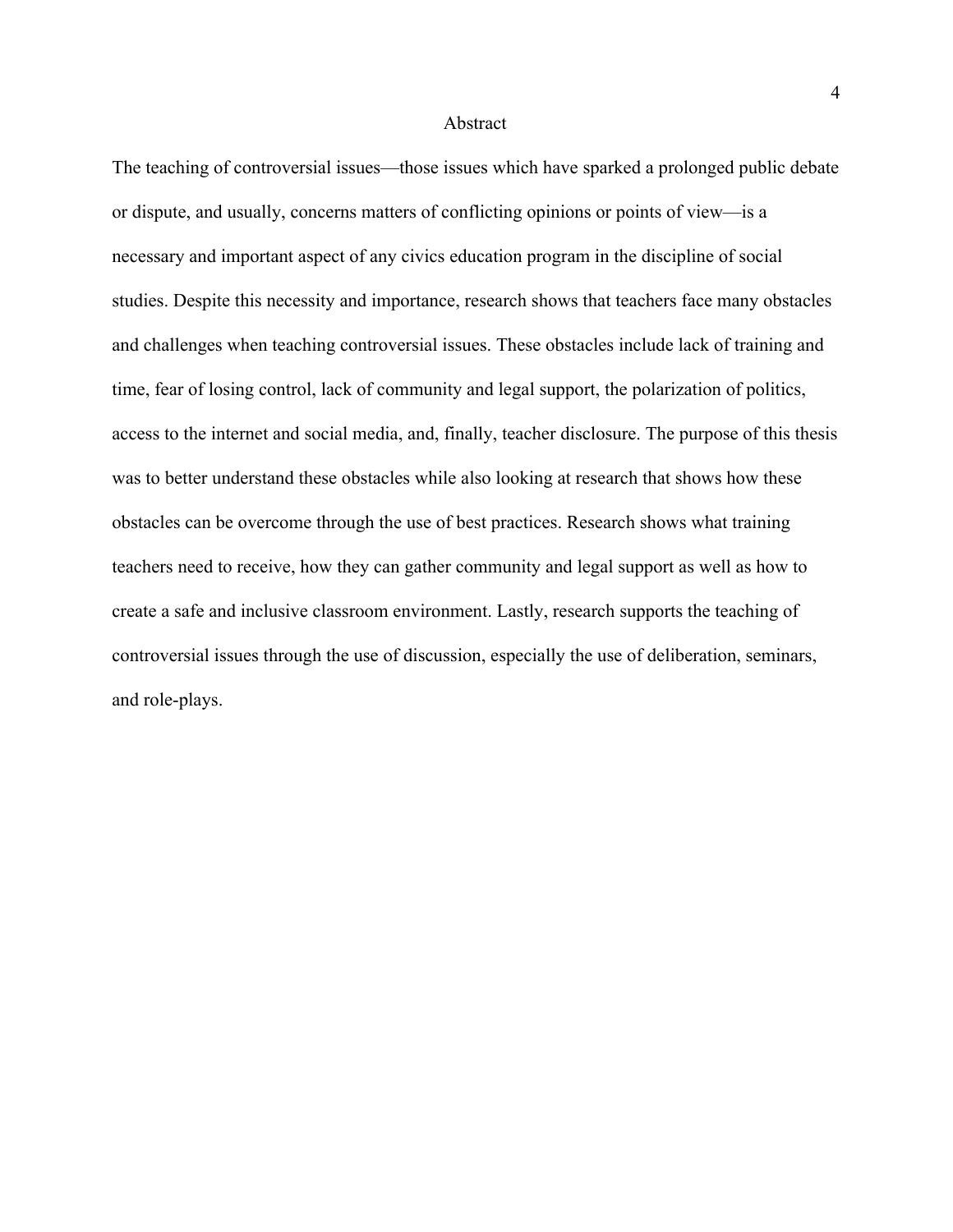### Table of Contents

| Acknowledgments                                                    | 3              |
|--------------------------------------------------------------------|----------------|
| Abstract                                                           | $\overline{4}$ |
| Table of Contents                                                  | 5              |
| Chapter I: Introduction                                            | $\overline{7}$ |
| Personal Experiences                                               | $\overline{7}$ |
| Eras of Teaching Controversial Issues                              | 7              |
| National Council for the Social Studies (NCSS) Best Practices      | 9              |
| Definition of Controversial Issues                                 | 10             |
| <b>Guiding Questions</b>                                           | 12             |
| Chapter II: Literature Review                                      | 13             |
| <b>Obstacles to Teaching Controversial Issues</b>                  | 13             |
| Lack of teacher training and time                                  | 14             |
| Fear of losing control in the classroom                            | 16             |
| Lack of community and legal support                                | 18             |
| Polarization of politics                                           | 21             |
| Access to the internet and social media                            | 23             |
| Teacher disclosure                                                 | 25             |
| Best Practices for Supporting the Teaching of Controversial Issues | 29             |
| Selecting controversial issues                                     | 29             |
| Gathering support of colleagues, parents, and other community      |                |
| members                                                            | 32             |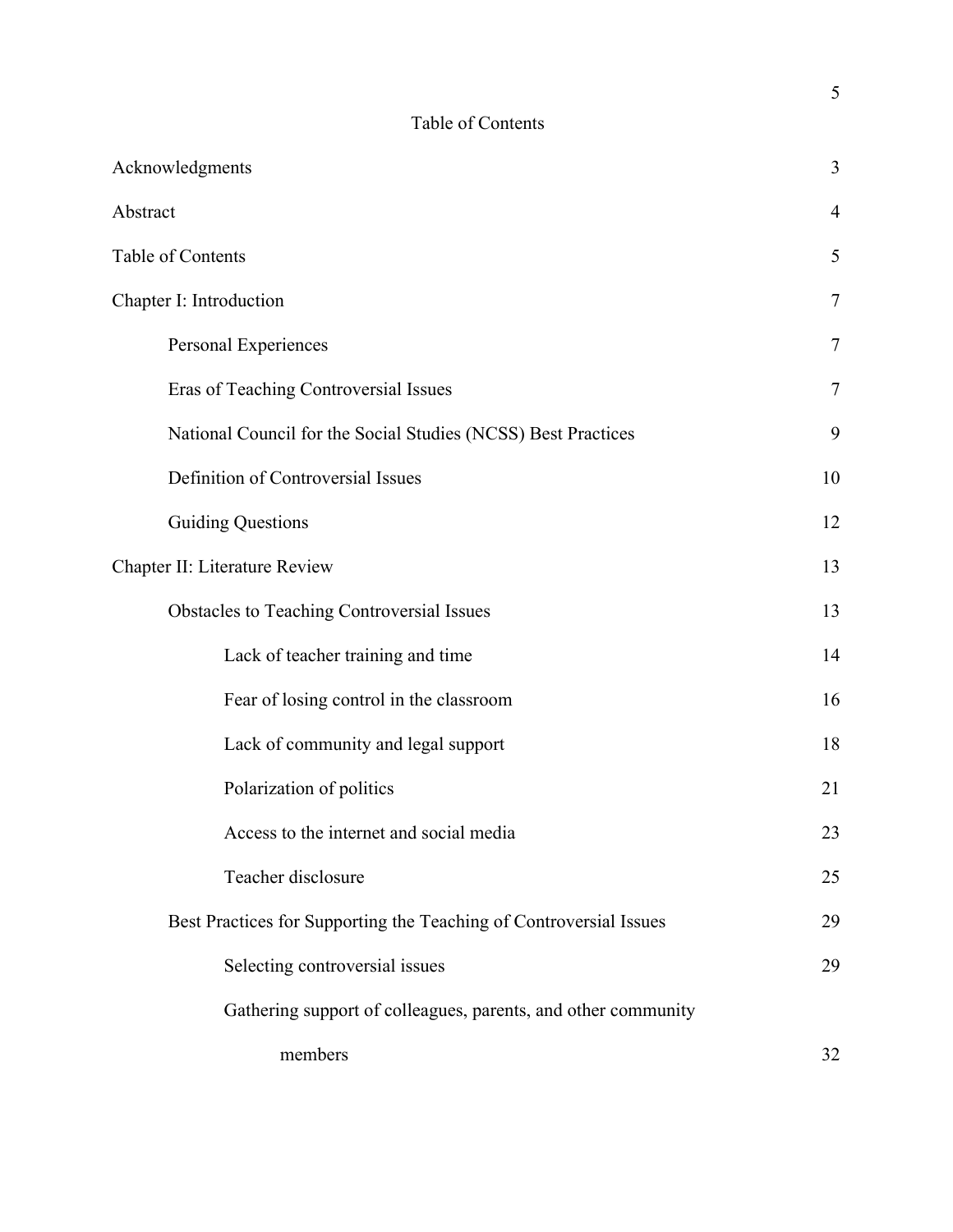|                                                                  | 6  |
|------------------------------------------------------------------|----|
| Creating a safe and inclusive environment in the classroom       | 34 |
| Teacher's views and beliefs of education                         | 34 |
| Building relationships                                           | 35 |
| Setting clear classroom guidelines and procedures                | 36 |
| Culturally responsive teaching                                   | 36 |
| Agonism                                                          | 37 |
| Discussion Methods for Teaching Controversial Issues             | 39 |
| Discussion                                                       | 40 |
| Deliberation                                                     | 42 |
| Seminar                                                          | 45 |
| Role-play                                                        | 47 |
| Debate                                                           | 50 |
| Conclusion                                                       | 50 |
| Chapter III: Discussion and Conclusion                           | 52 |
| Summary of Literature                                            | 52 |
| Obstacles to teaching controversial issues                       | 52 |
| Best practices that support the teaching of controversial issues | 55 |
| Discussion methods for teaching controversial issues             | 57 |
| Limitations of and Implications for Future Research              | 58 |
| Professional Application and Conclusion                          | 61 |
| References                                                       | 63 |
| Appendix A                                                       | 73 |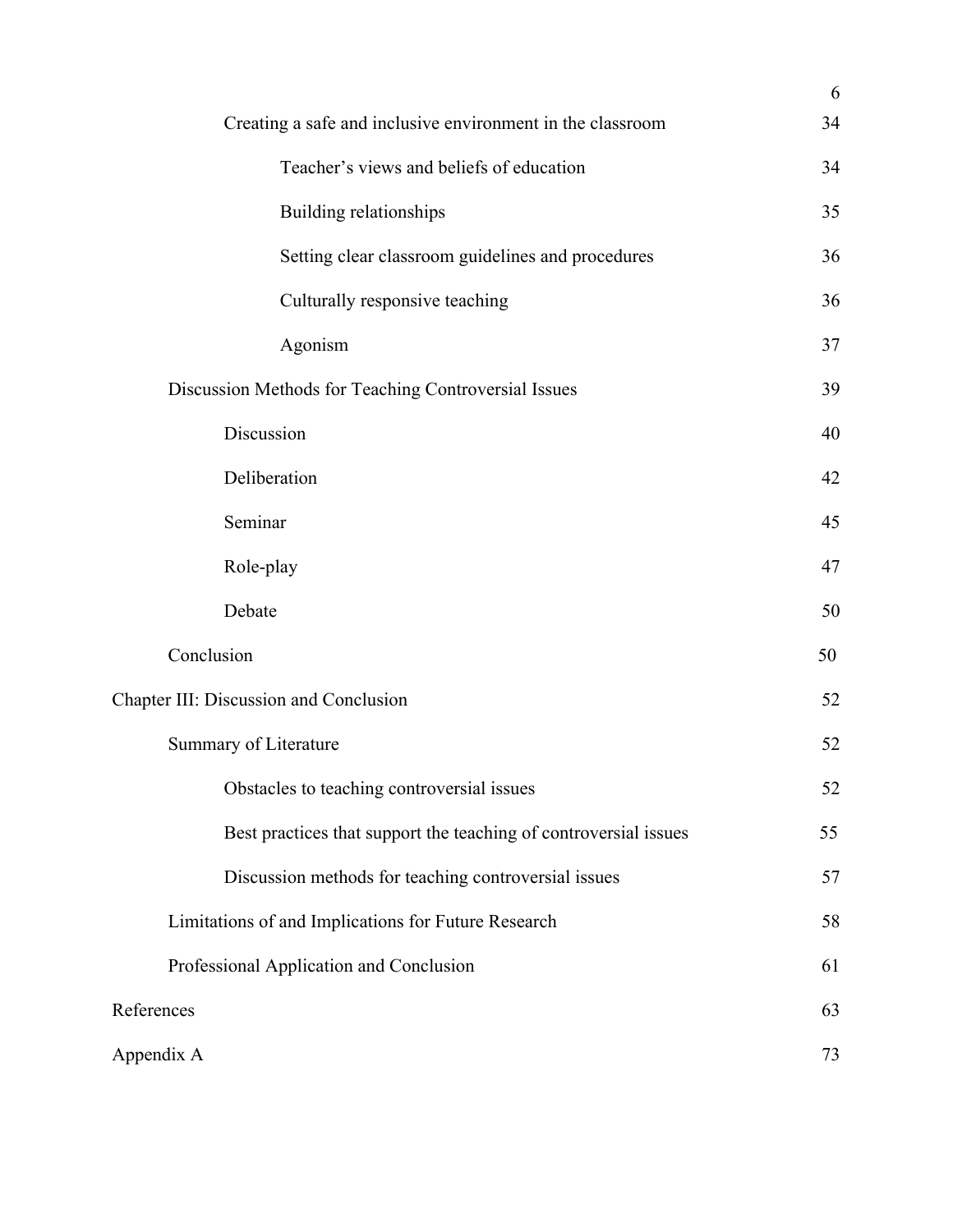#### **Chapter I: Introduction**

#### **Personal Experiences**

In my short time teaching, I have had some experience teaching about controversial issues. I have had the chance to teach about and have meaningful discussions with students on various controversial issues such as abortion, school shootings, racism related to the Jim Crow Era, the Wars on Terrorism as well as dropping the atomic bomb on Hiroshima and Nagasaki. It was during those lessons when my students became most engaged, motivated, and talkative. Yet, these were also the lessons in which I felt the most anxious to teach because I was not sure how my students would respond or if I was fully prepared to facilitate the discussion. Unfortunately, I did have to deal with the repercussions of bringing a controversial issue into the classroom that I was not fully prepared to teach because I was not aware of the extreme emotions some of my students held about the topic. While this was a valuable learning experience for me in that it helped me to know my students better, it also caused me anxiety and to doubt my choices and abilities as a social studies teacher. Nevertheless, it is because of these experiences that I chose to research the teaching of controversial issues.

#### **Eras of Teaching Controversial Issues**

Hatred, intolerance, and bigotry are age-old problems that every generation of students and teachers face. Teachers have had the challenge to navigate the controversies surrounding communism in the 1950s, the civil rights movement and the Vietnam War in the 1960s, and the Watergate Scandal in the 1970s as well as help their students learn about and understand these issues. Likewise, today's political climate has been charged with increased polarization and partisan politics, and the election of President Trump in 2016 has complicated matters further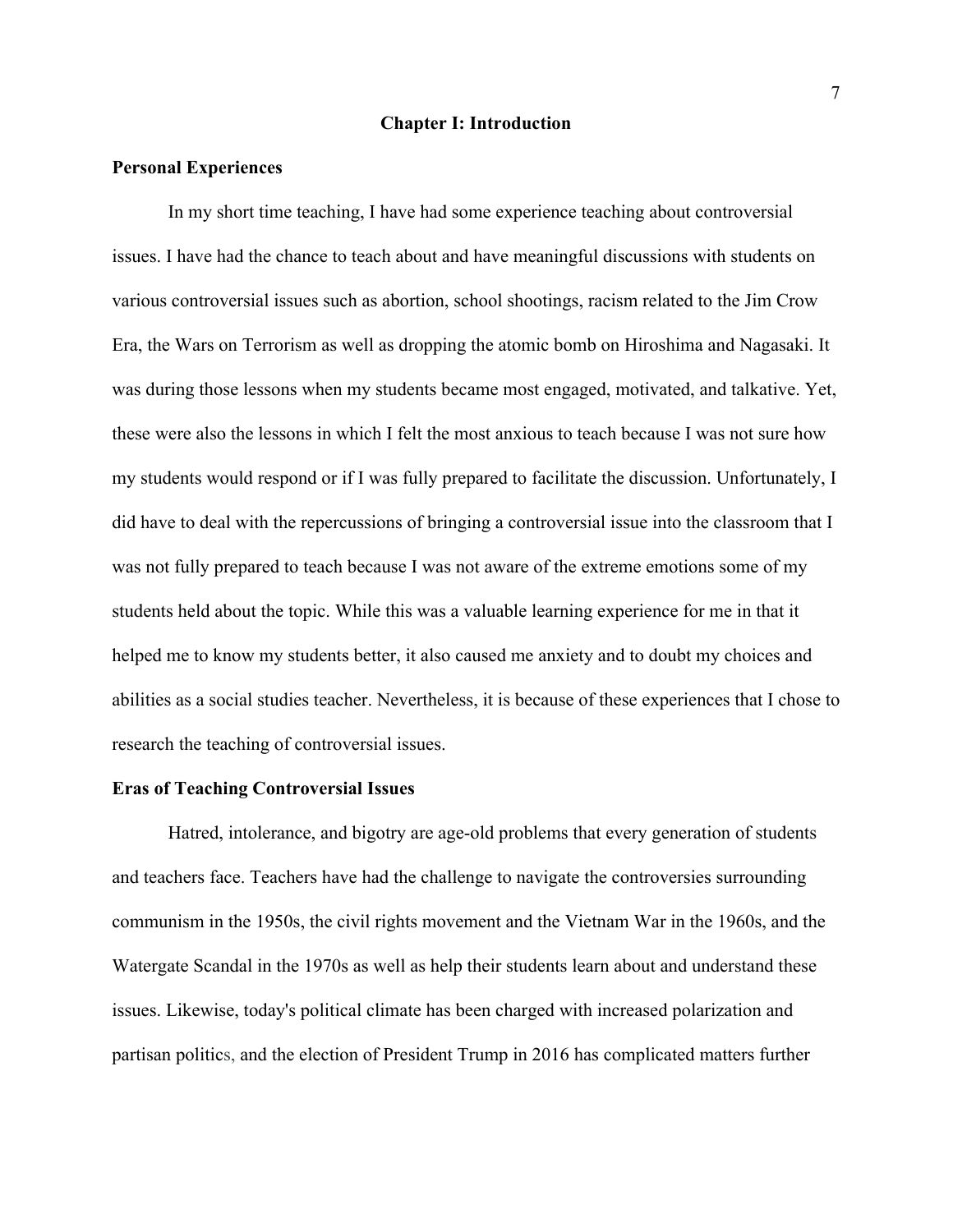creating challenges for teachers and students. Since the beginning of his election campaign, President Trump has acted in ways that have caused conflict, confusion, and concern with the American public. Research conducted by the American Psychology Association since the 2016 election, shows that Americans, especially those in minority groups, have heightened stress related to national politics (American Psychology Association, 2017).

Stress levels have also increased in the classrooms across the United States according to UCLA's Institute for Democracy Education and Access (IDEA) study (2017) of 1535 English, math, and social studies teachers across the US. This study was conducted to understand better how the first few months of President Trump's first term has affected US high school students. According to the UCLA IDEA study, 51.4% of teachers reported students experiencing increased stress due to the presidential election in 2016 (Rogers et al., 2017). Furthermore, 44.3% of teachers reported that students expressed concerns over specific policies (e.g., rights of immigrants, Muslim Americans, LGBTQ youth, or access to healthcare and a clean environment) "and that this negatively impacted students' ability to focus or their attendance" (Rogers et al., 2017, p. 10). Also, 67.6% of teachers reported that their stress levels increased during the 2016-17 school year due to the policy issues and changes brought about by the new president and his administration. From this study, it is clear that many students and teachers alike are suffering during this current political climate.

Another indicator of the current classroom environment is the increase in derogatory talk as well as an increase in classrooms or schools becoming hostile environments. For example, the UCLA study also found that 27.7% of teachers saw an increase in derogatory remarks about minority groups during classroom discussions from the 2015-16 school year to the 2016-17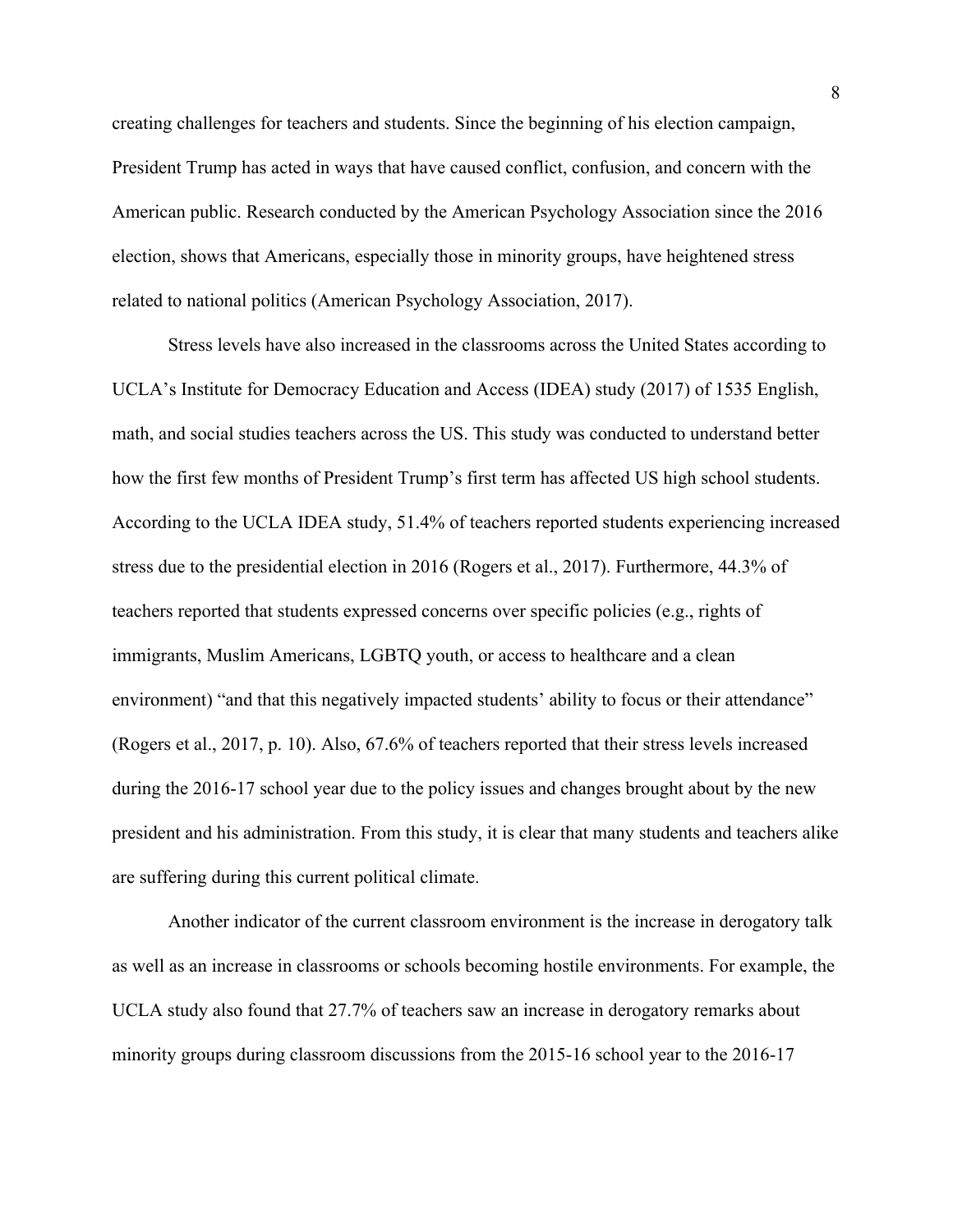school year (Rogers et al., 2017). Likewise, the study found that 40.9% of teachers stated that "their school leadership made public statements this year about the value of civil exchange and understanding across lines of difference" (Rogers et al., 2017, p. VI). Yet, only 26.8% of those teachers stated that their school leaders offered guidance and support on how to deal with these policy issues and the student's responses to them. These findings regarding the stress levels, the derogatory language, and the lack of support teachers have highlighted just how detrimental the present political environment is to students and teachers. If schools continue to be a stressful and unsafe place for students, very little learning can take place. Now more than ever, it is vital to work towards an education system that can help students navigate and understand the present political system and its problems, but also help them to be motivated to work towards change and a better future for all. However, how to do so remains a question.

### **National Council for the Social Studies (NCSS) Best Practices**

In the 2013 'Revitalizing Civic Learning in our Schools' statement by the National Council for the Social Studies (NCSS), a set of six practices taken from the Campaign for the Civic Mission of Schools (2011) were laid out to ensure meaningful and effective civics education in social studies classrooms. The six practices include Classroom Instruction, Discussion of Current Events and Controversial Issues, Service-Learning, Extracurricular Activities, School Governance, and Simulations of Democratic Processes. Through these six practices, it is clear that teachers need to create lessons in the classroom and opportunities outside of the classroom that help students to actively learn about and engage in the issues, activities, and practices that all citizens encounter. This thesis will focus on how to achieve the goal of helping students be active citizens and combating the ideas and rhetoric of the current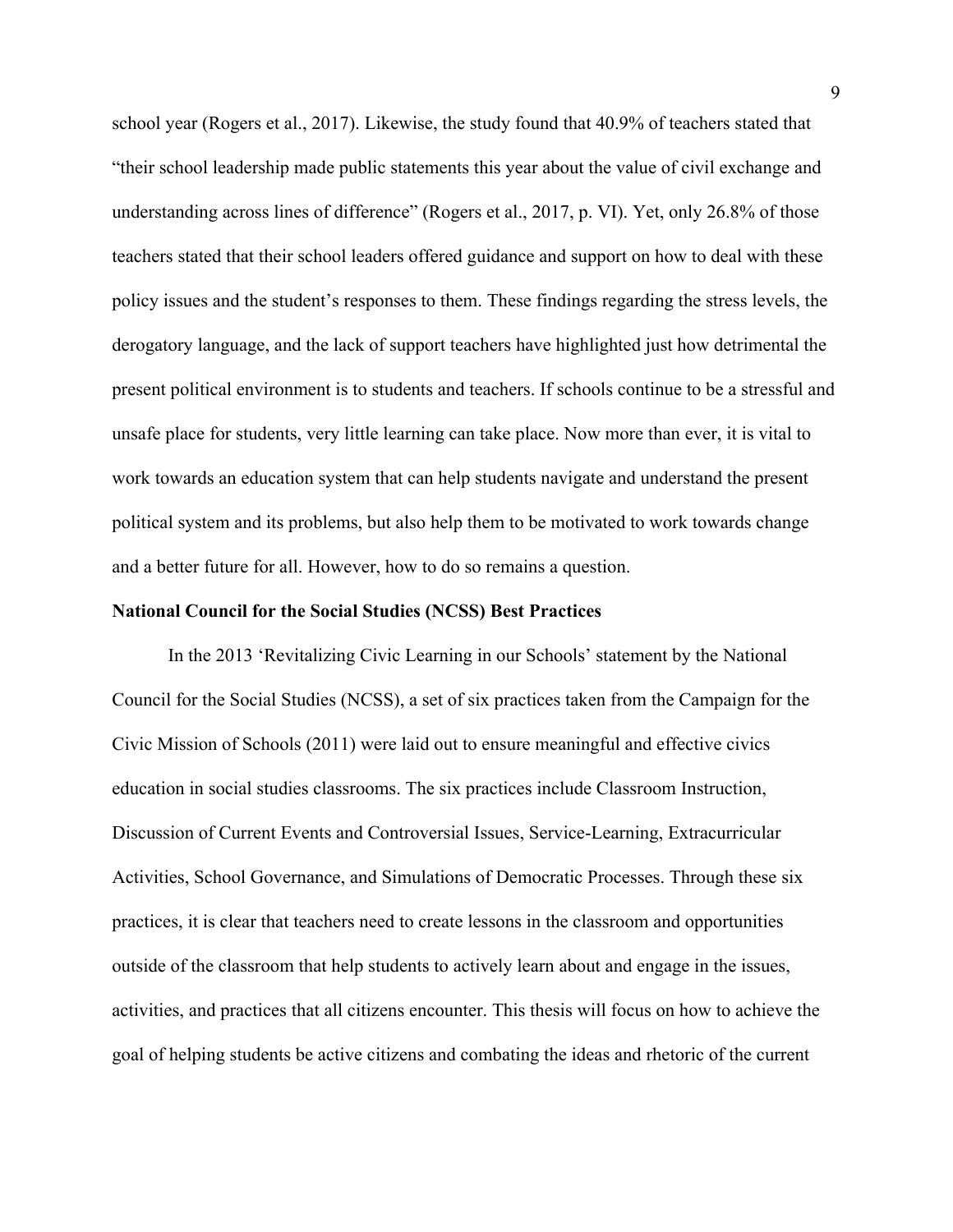political climate through utilizing the second practice of discussion of current events and controversial issues. While all of these practices work in tandem together to promote civic engagement, the practice of discussion of current events and controversial issues forms the cornerstone of civic education. (Claire & Holden 2007; Hess & McAvoy 2015; Lintner, 2018). It is in learning about these events and issues as well as in having discussions that students can begin to understand how complex and serious these issues really are as well as how they affect people's lives (Avery, Levy, & Simmons, 2013; Claire & Holden, 2007; Hess & McAvoy, 2015). Studying and speaking about these issues can help students better understand issues of race, discrimination, ethics, social and governmental policies, etc. They also have the opportunities to practice and experience tolerance, open-mindedness, and compromise (Avery et al., 2013; Claire & Holden, 2007; Hess, 2013; Hess & McAvoy, 2015). Lastly, it is especially important for students to learn about these issues since these are the issues with which many students have first-hand knowledge of or experience in or whose families are still feeling the effects of today. All in all, it is important for students to know and talk about these issues since they are the issues and ideas that define us as a people or a country or which can cause conflicts, wars, or revolutions.

### **Definition of Controversial Issues**

A controversial issue is, essentially, defined as an issue that has sparked a prolonged public debate or dispute, and usually, concerns matters of conflicting opinions or points of view (Hess, 2002; Stradling, Noctor, & Baines, 1984). While this is a good baseline definition, there are few more ideas to consider when dealing with controversial issues.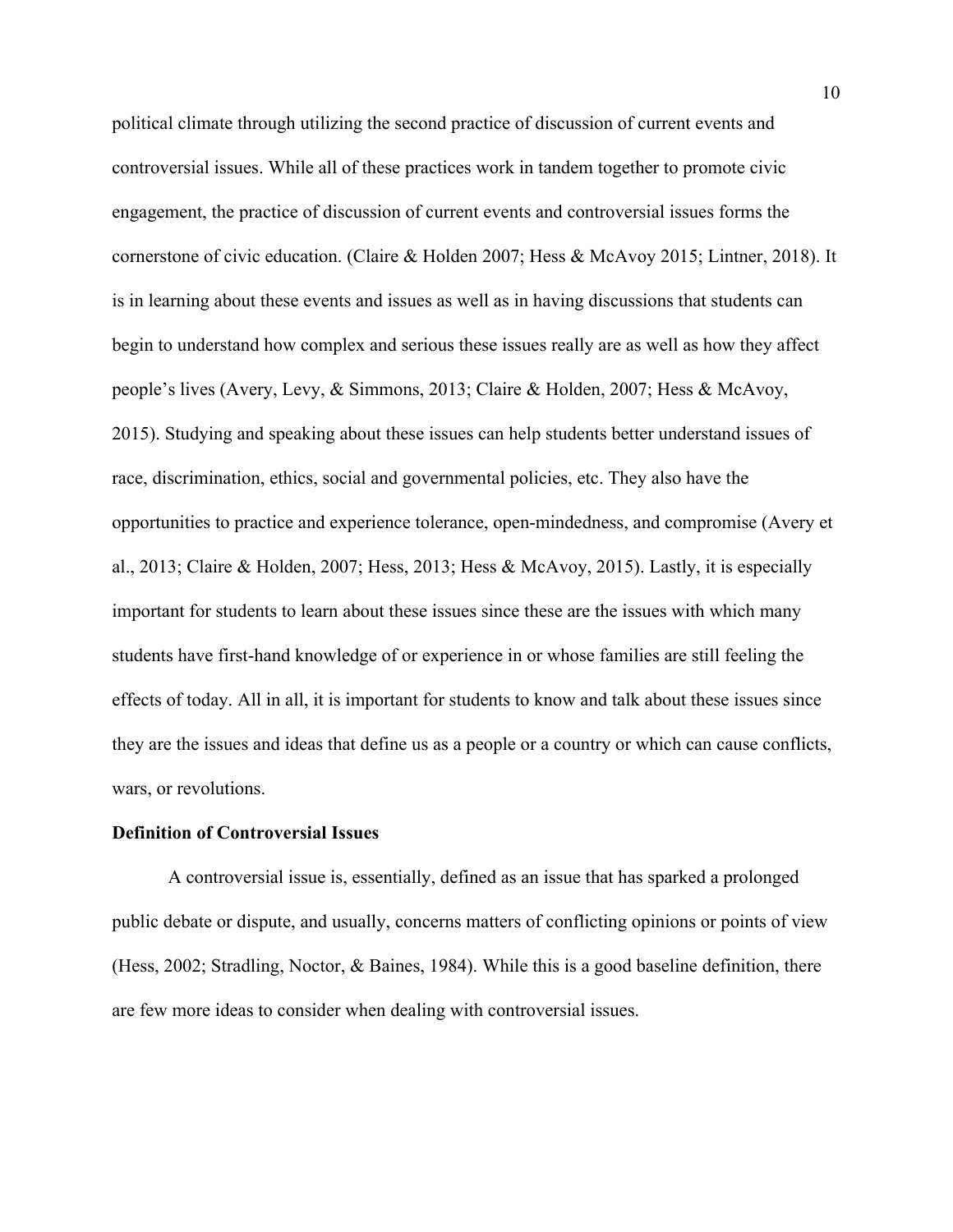Zimmerman and Robertson (2017) write, "To merit discussion in the classroom … an issue must be the subject of conflict among knowledgeable persons, and it must matter, deeply, to members of the general public" (p. 2). This means that a controversial issue is a topic that sparks debate among people who know about the topic as well as something that is relevant and important to most people. Furthermore, one of the prominent scholars on controversial issues, Dearden (1981), wrote about controversy saying that "contrary views can be held…without those views being contrary to reason" (p. 38). Lintner (2018) adds to this definition by saying that "…compelling questions [issues] are both approached and answered from different perspectives premised on one's social, cultural, regional, and political values, beliefs, and biases" (p. 14). Both of these definitions highlight the complexity or difficulties of controversial issues because much of the conflict or debate comes from the way that people approach or find answers to these issues. Also, there is the fact that with controversial issues, there is seldom one right answer or solution.

One more idea to remember when defining controversial issues is the idea of emotion. Because these issues are complex and vastly important to people, they can stir up strong emotions. To tie all of these previous definitions together Claire and Holden (2007) lay out a definition that states:

A controversial issue is one in which 1) the subject/area is a topic of interest, 2) there are conflicting values and opinions, 3) there are conflicting priorities and material interests, 4) emotions may become strongly aroused, and 5) the subject/area is complex. In this definition, it is clear that these issues are not simple, that the controversy can deal with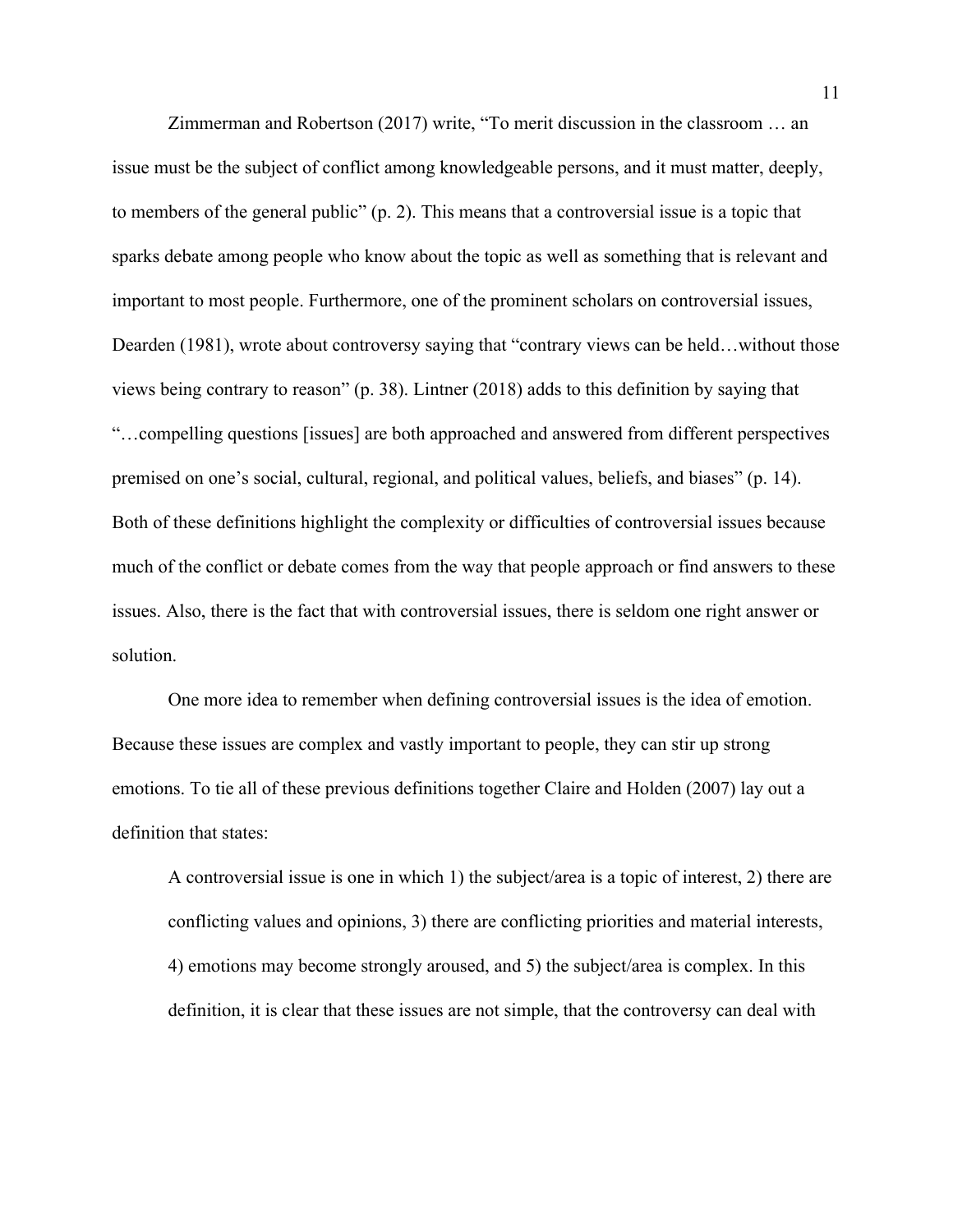values, opinions, priorities, or interests, and that these issues can bring out strong emotions in people. (pp. 5-6)

Overall, controversial issues are those that people will often disagree on; however, they are of vital interest and importance, which is why knowing about them and how to engage in a discussion is an important aspect of being an active citizen.

### **Guiding Questions**

Despite this advocacy by the NCSS for robust civic education programs, the reality is, as shown through my personal experiences as well as the the challenging controversial issues teachers and students have faced from communism to the impact of President Trump, that putting these ideas into practice is much more difficult than it seems (Rogers et al., 2017). However, it is not impossible. I hope that this thesis can help other teachers better understand the obstacles or challenges that they will face teaching about controversial issues in the social studies classroom and come away having the knowledge, skill, and tools necessary to overcome them through incorporating the best practices in their classrooms. Therefore, my guiding questions in this thesis are: What are the obstacles teachers face when teaching controversial issues? What are the best practices that support the teaching of controversial issues? More specifically, how does the use of discussion support the teaching of controversial issues?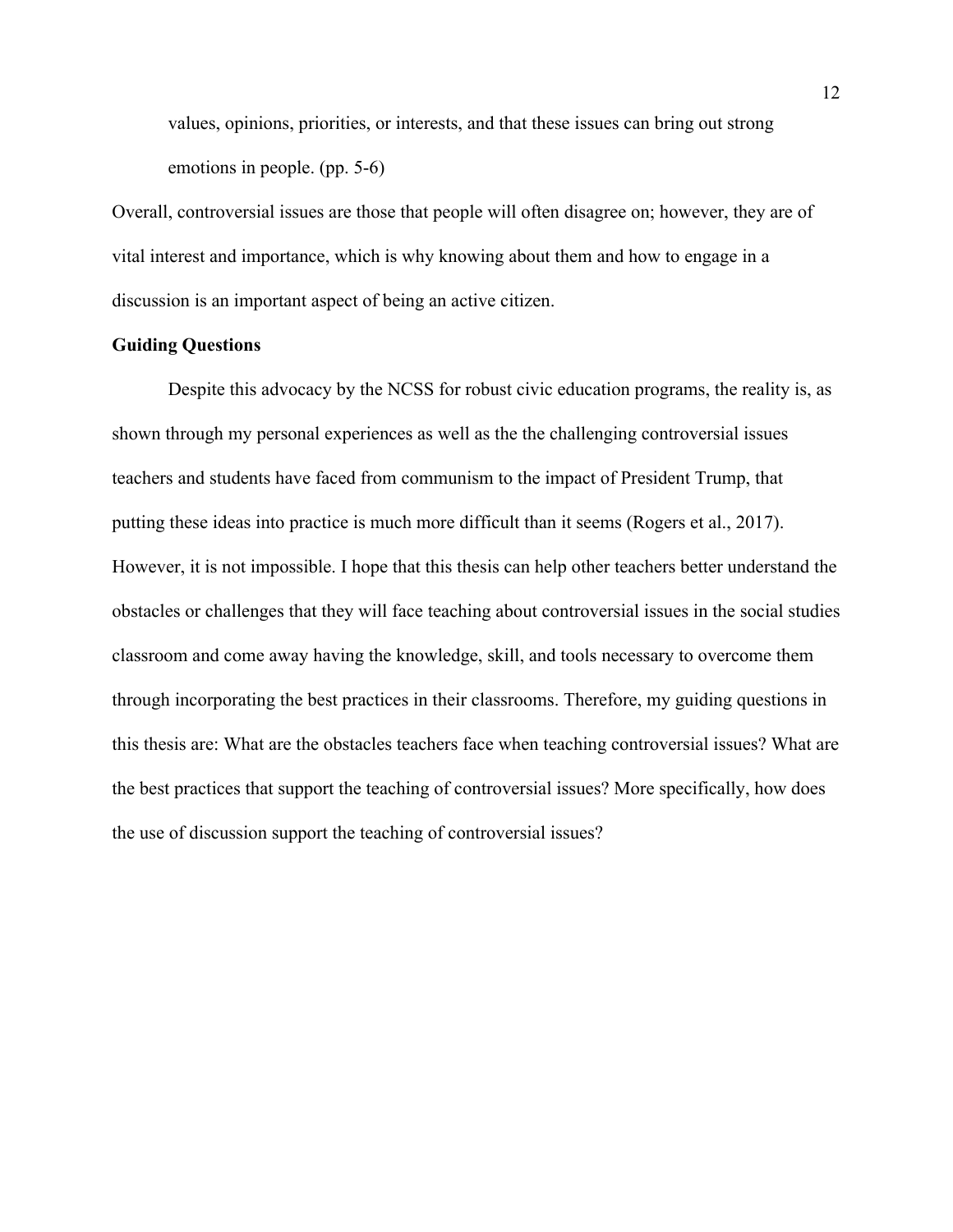#### **Chapter II: Literature Review**

Locating the literature for this thesis was conducted through searches of Education Journals, ERIC, JSTOR Arts & Sciences VI Archive Collection, Academic Search Complete, and EBSCO MegaFILE for publications from 1979 to 2018. This list was narrowed by only reviewing published peer-reviewed journals and reports that focused on social studies education, controversial issues teaching, discussion teaching methods, and professional development in social studies content areas found in journals that addressed the guiding questions. The keywords and phrases that were used in these searches were *teaching controversial issues, discussion in social studies classrooms, discussing controversial issues, discussion methods, professional development controversial issues, civics education programs,* and *culturally responsive teaching.* The structure of this chapter is to review the literature on the teaching of controversial issues in social studies classrooms in three sections: Obstacles to Teaching Controversial Issues, Best Practices for Supporting the Teaching of Controversial Issues, and Discussion Methods for Teaching Controversial Issues.

### **Obstacles to Teaching Controversial Issues**

Literature and research acknowledge many obstacles that teachers and students face when teaching controversial issues. These obstacles can cause teachers to avoid teaching controversial issues altogether. Avoiding controversial issue discussions can cause students to miss out on developing skills, for example, to think critically or to work with multiple perspectives. The main obstacles that teachers face are lack of training and time, fear of losing control in the classroom, lack of community and legal support to teach controversial issues, the polarization of politics in the United States, and student access to the internet and social media. A final obstacle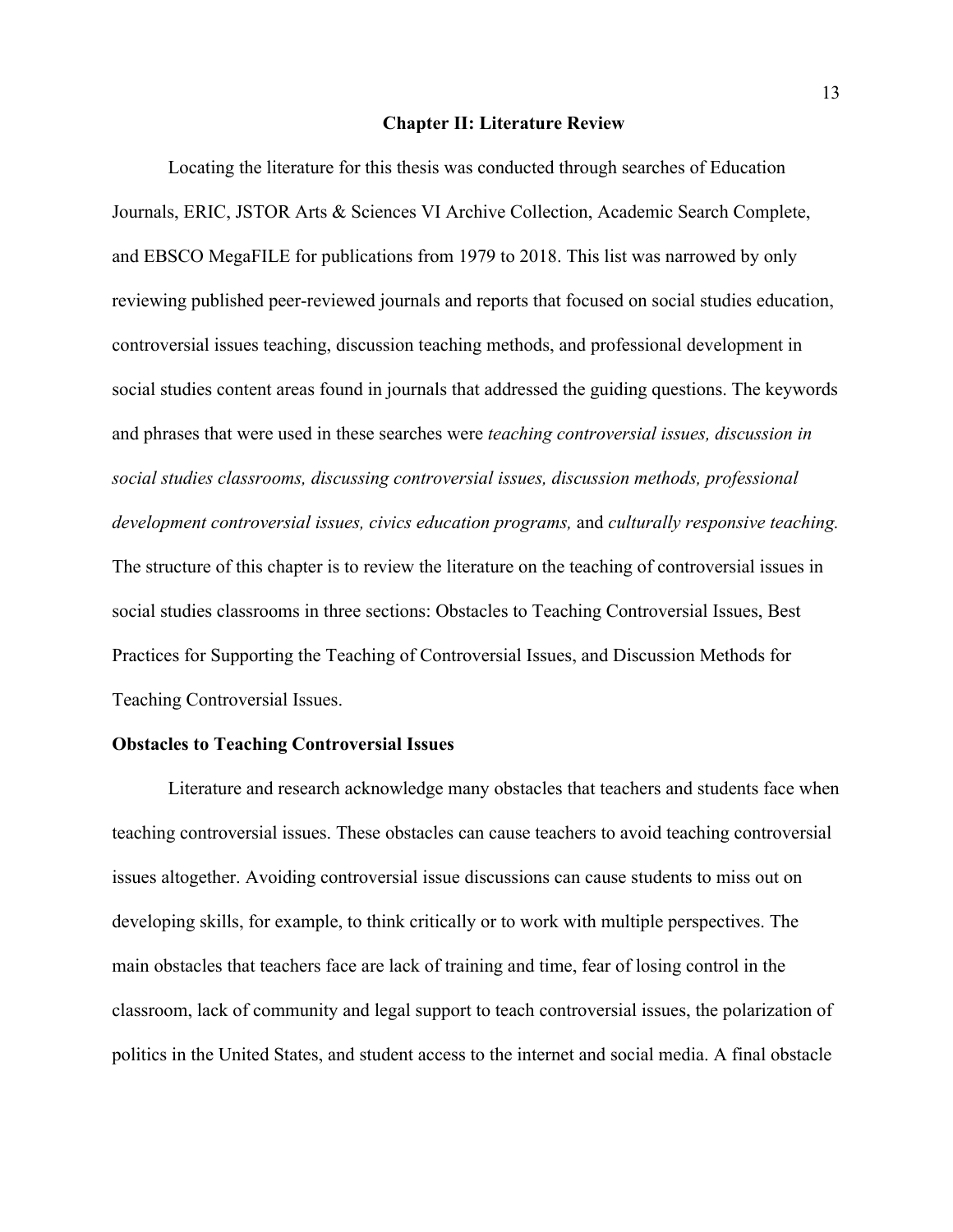is the dilemma of whether teachers should disclose their viewpoints during lessons on controversial issues.

**Lack of teacher training and time.** Many social studies teachers believe they lack the knowledge and training to teach their students controversial issues adequately. In a study by Byford, Lennon, and Russell (2009) on the attitudes and perceptions high school teachers have towards teaching controversial issues, only 35% of the teachers felt they know how to teach controversial issues effectively. Likewise, in a study done by British researchers Oulton, Day, Dillon, and Grace (2004), they found that only 12% of teachers studied stated that they "felt very well prepared" (p. 501) to teach controversial issues. These studies show that many teachers do not feel sufficiently prepared to teach controversial issues.

Teachers are also ill-prepared to teach social studies content and, in turn, controversial issues. Byford et al. (2009) found that many teachers (over 70%) feel that it is important and necessary to teach controversial issues; however, they also feel that it is difficult to do so because they lack confidence, knowledge or training. Likewise, Journell (2013) conducted a study on pre-service social studies teachers' content knowledge. Pre-service teachers answered questions on government and institution processes, parties and important political personalities, domestic current events, and foreign current events. The results of the study showed that many pre-service (around 50-70%) answered the questions incorrectly. Also, it was the middle school pre-service teachers who scored the lowest in all four categories. Journell (2013) concluded that these results raise concerns as to how prepared new teachers are to be teaching about government, politics, and current events.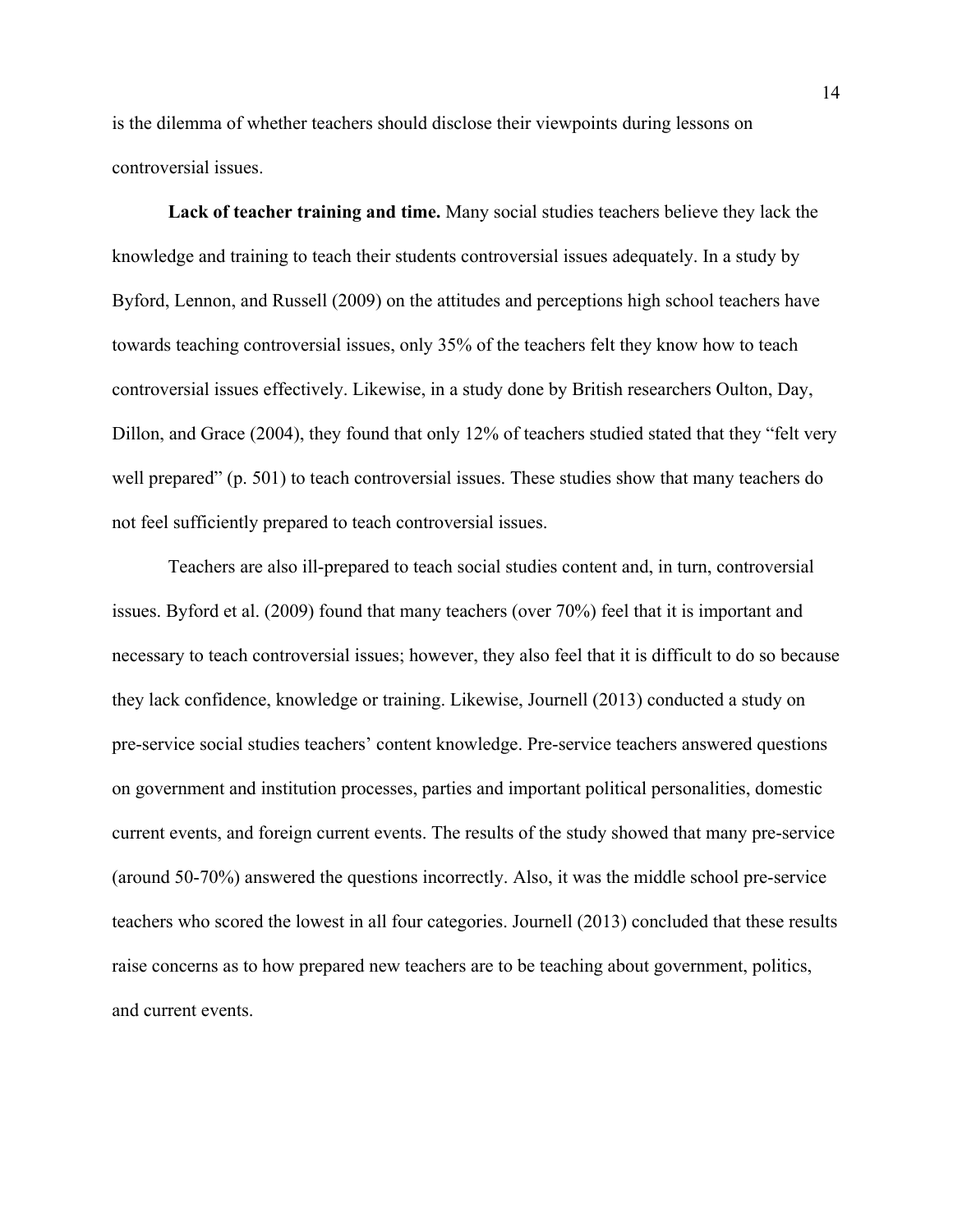Lack of teacher preparation is also evident in the use of discussion as a teaching strategy. A study by Alvermann, O'Brien, and Dillon (1990) looked at whether teachers were correctly using discussion in their classrooms. They observed 24 classrooms where teachers stated that they were using discussion in their daily lessons. According to the study, it was found that 17 out of the 24 teachers were not. Instead, they were using some sort of recitation or lecture technique. Also, Nystrand, Gamoran, and Carbonaro (2001) observed 48 high school social studies classes and found that fewer than 10% of the classes had discussions that lasted longer than 31 seconds. Therefore, this shows that many teachers either do not know what a discussion is or are not trained properly in how to lead one. This lack of training creates a challenge especially when research shows that discussion is one of the best-known techniques to teach concept comprehension and controversial issues (Parker & Hess, 2001).

Often the content of controversial issues can become an obstacle to teachers. The content of controversial issues can be challenging to teach either because it is quite expansive (i.e., something that spans many years in history or involves many people and places) like racism or quite technical (i.e., science or math are involved like in climate change). Also, it could be that the content brings about strong or difficult emotions in the students, teachers, or other community members (Kitson, 2007; Stradling, 2001). For example, this is still true in much of 'post-the Troubles' Northern Ireland where emotions run high for students as well as teachers. Kitson's research of teachers in Northern Ireland found that there are teachers, especially those teaching in high conflict areas, that avoid teaching Irish history after 1922 because they have seen time and time again that "emotions kick in over reason" (Kitson, 2007, p. 132) when they teach about 'the Troubles.'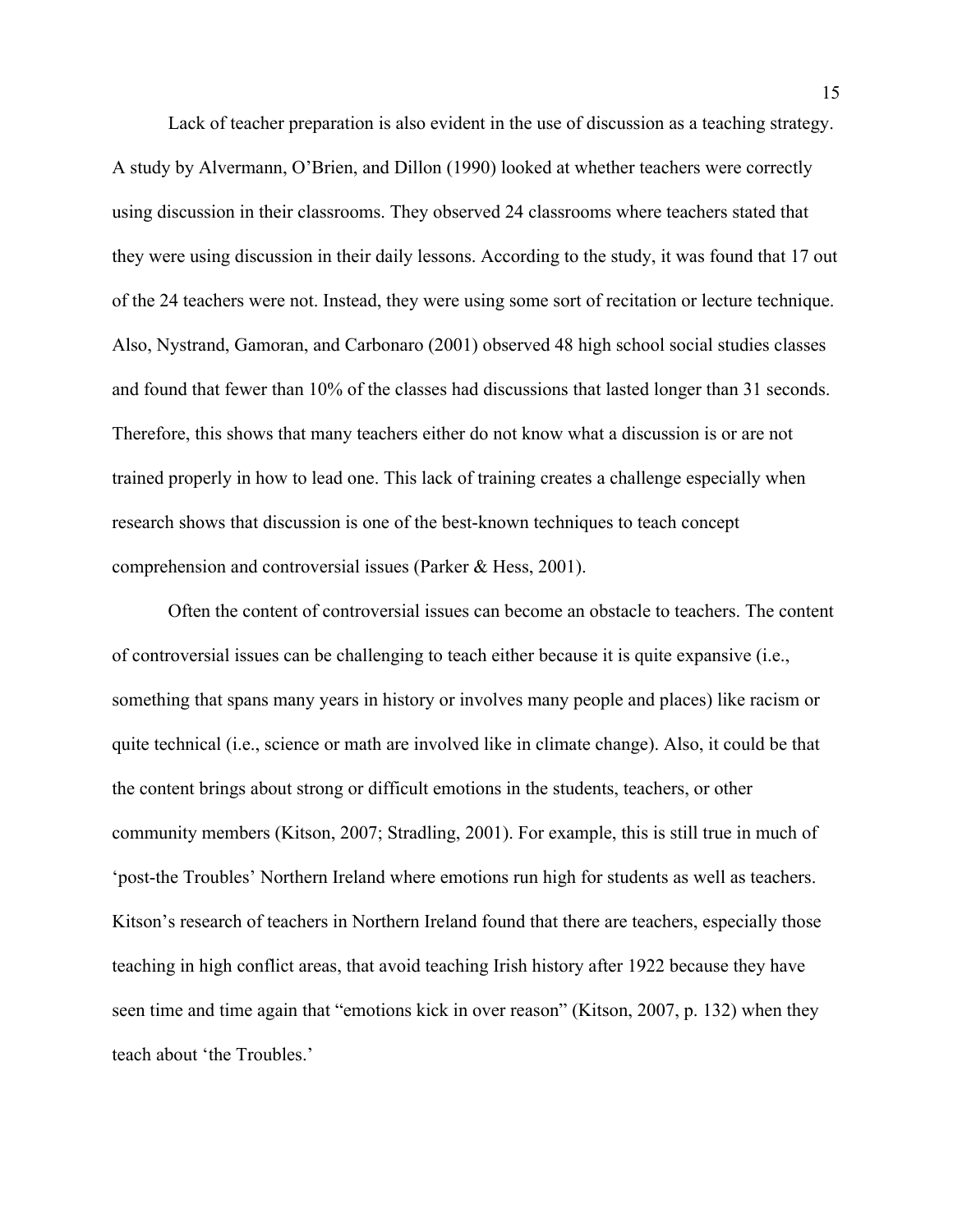It can be a challenge to find the time in the midst of all of the content that needs to be covered in a school year to take the time to devote to controversial issues (Avery, Levy, & Simmons, 2013; Hess 2002; Zimmerman & Robertson, 2017). Spending the appropriate time needed to learn about and discuss controversial issues can interfere with most mandated state curriculums, which have many standards that teachers need to cover each year (Zimmerman  $\&$ Robertson, 2017). Also, planning for a lesson on a controversial issue is ideal; however, often controversial issues come up as current events, and students and teachers want to or need to talk about them. This example is another instance where teachers face an obstacle. They not only feel anxious or uncertain about what to do or say, but they also need to determine whether they should or should not disrupt their regular schedule to talk about these issues and events (Hess & Posselt, 2002).

**Fear of losing control in the classroom.** Many teachers stay away from controversial issues, teach them in a dry and distant manner or teach parallel topics like the Arab Israeli conflict instead of 'the Troubles' between Catholics and Protestants if teaching in Northern Ireland (Kitson, 2007). The reason many teachers take these approaches is that they allow for more control of both the content and the emotions attached to the issues (Byford et al., 2009; Kitson, 2007; Levitt & Longstreet, 1993; McCully, 2006). Alvermann et al. (1990) found that "[c]ontrol is not an option that is easily relinquished, in spite of teachers' perceptions of the value of open forums as demonstrated in their definitions of discussion. Control is a device for maintaining the discipline necessary to carry out routines, cover content, and assess students" (p. 320).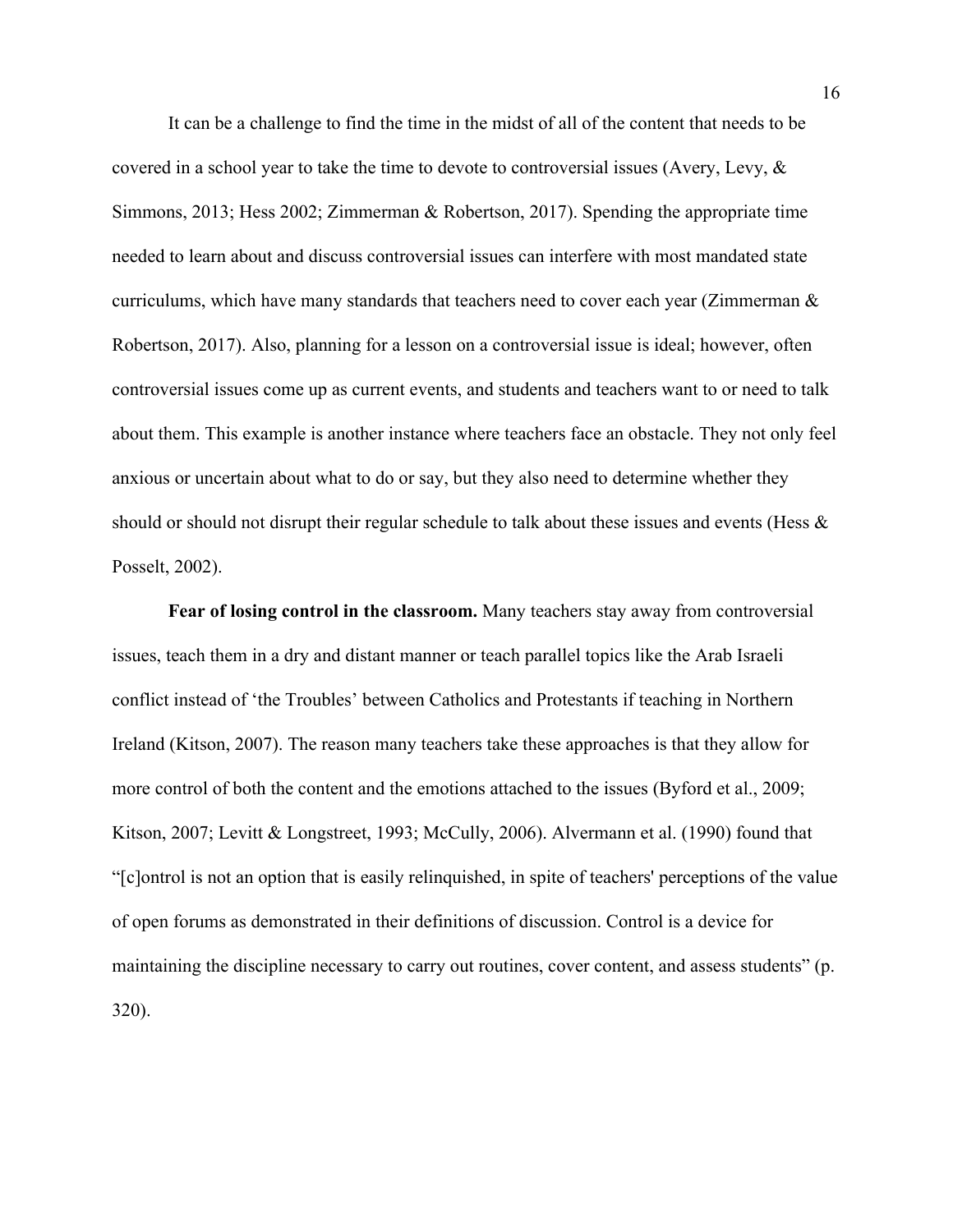Similarly, a study by Neimi and Neimi (2007) about partisanship, participation, and political trust in high school social studies classrooms reported that in all six classrooms studied teachers stifled student's questions and discussion in favor of keeping control or covering content. In the study, teachers were often seen asking students to be quiet and return to more 'official' activity despite these students having meaningful questions, side conversations, or opinions. Another example of teachers favoring control over discussion, was of a teacher having students fill out a questionnaire about the stance on an issue rather than discuss their opinions with the class (Neimi & Neimi, 2007). Handing out an independent assignment on controversial issues is a way that teachers can use to keep control of their classrooms. It guarantees a way to relay information from teacher to student and vice versa, yet they are not ways for students to interact with the material, delving into the heart of the issues, and taking ownership for what this information means to them or how it affects them. However, giving up that control and allowing for those emotions when teaching controversial issues can be difficult and leave teachers vulnerable (Byford et al., 2009; Levitt & Longstreet, 1993; McCully, 2006; Stradling, 2001).

For some teachers, these emotions or disagreements can scare them, especially if they do not know how to help their students process them appropriately (Byford et al., 2009; Levitt & Longstreet, 1993; Stradling, 2001). The UCLA IDEA study collected many responses from teachers saying that they avoided topics that could stir up strong and hostile emotions in their students. One teacher wrote that they are "'less likely to bring up politics…[because] both sides are so emotionally charged…that they [the students] forget to respect each other's thoughts…[s]o I avoid.'" (Rogers et al., 2017, p.16). Similarly, McCully (2006) in his work with pre-service teachers found that these new teachers complain that the majority of their training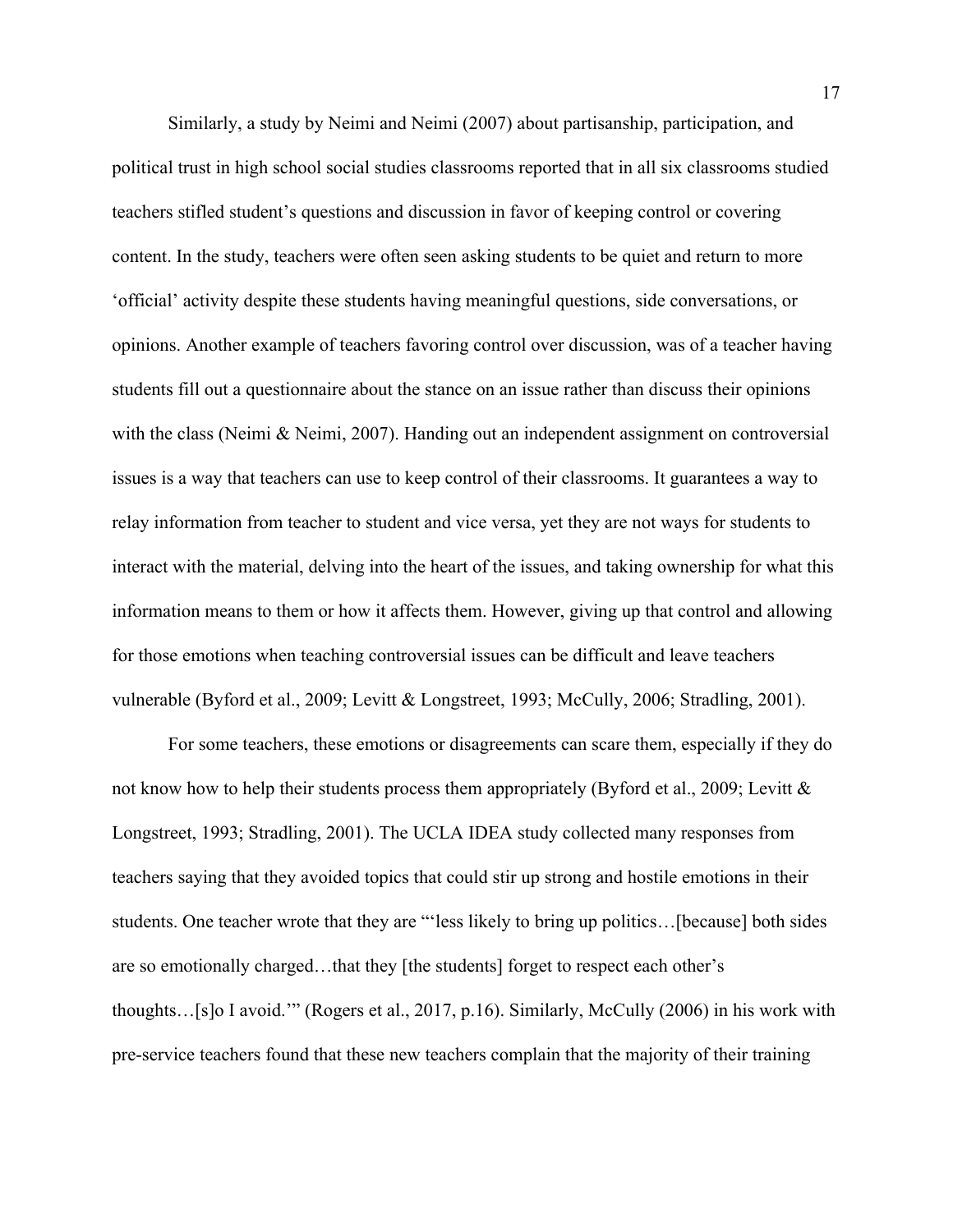dealt with the rational side of teaching and not the emotional. Training in the emotional side of teaching can be difficult to master; however, it is not unattainable (Hess, 2015). In reality, it is how to handle these emotions that teachers must be taught as well as how to help students deal with and channel these emotions appropriately before teachers can even begin teaching their content effectively.

**Lack of community and legal support.** Another obstacle to teaching controversial issues is a lack of support from the community. Many of these controversial issues can cause problems with other stakeholders in the community (i.e., the parents, administrators, and politicians). Teachers run into problems when those community members do not believe students should be learning about these issues or the different sides of the issues either because these outside stakeholders believe in a specific side or because they believe that the students are not mature enough to handle the issues (Zimmerman & Robertson, 2017). These outside stakeholders do have much sway in the community, which can cause problems for teachers if they would like to continue working and living in their community. In Patterson's (2010) study of social studies teacher in 4 areas of the Midwest, 91% agreed that they should be teaching about controversial issues in their classrooms; however, of those who agreed one-third of them also stated that they had experienced pressure from parents and administrators to limit what they teach about controversial issues. This study showed that if there is little support and protection for teachers who teach controversial issues and the relevant material to their students, then teachers are going to shy away or stop teaching topics that could get them into trouble, or worse, fired (Lintner, 2018; Patterson, 2010; Simpson, 2010; Zimmerman & Robertson, 2017).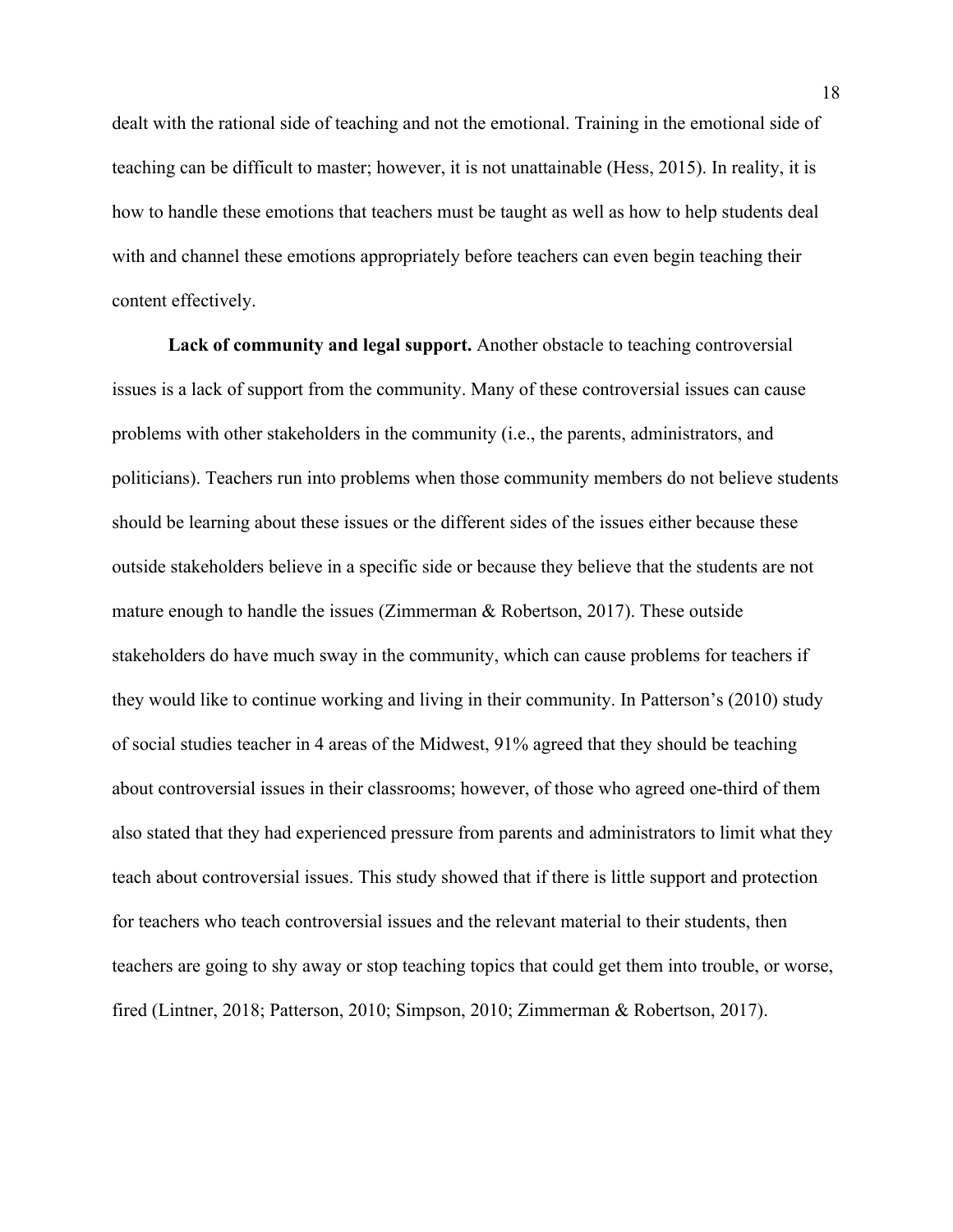Communities engage in considerable debate over what should be taught in social studies classroom or what constitutes 'good' civics education (Hess, 2009; Stradling, 2001). Almost every adult was a student themselves at one time, so they feel they know best about how teachers should operate (Zimmerman & Robertson, 2017). Most people believe that schools should be focused largely on preparing students for the workplace and giving them a basic understanding of reading, math, history, and science. Still, there is a large percentage of people who do believe that schools should be the place where students are taught about democratic participation (i.e., voting, debating, etc.), yet the exact kind of democratic participation varies from person to person and place to place (Hess, 2009). Many adults, parents, and members of the community want students to learn about the ideas that their community, as a whole, value. Parents do have the right to see to their children's moral and religious education. In theory, this is a good thing; however, this also places today's teachers under a lot of pressure and scrutiny because these beliefs and ideas can sometimes come into conflict with curriculum choices (Hess, 2009; Zimmerman & Robertson, 2017). Likewise, many people are afraid that teachers, especially social studies teachers, are going to use their classrooms as a place to indoctrinate students to their own ideological and political leanings or at the very least use them as a 'soapbox' to lecture, rant, and rave (Hess & McAvoy, 2015; Zimmerman & Robertson, 2017).

The lack of academic freedom and support from the United States legal system are obstacles that some teachers face when teaching about controversial issues. There are not many legal protections offered to them under the constitution, and the amount of freedom that teachers have had in their classrooms has not changed drastically in the last 100 years (Simpson, 2010; Zimmerman & Robertson, 2017). Teaching, as a profession in the United States, is one that is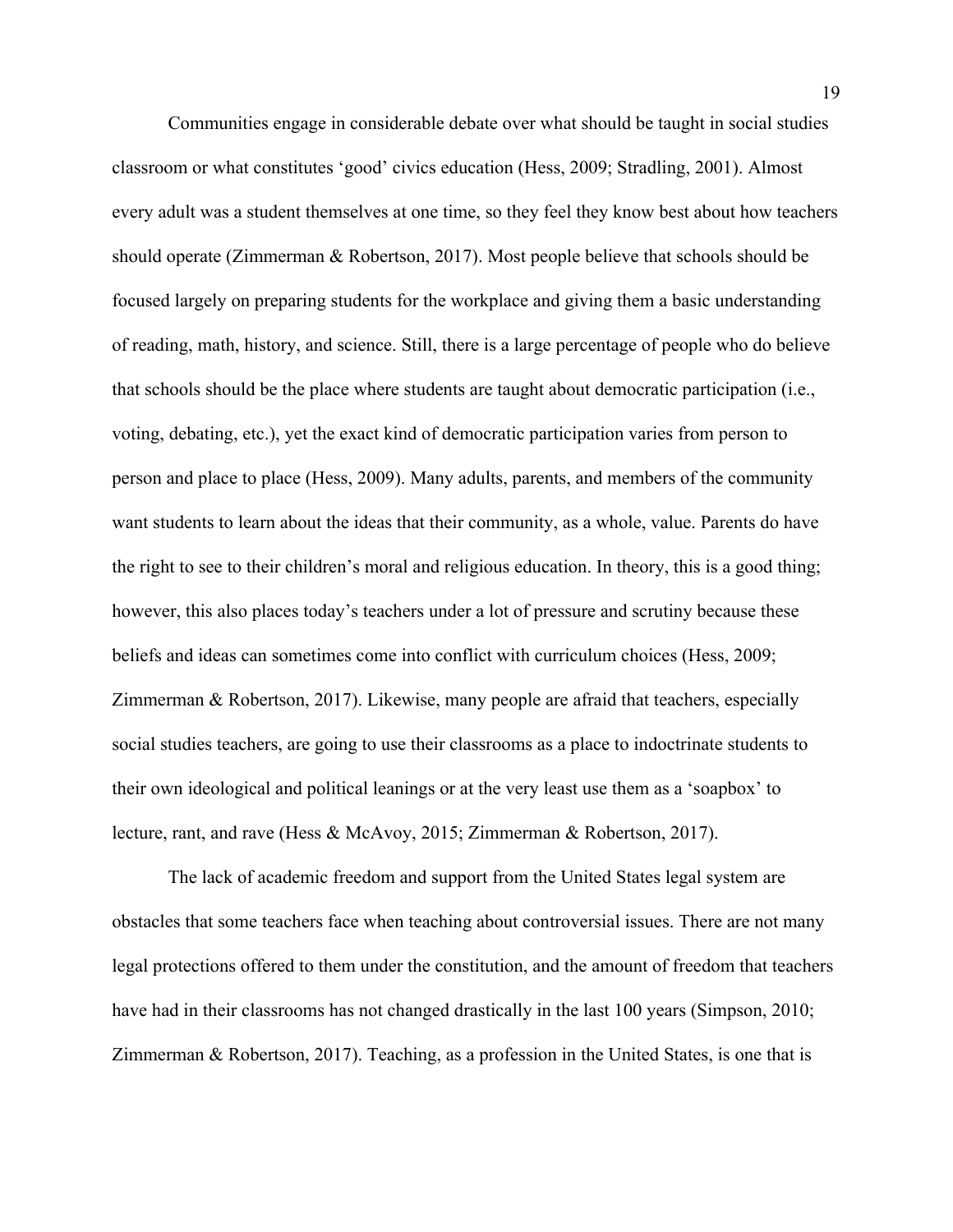significantly undervalued and also highly criticized (Zimmerman & Robertson, 2017). In the World War I era, teachers were reprimanded and often dismissed for bringing up controversial issues about the war. After the war, teachers were allowed a little more leeway to critique society and the political climate, yet, there were still many rules in each school district about what teachers could teach and say about many controversial issues. Teachers were sometimes required to stay non-partisan and to swear loyalty oaths. The post-World War II and the start of the Cold War eras were no different. Limits were placed on teachers as well as the mistrust of teachers increased. Teachers were not allowed to bring up any critiques or differing viewpoints regarding communism. In the McCarthy era, most teachers avoided any talk of controversial issues. This avoidance happened because many teachers during that time were accused of and investigated for being communist, which could ruin their career (Zimmerman & Robertson, 2017).

During the 1960s and 70s, communism continued to be a controversial issue because of the Vietnam War. The Civil Rights movement also became a hot topic and something that caused conflicts and controversy in many classrooms and communities (Zimmerman & Robertson, 2017). In the famous case of *Tinker v. Des Moines* (1969), the supreme court awarded students freedom of speech in schools. Yet, while students have been granted some freedoms in school, in the last 38 years, teachers have lost some of their academic freedom (Simpson, 2010). One example is the case of *Garcetti v. Ceballo* (2006), where it was decided that government employees did not have freedom of speech when working. This decision has implications for teachers because *Garcetti v. Ceballo* states that it is up to the employer, most likely a school board, to determine what a teacher is allowed to say and teach in the classroom (Simpson, 2010). Another example is the case of *Mayer v. Monroe County Community School Corporation* (2007),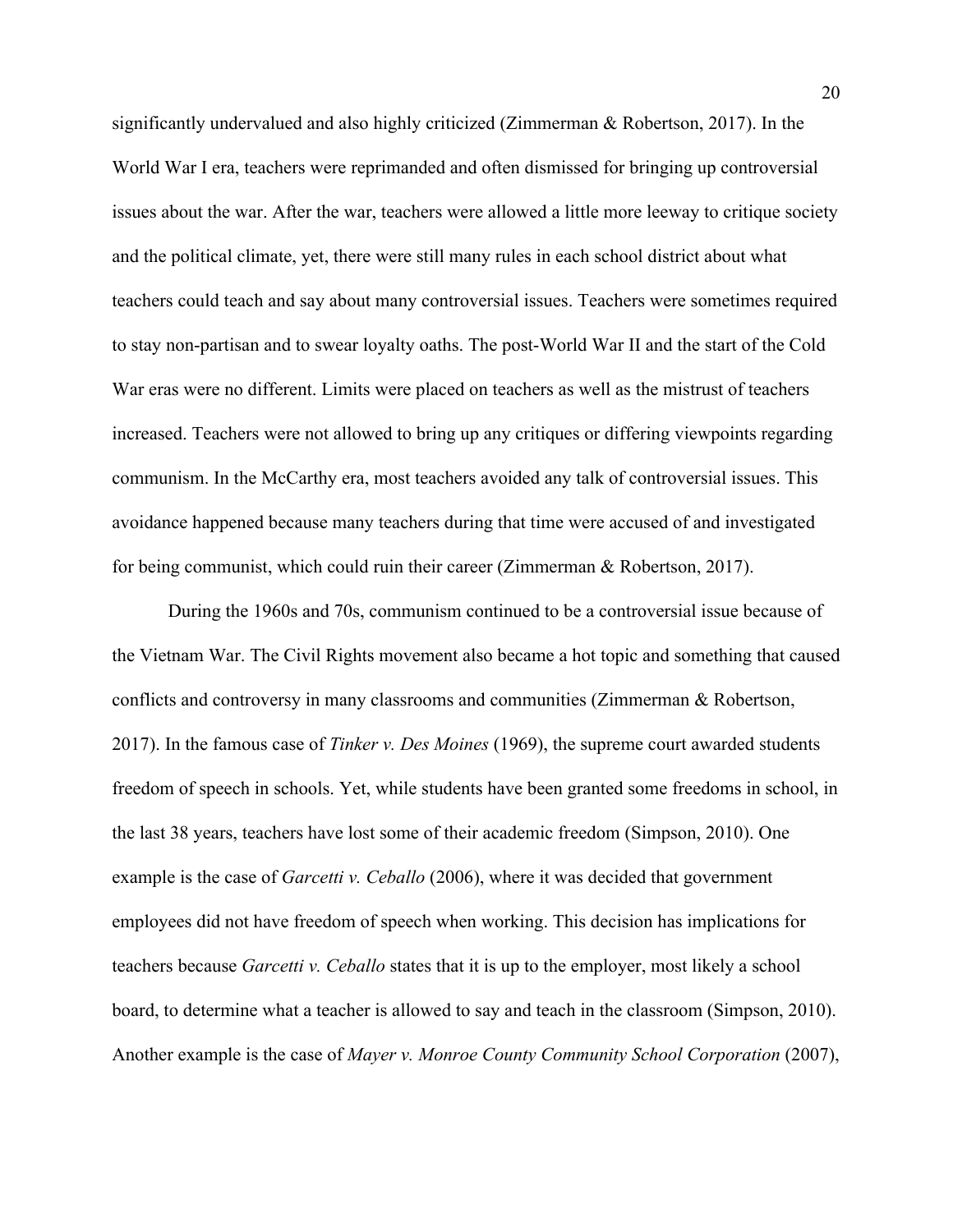in which the Seventh Circuit Court of Appeals also ruled that teachers (in Illinois, Indiana, and Wisconsin) lose their freedom of speech once they enter the classroom (Hess, 2010). For their own protection, Hess (2010), Simpson (2010), and Zimmerman and Robertson (2017) advise that teachers be aware of the policies of their school district regarding the teaching of controversial issues, make sure that there is a written 'academic freedom' clause in contracts or collective bargaining agreements, and be politically active to make sure that the best people are elected to the school board.

**Polarization of politics.** For the last few decades and especially today, teachers have found it challenging to teach in an increasingly politically polarized society. The polarization of the political scene has caused many difficulties for the US public because extremist views have become more mainstream (Ornstein, 2014). ALso, since the 1980s, the process of how politics operates has broken down. Legislation in the past on difficult issues was the product of bipartisan compromise (Hess & McAvoy, 2015; Zimmerman & Robertson, 2017). Some examples are the Civil Rights Act of 1964 and the National Environmental Protection Act of 1969. However, today's polarization of politics has undermined a bipartisan approach as evidenced by the Democrats pushing through the Affordable Care Act in 2009-2010 as well as by the partial government shutdown in late 2018-early 2019 due to the fact that the Senate, House of Representatives, and President Trump could not agree on whether or not to fund the building of a border wall along the US-Mexico border. Thus, research today is finding that many Americans do not see an end to the unwillingness of opposing groups or political parties to work together or compromise (Pew Research Center, 2018c).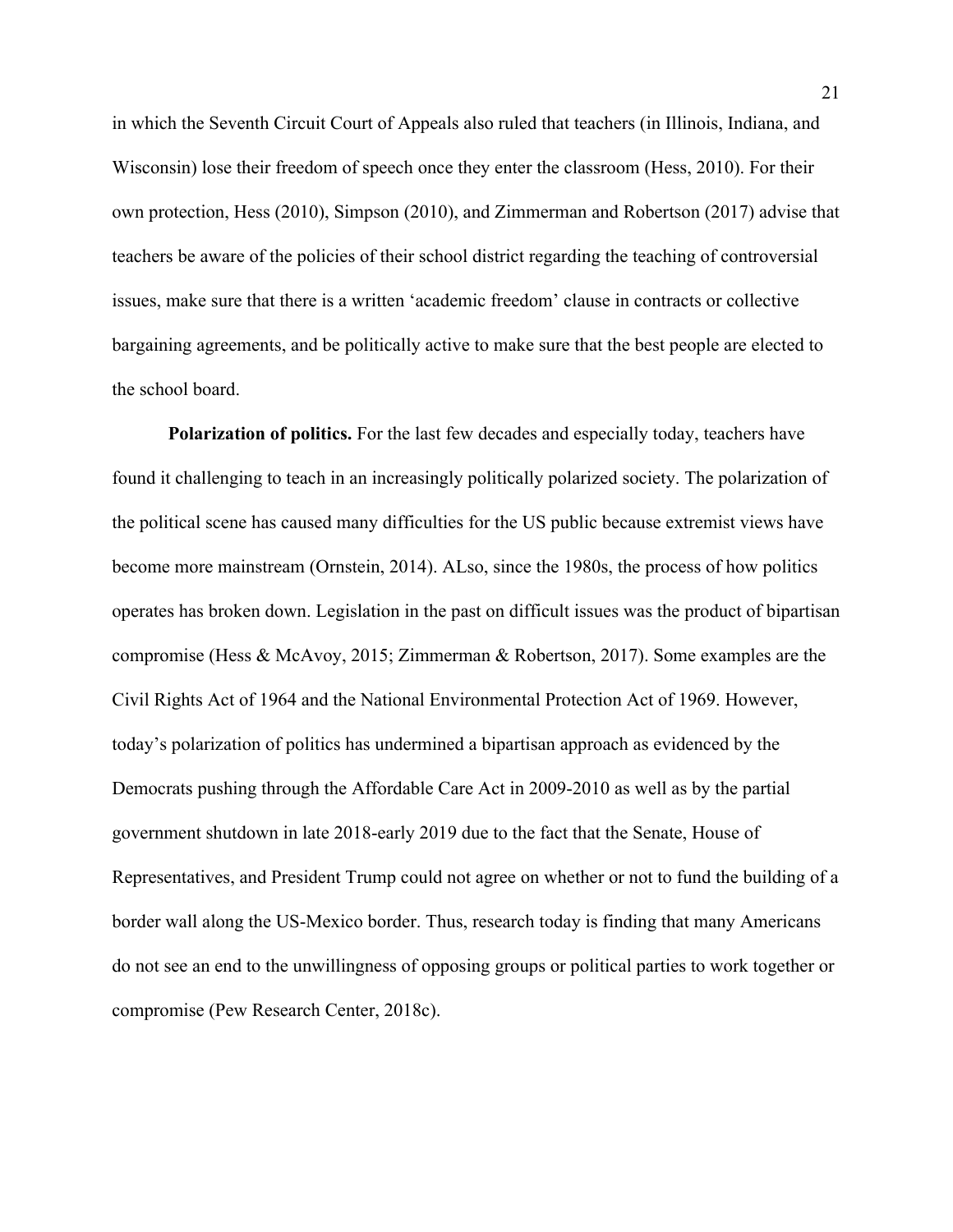Since the 1960s the two major parties in the US have, as Hess and McAvoy write,

"purified" (Hess & McAvoy, 2015, p. 21). This purification is due to the move of some Democrats to advocate for more liberal issues like the civil rights movement, which then caused the Southern Democrats to change the Republican party because the Republican party did not want to change legislation as dramatically as the Democrats did. This purification happened again in the 1970s with the rise of Evangelical Christians in the Republican party who were decidedly against the more liberal policies and activities of the Democratic party. These moves added to the ideological purification and gave each party clear and distinct stances on major issues like civil rights or abortion. In other words, people who identify as Democrats are very much on the left of an issue while the Republicans are on the right (Hess & McAvoy, 2015). This is still true as of 2017. After surveying over 5,000 adults, the Pew Research Center has recorded the largest gap between republicans and democrats on various political issues. There is now a 36-point gap between the two parties on ten different issues while in 1994 (when the survey started) there was only a 15-point gap (Pew Research Center, 2017).

As a result of the polarization of politics, more communities and the schools in those communities are becoming more homogenous in terms of political views and values. Research shows that many communities and schools are moving backward from the desegregation mandates of the 1960s and 1970s. This backward movement means that more people are choosing to live in areas where there is little diversity culturally or politically (Bishop, 2008; Hess & McAvoy, 2015). Hess and McAvoy (2015) write, "This partisan information-seeking is a part of a larger demographic trend in the US to associate with those who hold the same political views—thereby increasing ideological amplification" (p. 42). This trend shows that people in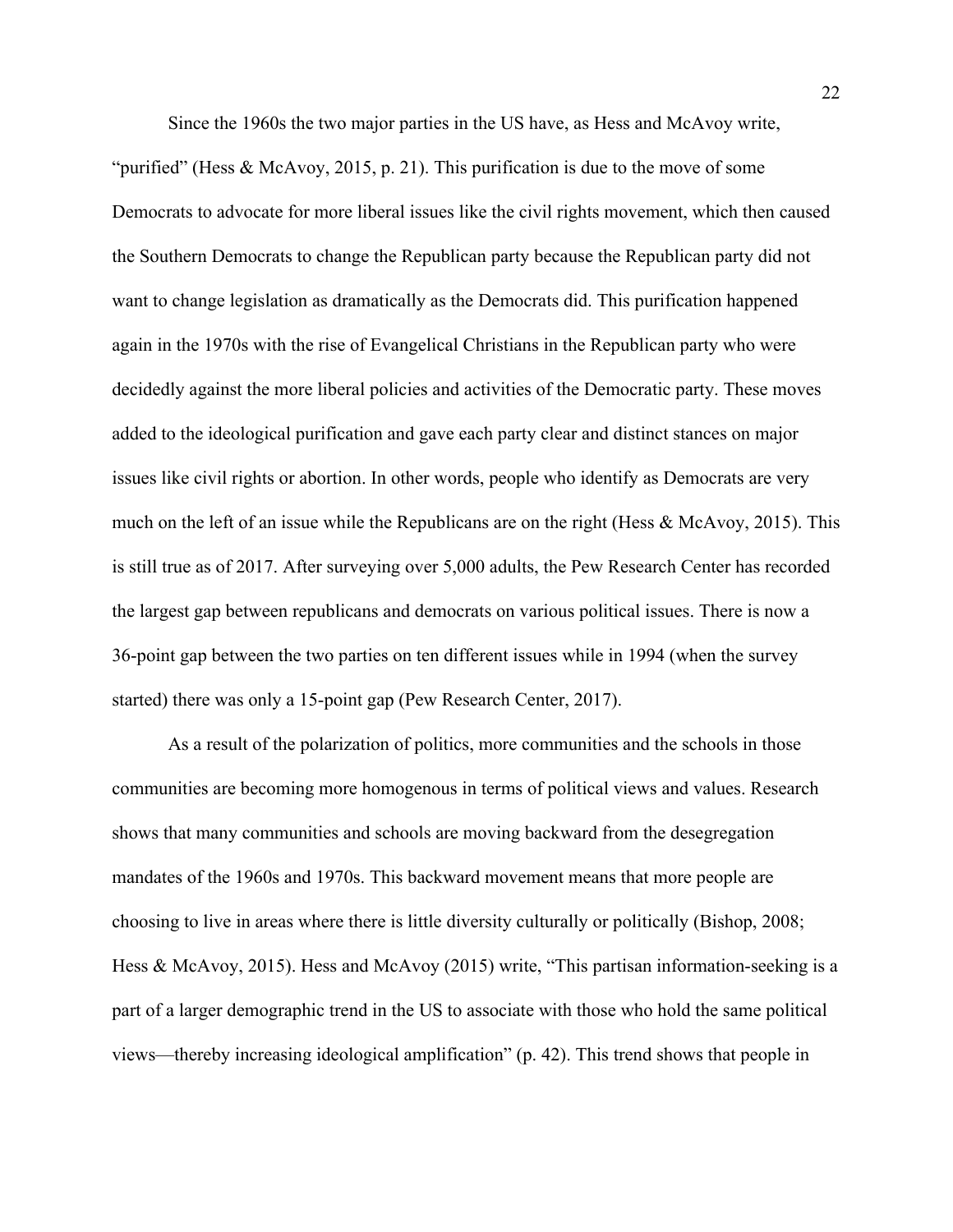some areas of the US are not being exposed to opposing viewpoints, which can solidify their own opinions and beliefs. A lack of exposure to opposing ideas, peoples, and viewpoints, which can lead to polarization can be another obstacle to teachers and make them wary of teaching about controversial issues (Hess, 2013; Hess & McAvoy, 2015).

Likewise, Campbell (2005) shows in his research on open classroom environments that homogeneity in the classroom can stifle classroom discussions on political topics. He found that as the percentage of black students in a class increases, white students report there to be fewer classroom discussions; and as the population of white students increases, black students report that their teachers are less likely to encourage discussion. Thus, teachers need to be aware of how racial and issue-stance homogeneity can affect their classrooms and not allow it to halt learning about controversial issues.

**Access to the internet and social media.** Adolescent's access to the internet and social media can be an obstacle to teachers when teaching controversial issues since the internet is an unregulated source of information as well as another platform that students can use to be hostile. Today, a lot of what students learn about everything from the latest new pop artist to the latest news story, they do so online, and even more often than not from a social media platform. According to a study by the Pew Research Center (2018b), the top platforms that teenagers use are YouTube, Instagram, and Snapchat. In this same survey, it was reported that 95% of American teenagers have a smartphone or at least access to one, and 45% of teenagers report that they are constantly online. Today's generation of teenagers is probably the most connected and well-informed generation out there. Two-thirds of teenager's report that the internet and social media help them to stay connected to friends as well as interact with diverse people and issues.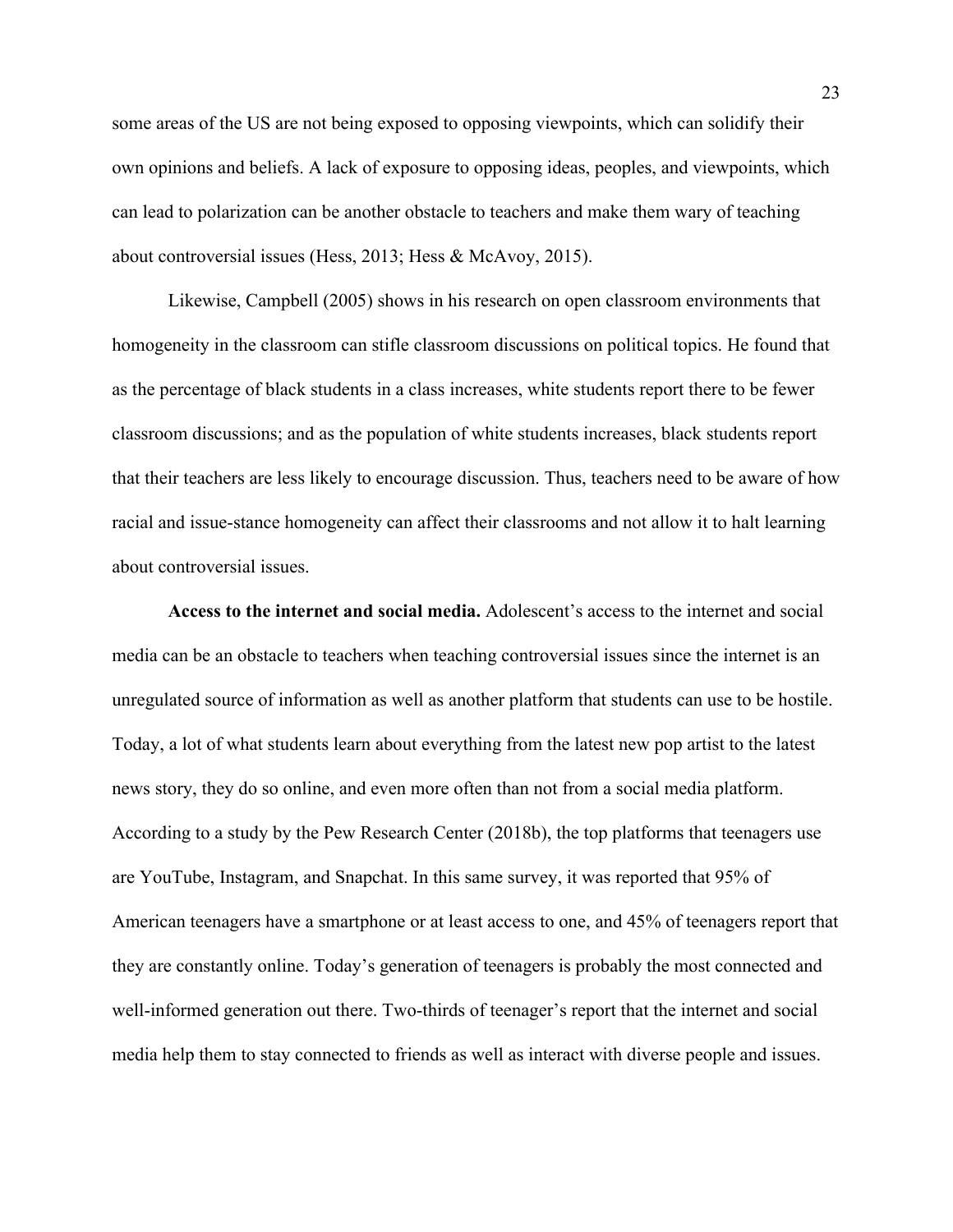However, teens do recognize that the information on social media may not be entirely reliable. Only 37% of teenagers surveyed believe that social media is a trustworthy place to go to gather information (Pew Research Center, 2018b). Also, the internet and social media are places where students are bullied for their looks, ideas, or beliefs with 59% of teenagers reporting that they have been the target of cyber-bullying (Pew Research Center, 2018a).

Despite teenagers recognizing that the internet and social media may not be the most reliable source of information, it is still hard to not fall into its trap. There is a phenomenon where companies like Google and Facebook can track the online behavior of their customers and send them more of the same products and ideas, therefore, turning the internet into a tunnel or box for people who do not know better. This notion means that for more people when they go on the internet to learn about things like politics, they will be sent to articles and sites that correspond to their already held beliefs. They will not be shown news articles about or ideas from opposing sides or views (Pew Research Center, 2009; Smith, 2009). Lynch (2016, May 7) sums up this phenomenon when he writes:

Googling is like being in a room with a million shouting voices. It is only natural that we'll hear those voices that are most similar to our own, shouting what we already believe, and as a result, Google can find you confirmation for almost anything, no matter how absurd. (para. 11)

Overall, the internet and social media are positive entities that help students stay connected and experience diverse people and ideas; however, for teachers teaching controversial issues the internet and social media can become an obstacle in that it may mislead students or force them down the wrong path when searching for information. Also, it could be another source of a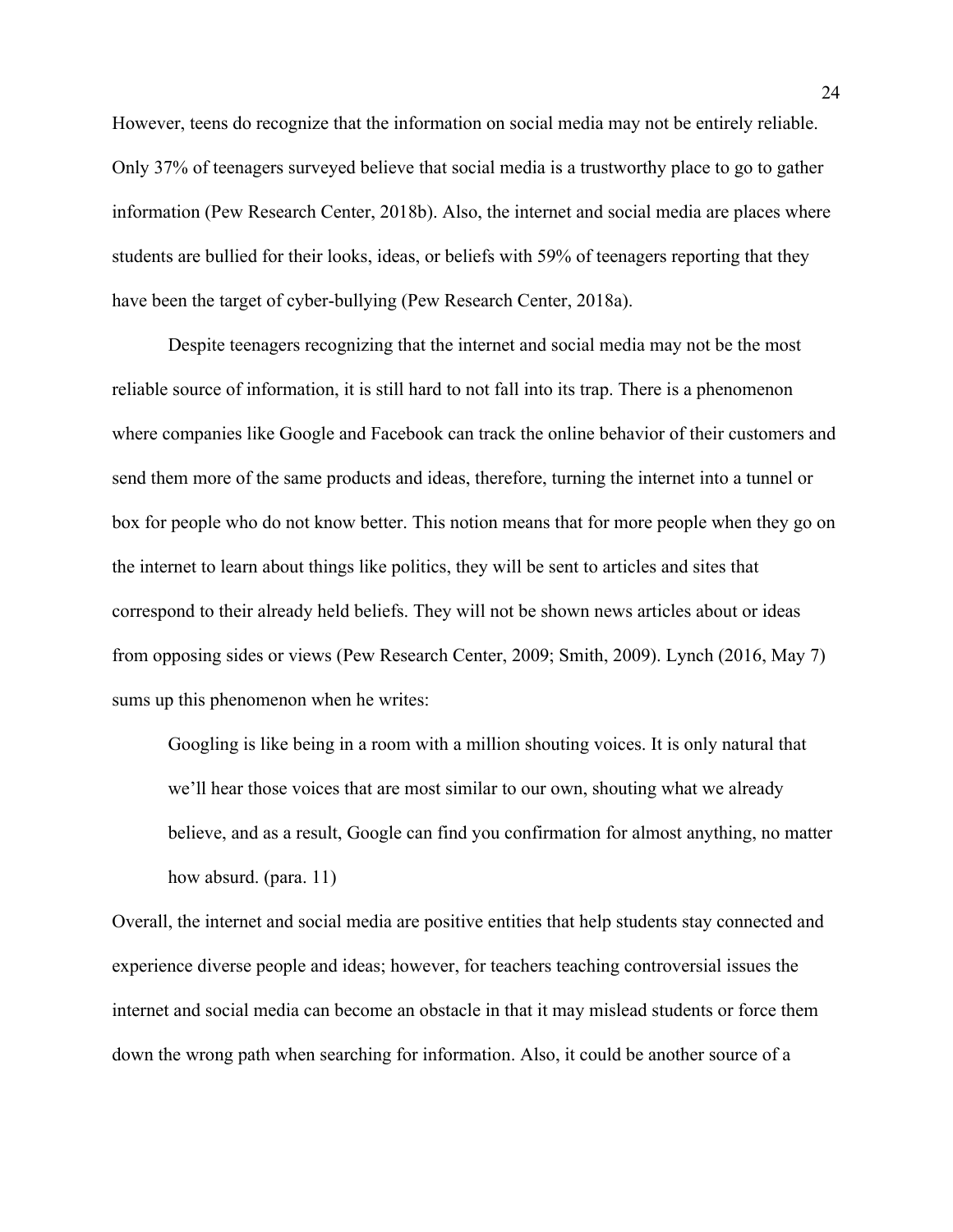hostile environment where students are bullied or criticized for their beliefs or appearance (Pew Research Center, 2018a).

**Teacher disclosure.** A final obstacle for teachers is whether to disclose. This topic of teacher disclosure is even a controversial issue within the study and research of teaching controversial issues as well as when teaching US government and politics. When asked, most teachers and members of the public would say that teachers should stay neutral when teaching about and discussing controversial topics, especially if the idea of the lesson is that students learn about multiple different perspectives and need to come to their own conclusions (Hess & McAvoy, 2015; Journell, 2011; Oulton, et al., 2004; Zimmerman & Robertson, 2017). Staying neutral when teaching or facilitating a discussion helps keep the teacher away from being blamed for trying to indoctrinate students or of using their classrooms to promote their own beliefs politically and morally. Staying neutral also helps teachers avoid coming under scrutiny from the administration, parents, or other members of the community about their opinions and beliefs, which could cause them to possibly lose their reputation or even their job (Hess & McAvoy, 2015; Lintner, 2018). Yet, in reality, this neutrality is ideal. It is difficult to say if teachers should stay neutral when teaching controversial issues or if they should tell their students on which side of the issue they believe.

 It should be asked whether disclosing one's ideas, beliefs, and arguments are wrong and not in the pedagogical interest of the students. Kelly (1986) argues that teacher neutrality is virtually impossible and not helpful to students, especially when teaching about controversial issues. Kelly understood that teachers unknowingly state their opinions and beliefs about topics. This notion is backed up in two recent studies. Journell (2011) observed six US government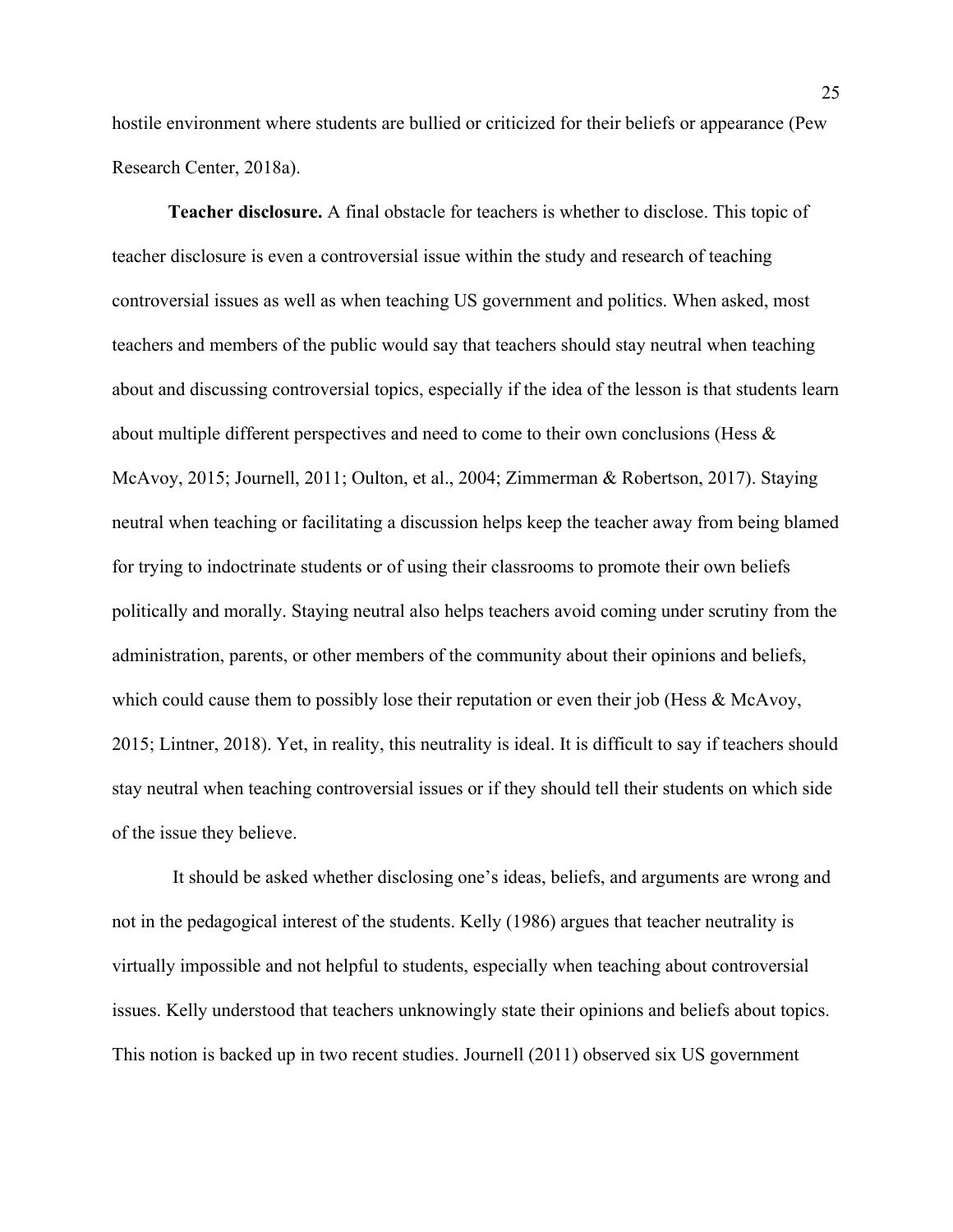classes during the 2008 presidential election and studied how the teachers taught about the upcoming election as well as the reactions and perceptions of the students about their teacher's instruction choices. In the study, four teachers attempted to stay neutral whereas two teachers taught using Kelly's notion of 'committed impartiality.' Journell (2011) found that those teachers who were trying to stay neutral about their choice of candidate often let it slip whom they support through small comments or choice of lesson materials. According to the students interviewed, these unconscious choices can be confusing or misleading if they think that their teacher is the bearer of only facts and not opinions. Yet, some of the students in the classrooms of the teachers who disclosed liked knowing their teacher's stance and opinions because then they knew exactly where they stood. They said that it helped them learn better even if it was to make them realize that people can be biased and that they need to stand up for their beliefs (Journell, 2011). Likewise, Niemi and Niemi (2007) came to the same conclusion during their study of six US government and history classes in upstate New York. They found that teachers can reveal their stance on a topic or issue through body language, name-calling, or snide remarks made during a lesson or discussion.

Another reason that Kelly (1986) believes that neutrality is not helpful in the social studies classroom is because it does not allow students to see an adult model how to have an opinion on a topic, how to relay their arguments, and participate in discussions with those opinions and arguments in an appropriate, tolerant and civil manner. Staying neutral also makes it so the teacher cannot fully participate in lessons or discussions in a meaningful way. Kelly advocates for the practice of 'committed impartiality' where teachers disclose their opinions and beliefs to their students but do not give too much weight to them or disclose them in a way that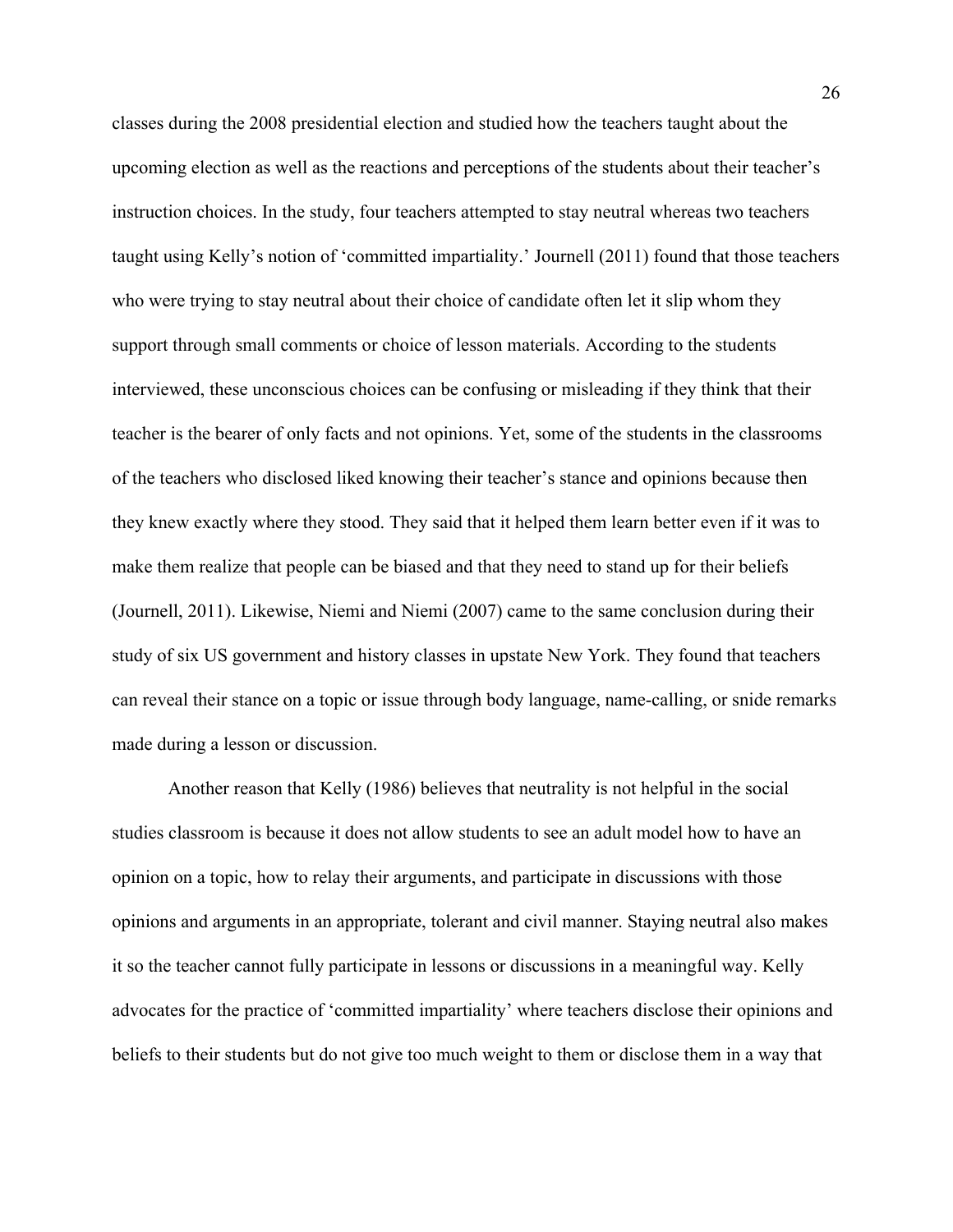forces students to have to take up those beliefs and opinions as well (p. 130). This 'committed impartiality' brings about the best of both worlds because teachers can model good civic discourse and participation and students can still be free to learn about the many different perspectives and sides to an issue while coming to their own conclusions. Hess (2009) calls this practice "balance" (p. 102).

Barton and McCully (2007), who teach and work in Northern Ireland, embrace the idea of teacher disclosure and write extensively about how and why many of the teachers who teach about politics and controversial issues in Northern Ireland tend to disclose their social and political leanings to their students. This practice is motivated by the need to rebuild trust and understanding that was lost during the decades of turmoil between the Protestants and Catholics in Northern Ireland. They write, "…where few people have been untouched by the Troubles…it seems disingenuous for teachers to pretend that they have no opinion" (Barton & McCully, 2007, p. 15). Barton and McCully advocate for teachers knowing and understanding the culture of their classrooms or communities as well as being aware of the purpose or intent of their pedagogical choices. They even tell teachers to voice their own confusion, frustrations, and uncertainties with their students in order to show the complexity and difficulties of the issues they are studying. While the case of Northern Ireland is quite extreme, the practices there are ones US teachers can look to when dealing with some of the emotive issues like the Black Lives Matter movement.

This cultural understanding and acting with intention that McCully and Barton (2007) support are also two topics about which Hess and McAvoy (2015) write. Teachers interact with many different students every day and their choices of topics, materials, and whether they disclose their beliefs and opinions have an impact on their students' learning. Unlike for Kelly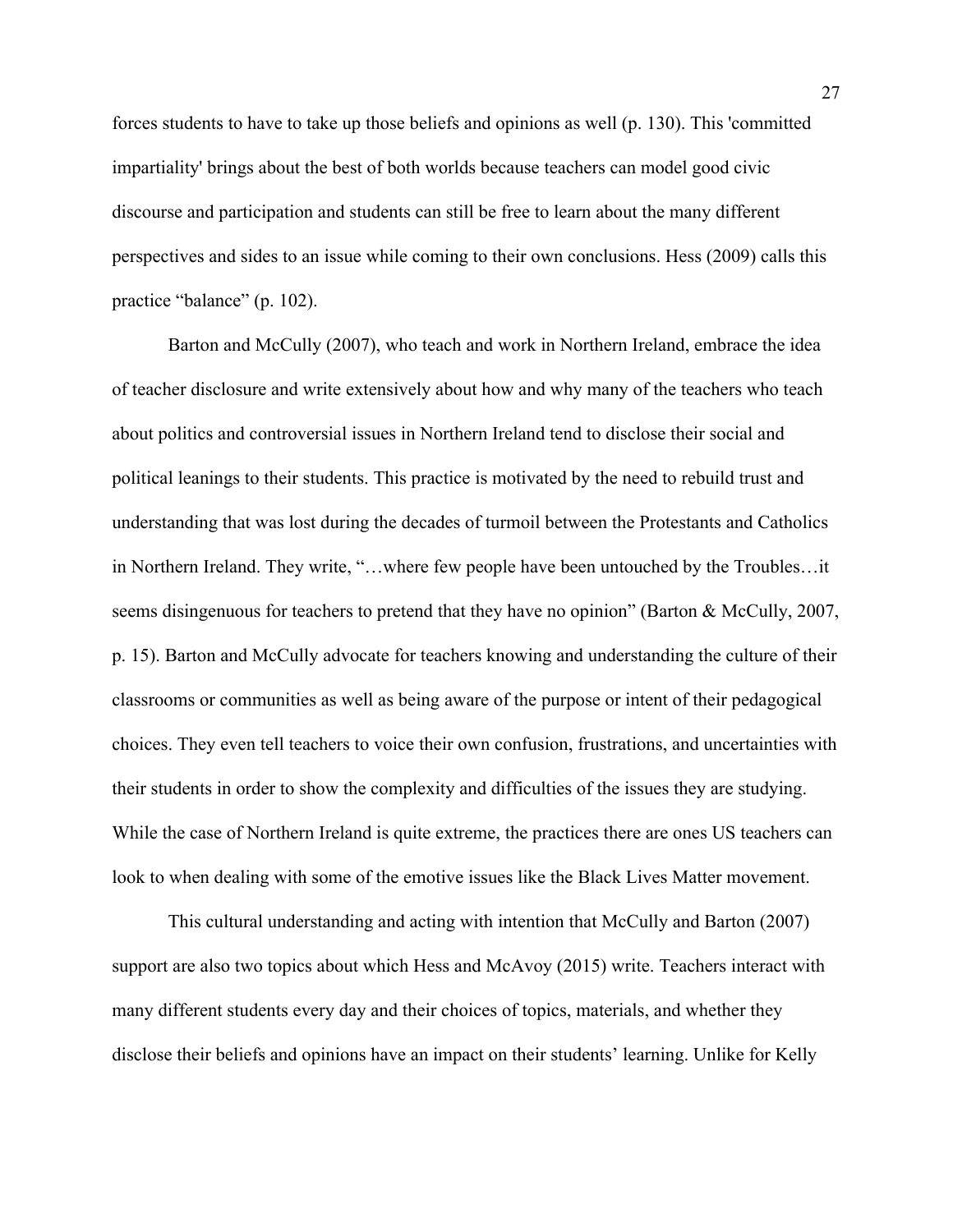(1986) and Journell (2011), Hess and McAvoy (2015) see teacher disclosure as complex and operate on a 'it depends' basis since for them teacher 'sharing' really depends on "the context, evidence, and aims of the…classroom" (p. 193). They agree that true neutrality in the classroom is impossible, but they also argue that teacher disclosure can sometimes limit student autonomy or the openness of a classroom.

Hess (2009) conducted a study on teacher disclosure where they interview teachers and students about their thoughts and experiences regarding this topic. Half of the teachers interviewed were in favor of sharing their views with students while the other half were not. All the teachers had valid arguments as to why they would or would not share ranging from being a good role model to fearing that they would influence their students too much. Also, most students (79%) thought it was okay for teachers to share their opinions; however, many stated that they did not want their teachers to try to persuade students to believe one way or another. Still, Hess (2009) found that students were supportive of whichever stance their teacher took on sharing; however, students of low socio-economic status were more likely to change their opinion to their teacher's opinion if their teacher shared. Lastly, students who were in classes where their teacher did not disclose stated that they were given more opportunities to "think more" (Hess, 2009, p. 105) and figure things out on their own.

With these findings from Hess (2009), Hess and McAvoy (2015), Journell (2011), Kelly (1986), McCully (2006), Barton and McCully (2007), and Neimi and Neimi (2007) it is clear that teacher disclosure is something that can challenge teachers in their pursuit of providing students with a good, fair, and balanced civics education. They need to understand how all of their choices and actions before, during, and after a lesson can affect their students learning and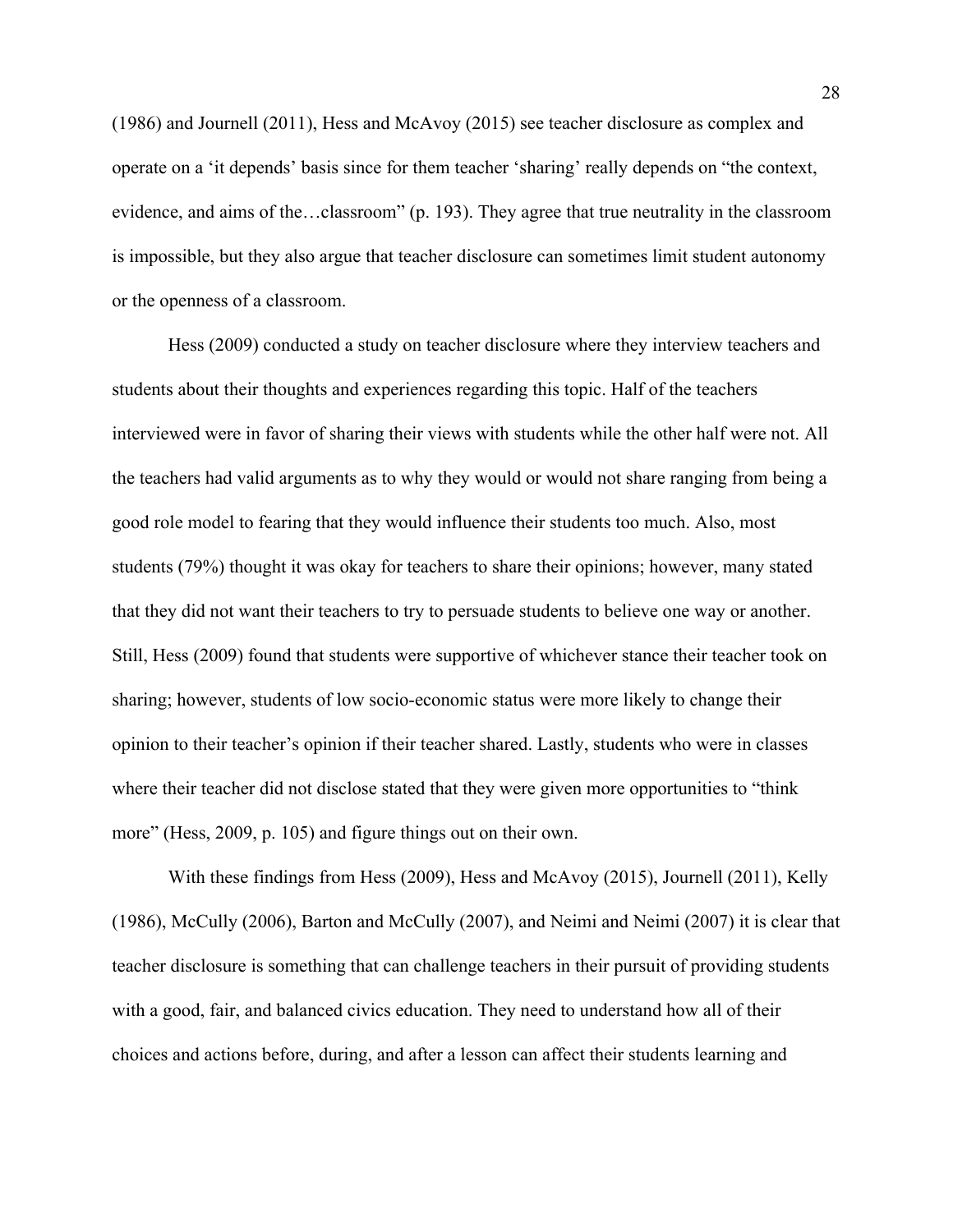understanding. They need to know and understand the beliefs and values of the community in which they are teaching to determine if disclosure is something that will help their students learn how to be active citizens or if it will confuse and sway students to one side or another. Overall, there is no definitive answer to the disclosure question if teachers understand their environment, use research, and have strong goals and a purpose for their teaching, then they will make the right decision to disclose their beliefs or not.

### **Best Practices for Supporting the Teaching of Controversial Issues**

Research and scholarship show that teaching controversial issues in social studies classrooms in the 21st century is not impossible or a hopeless endeavor. Instead, it is doable and essential (Hess, 2002; Hess & McAvoy, 2015). All it takes is some training, preparation, and lots of hard work. This second section will focus on the literature that discusses the best practices that support teaching controversial issues. Such practices include how teachers select controversial issues, gather support from colleagues, parents, and other community for teaching controversial issues, set up a safe and inclusive classroom environment as well as what training is needed for teachers to teach controversial issues.

**Selecting controversial issues.** This question takes us back to our definition of controversial issues, its purpose in the curriculum and school community, and the resources needed to teach controversial issues. Earlier we defined a controversial issue as an issue that has sparked a prolonged public debate or dispute usually concerning matters of conflicting opinions or points of view (Hess, 2002; Stradling, 1984). Yet, the expanded definition by Claire and Holden (2007) helps to clarify the complexities of many controversial issues. Thus, the five-part definition of: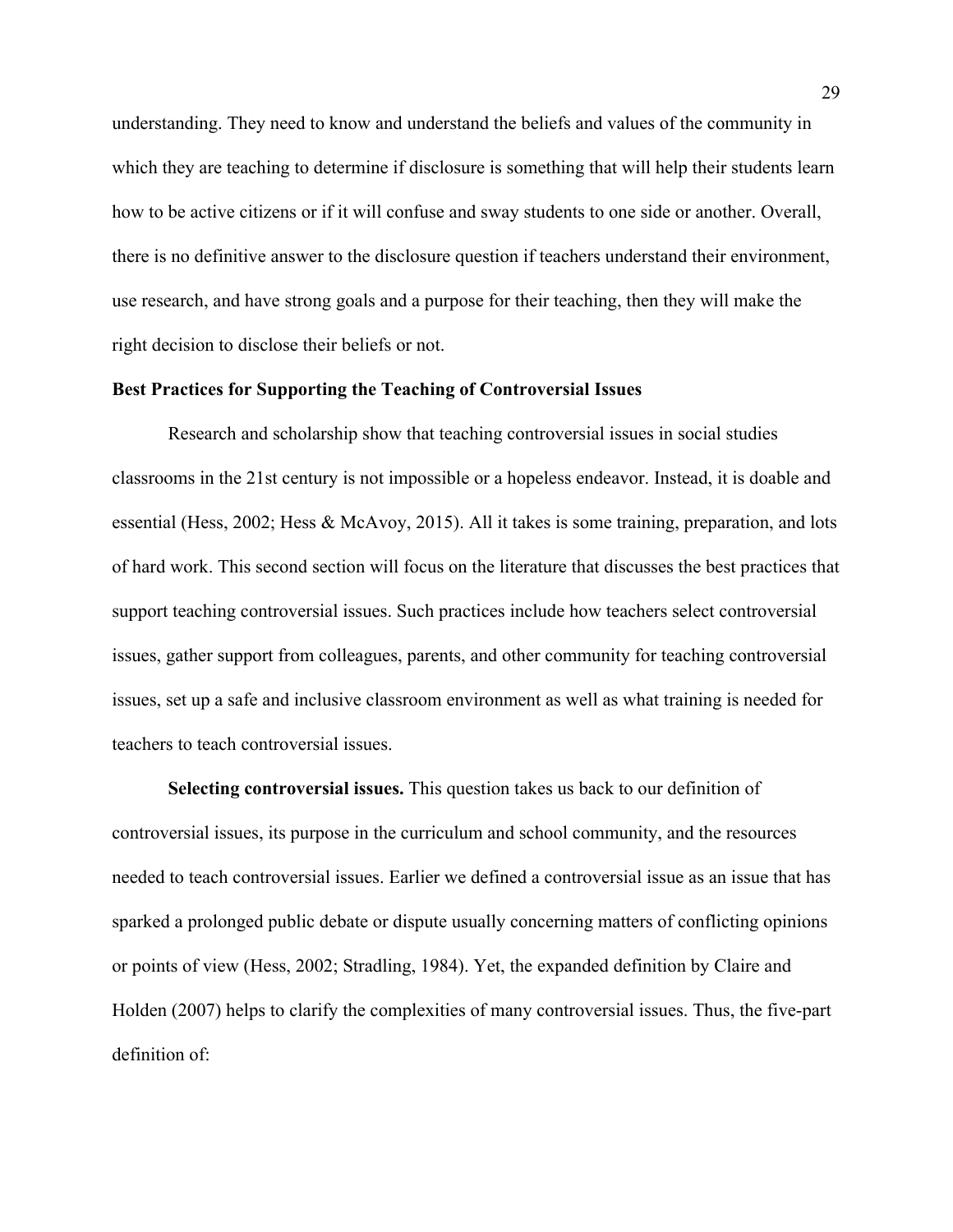[A] controversial issue is one in which 1) the subject/area is a topic of interest, 2) there are conflicting values and opinions, 3) there are conflicting priorities and material interests, 4) emotions may become strongly aroused, and 5) the subject/area is complex. (pp. 5-6)

Hess and McAvoy (2015) delve deeper into what is a controversial issue by answering the question of "which issues should be included in the curriculum?" (p. 14). For Hess and McAvoy, there are two ways of classifying issues 1) empirical or policy and 2) open or settled. There is a matrix that can then be formed by these two ways of classification. Empirical issues are those that can be dealt with through inquiry, evidence, or experimentation. There is usually a right answer. Policy issues are those questions that look at public policy and use empirical issues and more to find a solution. Open questions are questions that can be debated or those that have valid arguments on all sides of the issue. Settled questions are those questions where there is an answer or a correct stance. An example of a settled question is slavery—it is not okay for a teacher to ask kids to debate or discuss whether slavery should be legal or put back into practice. As a rule, most questions that are about open policy issues are those that students should be learning about and discussing because these are the same issues that the general public are struggling with currently (Hess & McAvoy, 2015).

Another consideration in selecting a topic is whether the issue is a tipping point/question. Tipping is a term developed by Hess (2009) about questions that are changing or tipping from open to closed or from closed to open. The idea of tipping was taken from writer Malcolm Gladwell (2000) and by tipping Hess and Gladwell mean that the public—a community or government—have or are making changes to how they think or view a specific topic. An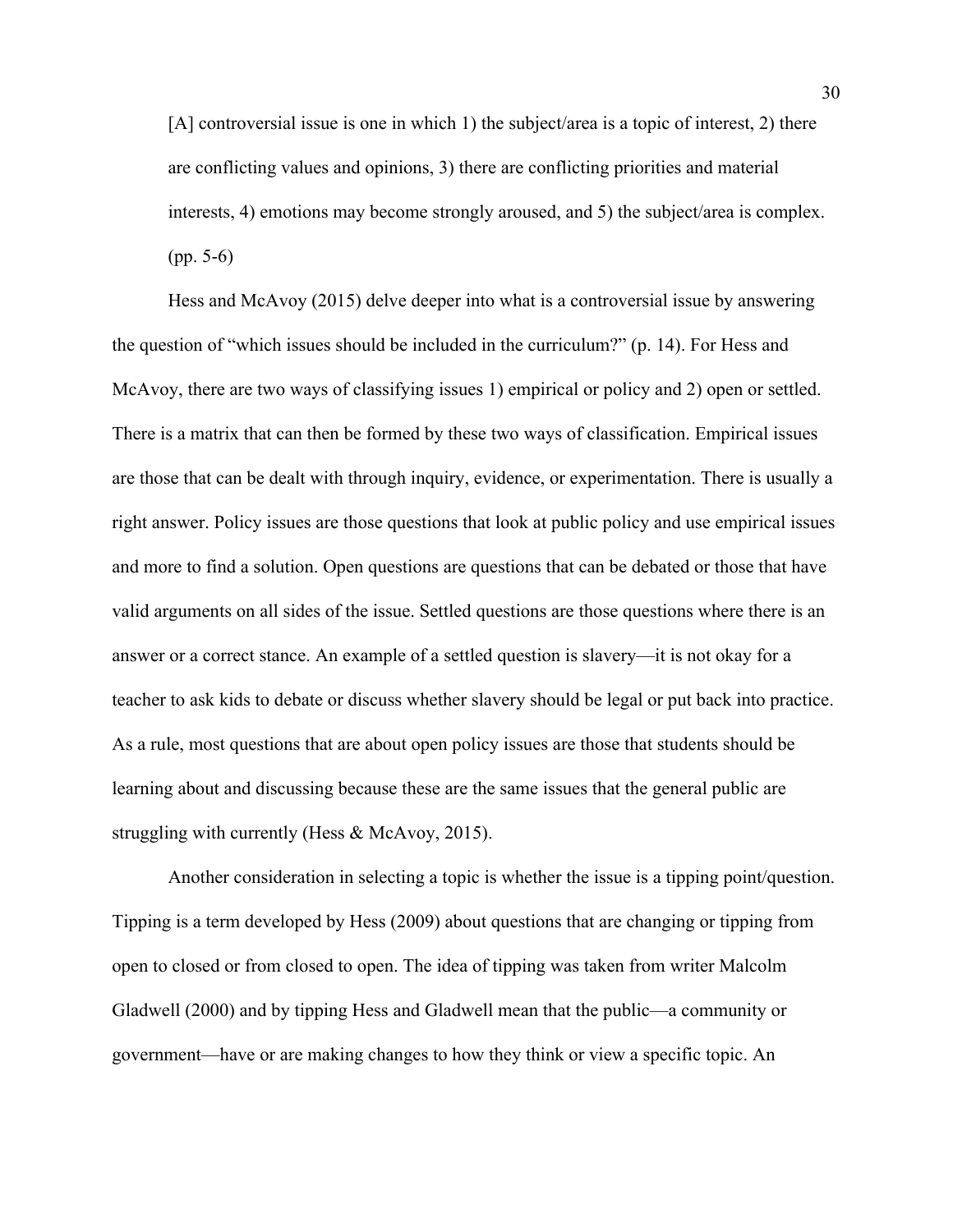example is same-sex marriage. For many years, the issue of same-sex marriage was closed. It was illegal for to people of the same gender to be married. In the past few decades, this issue has been changing or tipping. Fewer people believe that it should be illegal for a same-sex couple to marry. Roughly 62% of Americans now believe that homosexuality should be accepted and not discouraged (Hess, 2009; Pew Research Center, 2017).

A tricky part of the designation of open/closed/tipping questions is that these designations can ebb and flow. Some parts of society may see an issue as tipping or tipped and another part may not. This ebb and flow of controversial issues are many times at the heart of disagreements over curriculum or what should be taught as controversial in schools (Camicia, 2008). This is why it is important for teachers teaching about controversial issues to know and understand the course material as well as the community they will be teaching in so they can make conscious and informed decisions about which issues to teach (Hess, 2009; Pace, 2018). Take, for example, torture. During the early 2000s when the war in Iraq was a topic of daily discussion, the issue of torture and what was technically legal and illegal forms of torture were up for debate. In some classrooms, this topic was presented as an open question because it was considered as an open question within the national government; yet, for so many, the issue of torture was a settled question—it is always illegal and against everyone's human rights (Hess & McAvoy, 2015). These instances are where teachers may need to make some difficult choices, and where a teacher's understanding of controversial issues, as well as the political climate, need to be honed. Issues like torture require teachers to reach out to other colleagues and people in their community so that they can get advice and support to make the best choice for their classroom (Hess, 2009; Hess & McAvoy, 2015).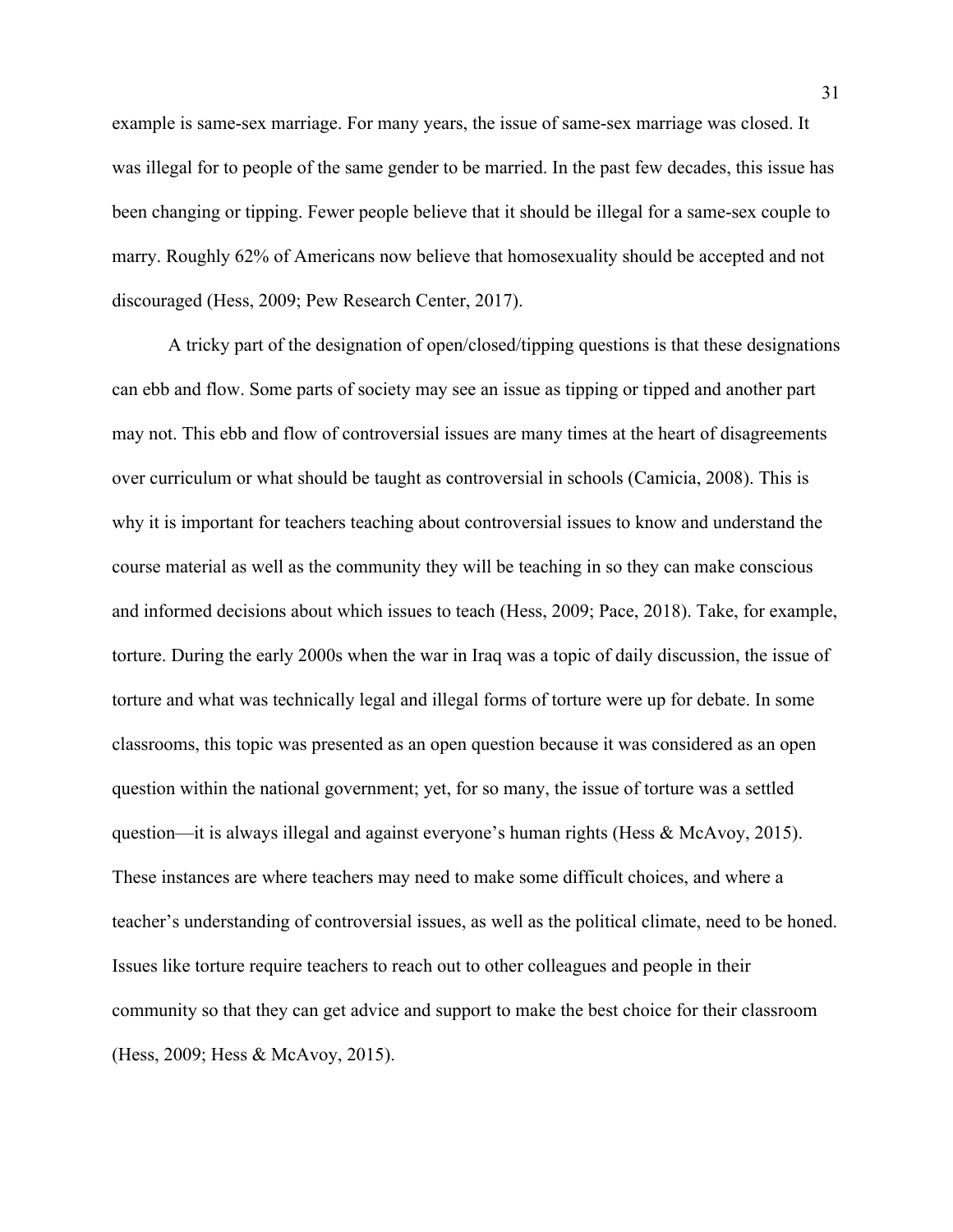**Gathering support of colleagues, parents, and other community members.** Having little legal and professional support when teaching controversial issues is a significant obstacle for many teachers. It is understandable that teachers do not want to do anything that could put their career or reputation on the line. However, there are steps that teachers can take to protect themselves from losing their job or reputation, and still be able to teach controversial issues and topics (Simpson, 2010; Zimmerman & Robertson, 2017). Many schools or school districts have policies on how teachers should teach and approach controversial topics, and as a teacher, it is beneficial for teachers to know these policies. If these policies do not align with the beliefs or syllabus of the teacher, then they either rethink what they want to teach or change the school policies by talking to the administration or the school board. Another way that teachers can protect themselves and gather support is to make sure they have an academic freedom clause in their collective bargaining agreements. Lastly, there should be a protocol in place for how parental complaints are dealt with when it comes to parental concerns on what is being taught or the resources (like films or books) used in each class (Simpson, 2010).

 Teachers face the challenge of either their school not having a policy about teaching controversial issues or that they are not familiar with the policy. Sharp (2009) surveyed 56 teachers about their school- or district-wide policies on teaching controversial current events. In the study, only 9% of teachers responded 'yes' to the question "Does your school and/or district have a policy related to the teaching of controversial current events?" (p. 12). Also, of those teachers who responded yes to the previous question only 35% of teachers responded with 'very familiar' or 'familiar' to a question about the actual policy. Likewise, the study asked those same 56 teachers about any restrictions that were placed on them when teaching about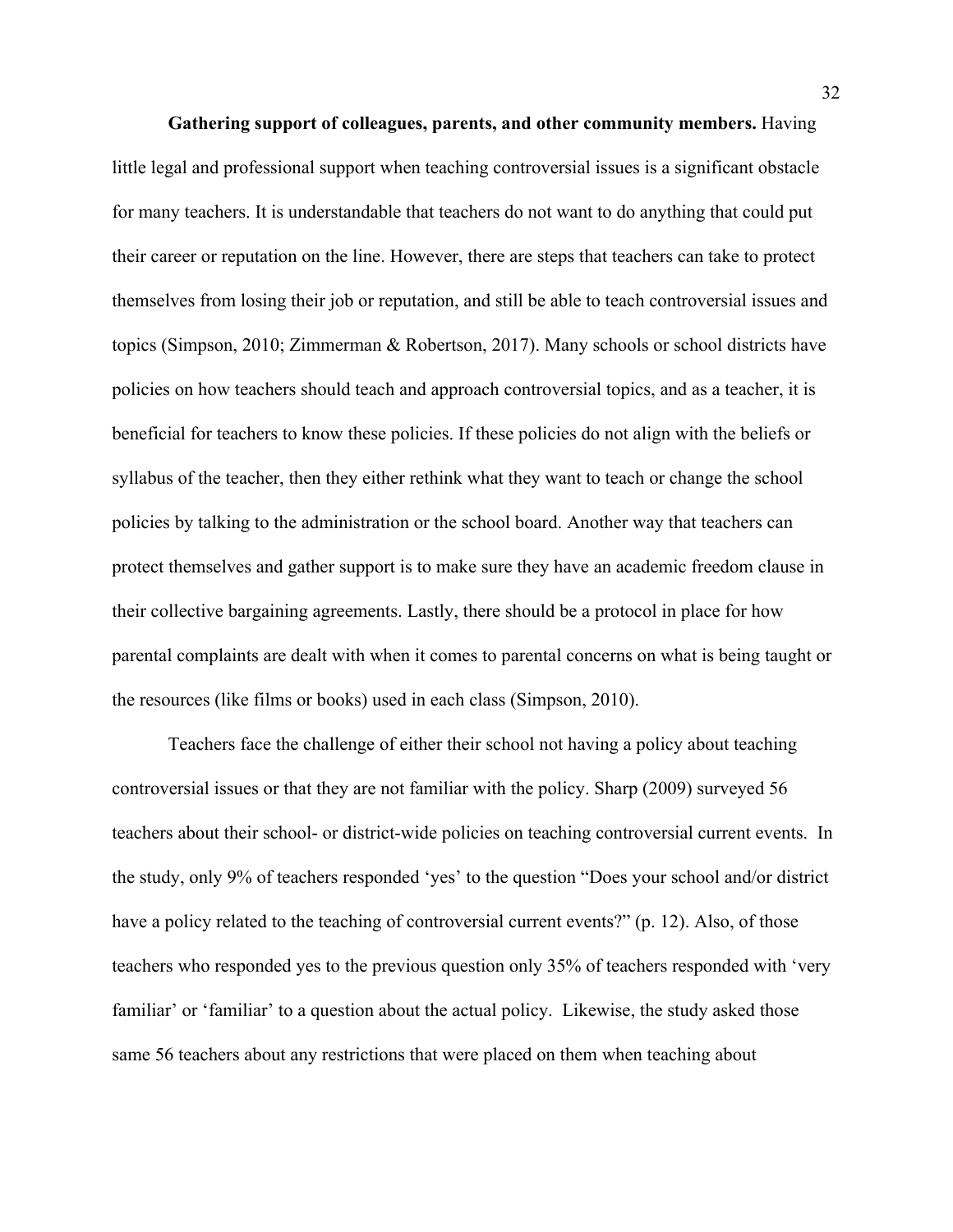controversial issues after 9/11 and 73% said 'no.' Of the teachers who said 'yes' the reasoning behind the restrictions was to protect students from violence as well as unwanted opposing viewpoints about 9/11. Also, one teacher said it was because their school wanted to focus on the curriculum and state-mandated testing (Sharp, 2009). This study shows that many schools do not have policies in place about the teaching of controversial issues; however, the schools also do not place many restrictions on teachers unless they have a good reason.

Involving other colleagues, administrators, community members, and parents, helps to keep everyone informed and on the same page. Informing others on what happens in class each day and asking for the support of others, makes teaching easier, especially when it comes to teaching difficult and sensitive topics. Hess (2002) observed principals sitting in on discussions of controversial issues. Also, Hess and McAvoy (2015) observed entire social studies departments collaborating to create a legislative simulation that involved every senior social studies student. These examples show that there are communities where adults help each other to create lessons and opportunities for students to learn about difficult, but important issues. Within this community, teachers and administrators can check in with each other to make sure everything is going smoothly. Lastly, Hess (2009) also observed a classroom teacher who involved parents and guardians during an open house evening where students and parents were allowed to discuss a controversial issue as the students would in class. This practice showed parents and other community members what happens in class giving everyone a better understanding of what the students are learning as well as the different skills they are developing. Likewise, it is to the teacher's advantage if parents or guardians are kept up-to-date about the topics or issues that will be discussed in class, especially if a controversial issue will be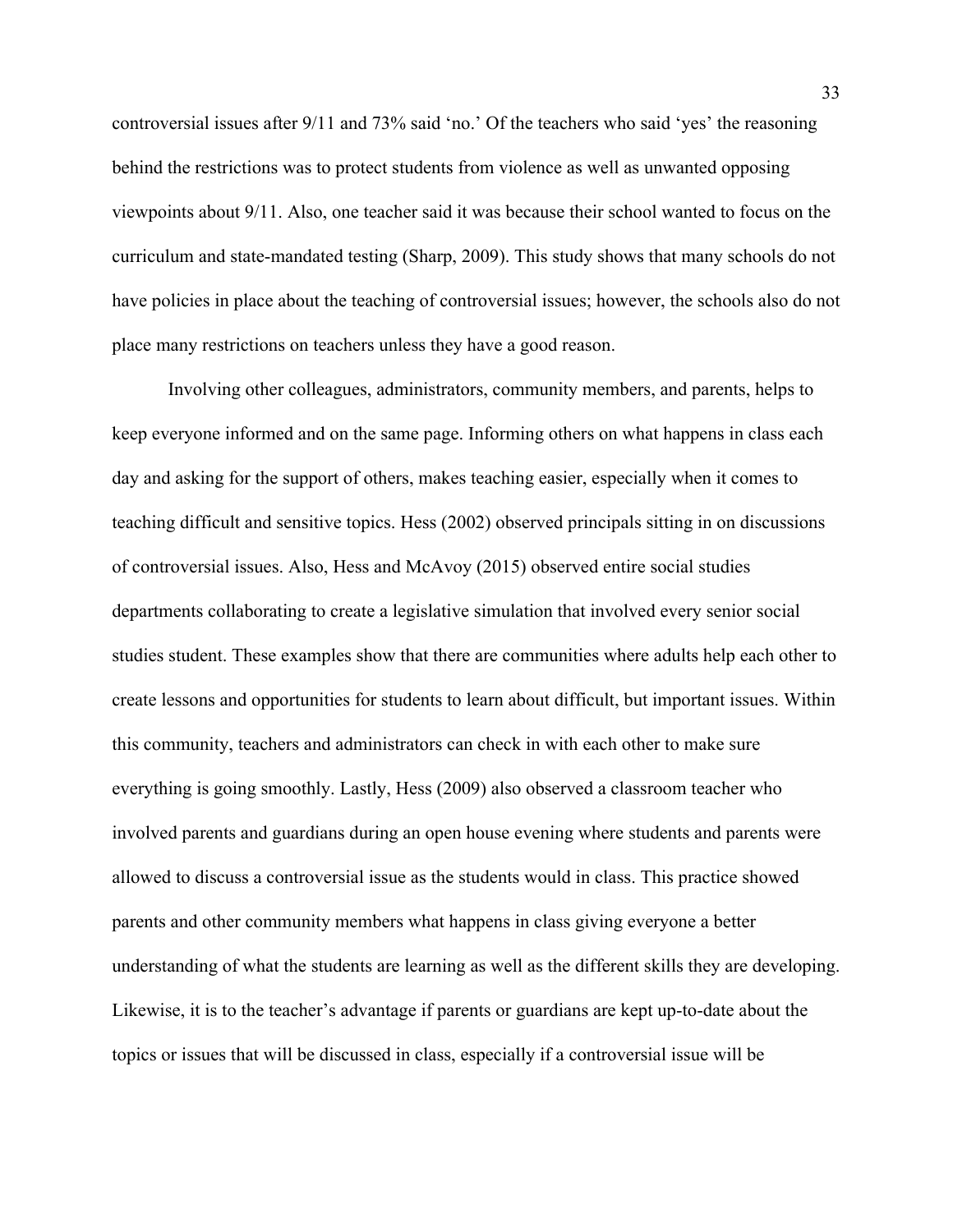discussed. A great example is through a weekly or monthly newsletter from the teacher (Pace, 2018). This way a teacher can speak with anyone who has any disagreements to offer their rational or to see if an accommodation can be made for individuals before a topic is introduced.

**Creating safe and inclusive classroom environments.** To create a safe and inclusive classroom environment teachers need to understand the beliefs that they have about their students, forge strong relationships between themselves and the students as well as between the students, and have a clear structure for classroom rules and procedures. Lastly, teachers teaching culturally diverse settings need to understand and use culturally responsive teaching. It is important that these ideas and practices are put into place before teachers ask their students to learn about and work with controversial issues.

*Teacher's views and beliefs about education.* Teacher views about education and the abilities of their students can dictate the atmosphere of a classroom as well as their attitude and the attitudes of the students. Hadjioannou (2007) observed and studied an eighth-grade teacher who had created a safe and inclusive classroom environment and was now able to utilize discussion-based lessons effectively. In this study, the teacher believed in and focused on lessons that incorporated active learning, exploratory learning, and collaborative learning, and as a result, the classroom discussions were longer, more in-depth, and had more student participation. Also after the discussion, students said they enjoyed the discussion and learned a lot. Hadjioannou saw this teacher show respect for students' opinions and make it clear to the students that they saw everyone as intelligent, capable learners. This teacher also built upon students' previous experiences and background knowledge as well as incorporated different perspectives when teaching lessons. This practice, according to the observations of Hadjioannou and student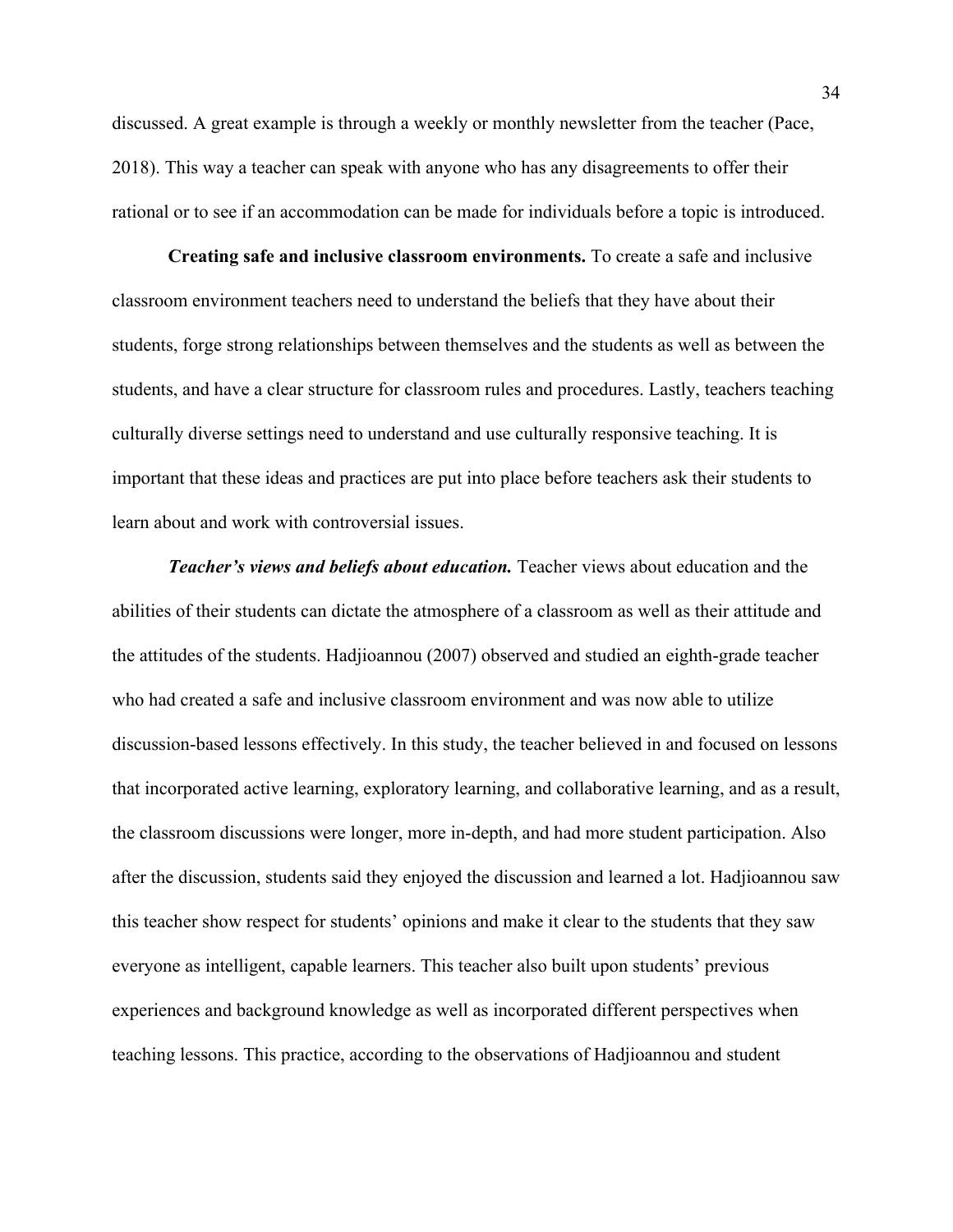feedback, helped the students to feel safe and more included as well as be more willing to participate in discussions.

 *Building relationships.* Building relationships with students is vital to creating a safe and inclusive environment. Teachers cannot establish a rapport without first getting to know their students (Hadjioannou, 2007). Establishing a rapport takes time and much effort on the part of the teacher, but in the end, it is invaluable in helping students feel safe, included, motivated, and able to achieve their full potential. This effort was shown by the teacher in Hadjioannou's study when she observed the teacher showing interest in student's stories, asking for their opinion, and celebrating the unique talents of her students. This interest, according to Hadjioannou (2007), showed the students that their teacher cares for them as well as respects them, which can help students feel more comfortable to talk, build connections, and take risks. Another way that the teacher in Hadjioannou's study connected with her students was through the use of humor. Humor or jokes were used most often to ease tension and show students what they have in common. Laughing together is an excellent way to connect and move beyond everything that can be different or dividing (Bondy, Ross, Gallingane, & Hambacher, 2007; Hadjioannou, 2007; Pace, 2018).

 Forging relationships between the students is just as important as building relationships between the students and their teacher. It is vital that the students trust each other, especially considering that the students are the ones who will do the most interacting and collaborating during a lesson. Therefore, the teacher needs to also incorporate student-to-student get-to-know-yous in the form of conversations, games, and activities (Hadjioannou, 2007). Again, this can take time, effort, and patience; however, it is important to recognize if the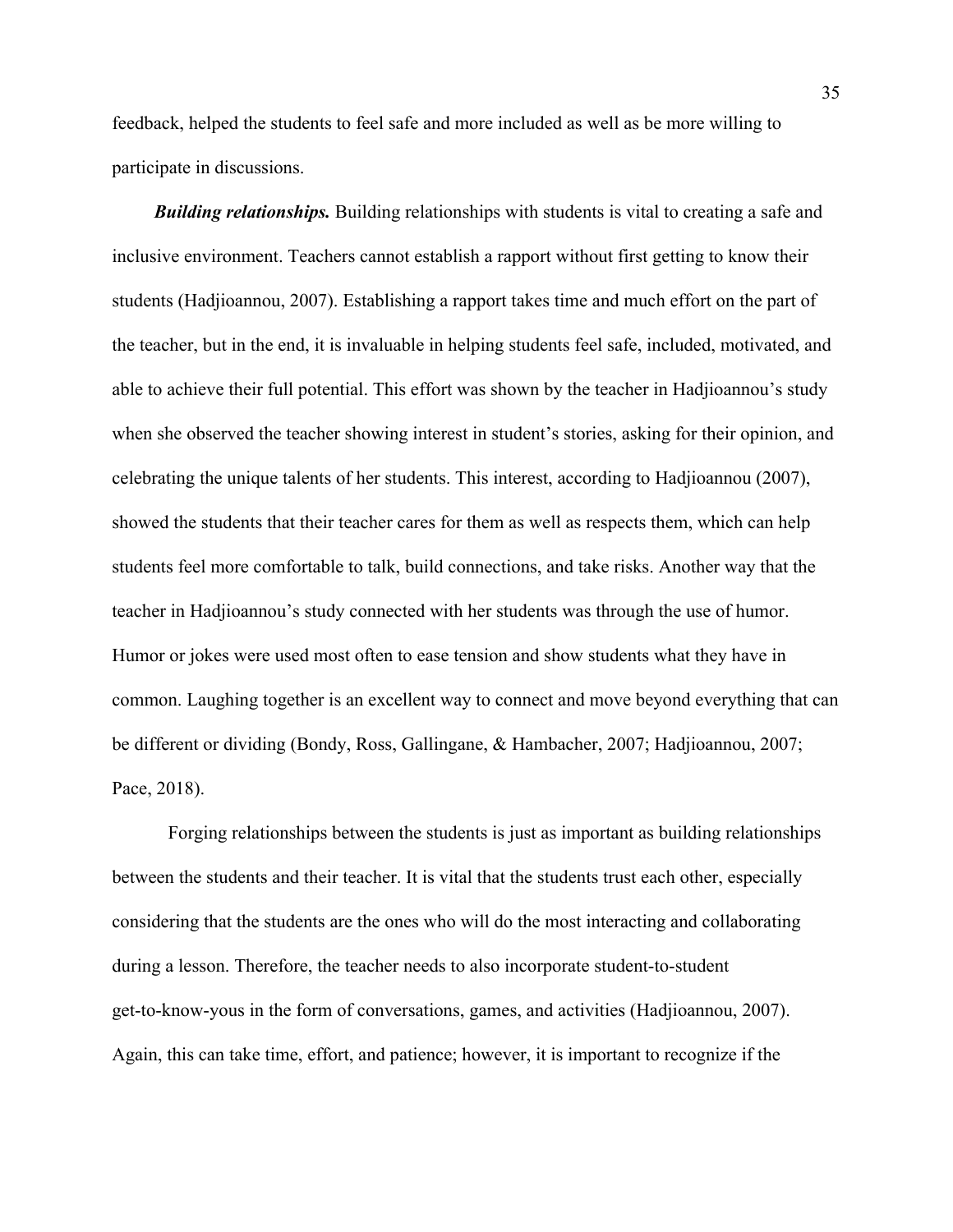students do not understand or know each other, then they are not going to be able to work or learn together properly.

 *Setting clear classroom guidelines and procedures.* Knowing the classroom guidelines and procedures is another way that students can feel a sense of safety and inclusion. Hadjioannou (2007) observed that the students in her study be given clear and explicit instructions and guidelines by their teachers. For example, the teacher stated her expectations at the beginning of the lesson as well as gave clear directions about the task that the students were to complete. These two practices allow for teachers to efficiently manage their classrooms because students know how to behave and what to expect each day. Furthermore, these guidelines and procedures need to be easily understandable, doable, fair, and agreed upon by the students in the classroom Also, if a student does fail to comply with the rules of the class, the teacher needs to know how to discipline the student firmly, but while maintaining their dignity and not disrupting the rest of the class. This way to discipline was something that Hadjioannou (2007) witnessed the teacher in her study do well, which in turn, helped all the students feel cared for and safe.

 *Culturally responsive teaching.* A final tool that can be used to create a safe and inclusive classroom environment is culturally responsive teaching. Culturally responsive teaching is a practice where teachers understand, incorporate, and capitalize on the home cultures of the students in their classrooms. Culturally responsive teaching uses the idea that there is a connection between a student's culture and behavior (Cholewa & West-Olatunji, 2008). To be culturally responsive, teachers need to take the time to understand the different cultures in their classroom—even their own. This way teachers will be able to create lessons and activities that capitalize on the different strengths of each culture so that they can better help their students feel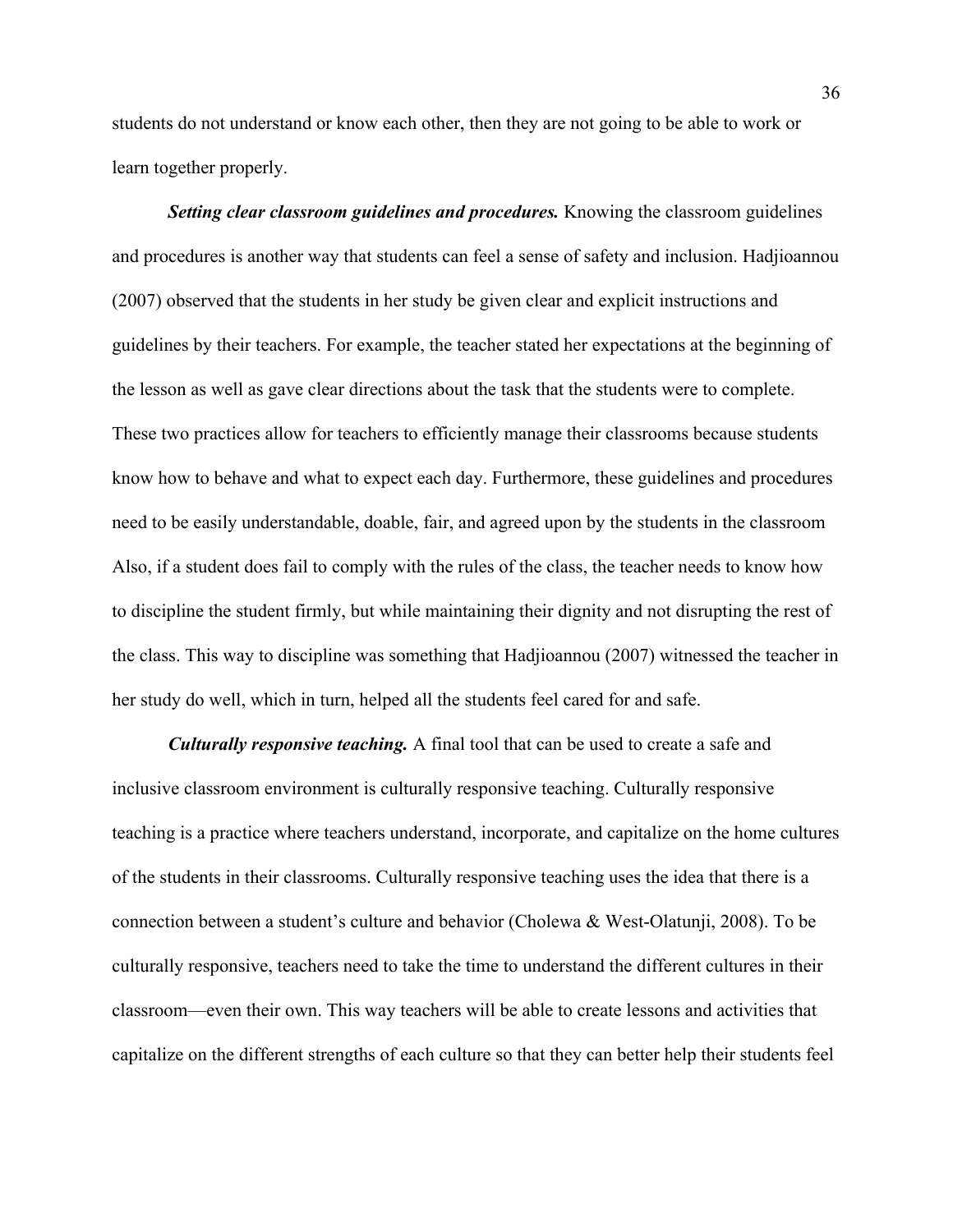included and be successful learners (Cholewa & West-Olatunji, 2008; Gay, 2002; Ladson-Billings, 1995; Villegas & Lucas, 2002). Culturally responsive teaching goes hand-in-hand with teachers getting to know their students. Knowing about the different cultures of their students allows the teacher to plan to use different learning styles and teaching methods more often since both of those can vary significantly from culture to culture (Gay, 2002; Ladson-Billings, 1995; Villegas & Lucas, 2002). Some ways that teachers can implement culturally responsive teaching are through choosing lessons that are relevant to the students such as teaching poetry through the medium of rap music (Ladson-Billings, 1995). Teachers can also utilize humor or direct commands when giving instructions since some students respond better to these approaches (Bondy et al., 2007; Day-Vines & Day-Hairston, 2005).

*Agonism.* Teaching using the idea of agonism is a final technique that teachers can use to help to make sure they are creating a safe and inclusive classroom environment. Agonism is a political term that looks at the positive aspects of specific types of conflict. It is derived from the Greek for 'struggle.' Agonism sees the conflict between two groups of people or two ideas as something that can be harnessed and used for good or change. Throughout history, there have been many instances of pluralism and unequal treatment. In essence, there have always been people who have different beliefs and understanding of certain issues as well as people who have gained more from the current political system (Lo, 2017; Mouffe, 2000). While many deliberative processes or discussions ask people to take a step back from their emotions and become extremely rational beings, if the tenants of agonism are present, this is not the case (Mouffe, 2000). People's emotions or irrational thoughts, ideas, and feelings should not be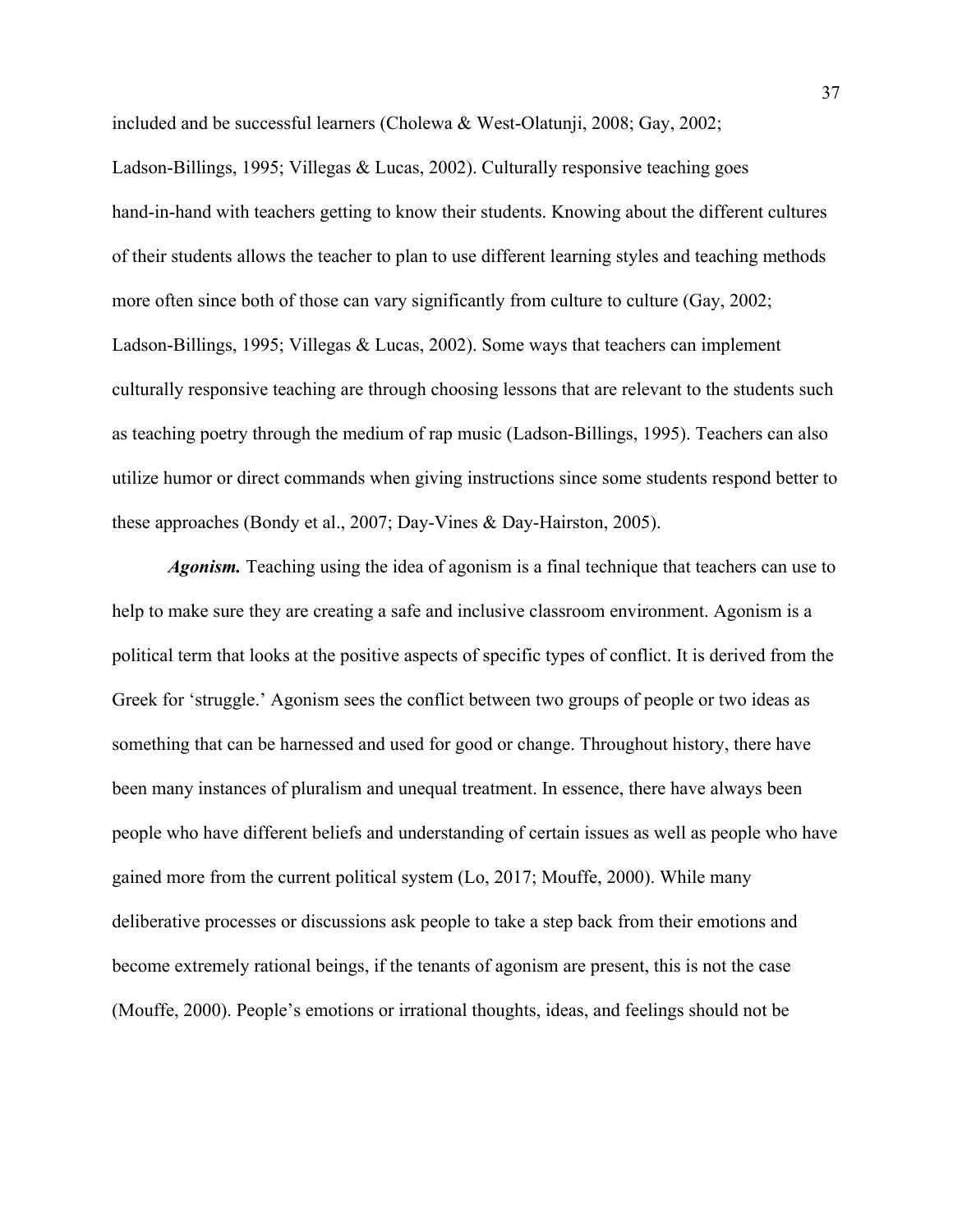pushed aside; instead, they should be valued and discussed because they may lead to other understandings, solutions, or compromises.

The current state of affairs in the US in the 21st century is one of those times. Today, we see pluralism in how to deal with policies regarding immigration. We are also being made aware of the rampant inequalities and unfair treatment of specific groups of people, especially when it comes to the Black Lives Matter and the Me Too movements. With all three of these issues, people are becoming antagonistic, and there is much 'gridlock' in society and politics (Pew Research Center, 2018c). This conflict and inability to come to a compromise can spill into the classrooms of teachers teaching about these issues. There may come a time when some of the students still feel like they cannot discuss some of the controversial issues rationally or some students believe that they could never make a decision on an issue with certain other individuals in the classroom. For teachers, this does not mean that they steer clear of these issues; it just means that they need to switch tactics or methods (Lo, 2017; Mouffe, 2000).

For example, a teacher utilizing agonism within a discussion method like deliberation would still have the students look at all the perspectives of the issue, but when student groups are to come to a decision, they would discuss and then decide based on their own beliefs and reason, not necessarily the ones that they used in their earlier discussions/arguments. Also, teachers teaching with agonism can make sure that students understand that decisions reached on controversial issues during deliberations are temporary and the 'best' for now, but can be renegotiated whenever deemed necessary (Lo, 2017). This understanding allows students to know that this is not the last time specific issues will be discussed and that the outcome may be different each time depending on the circumstances. This renegotiation process is a good thing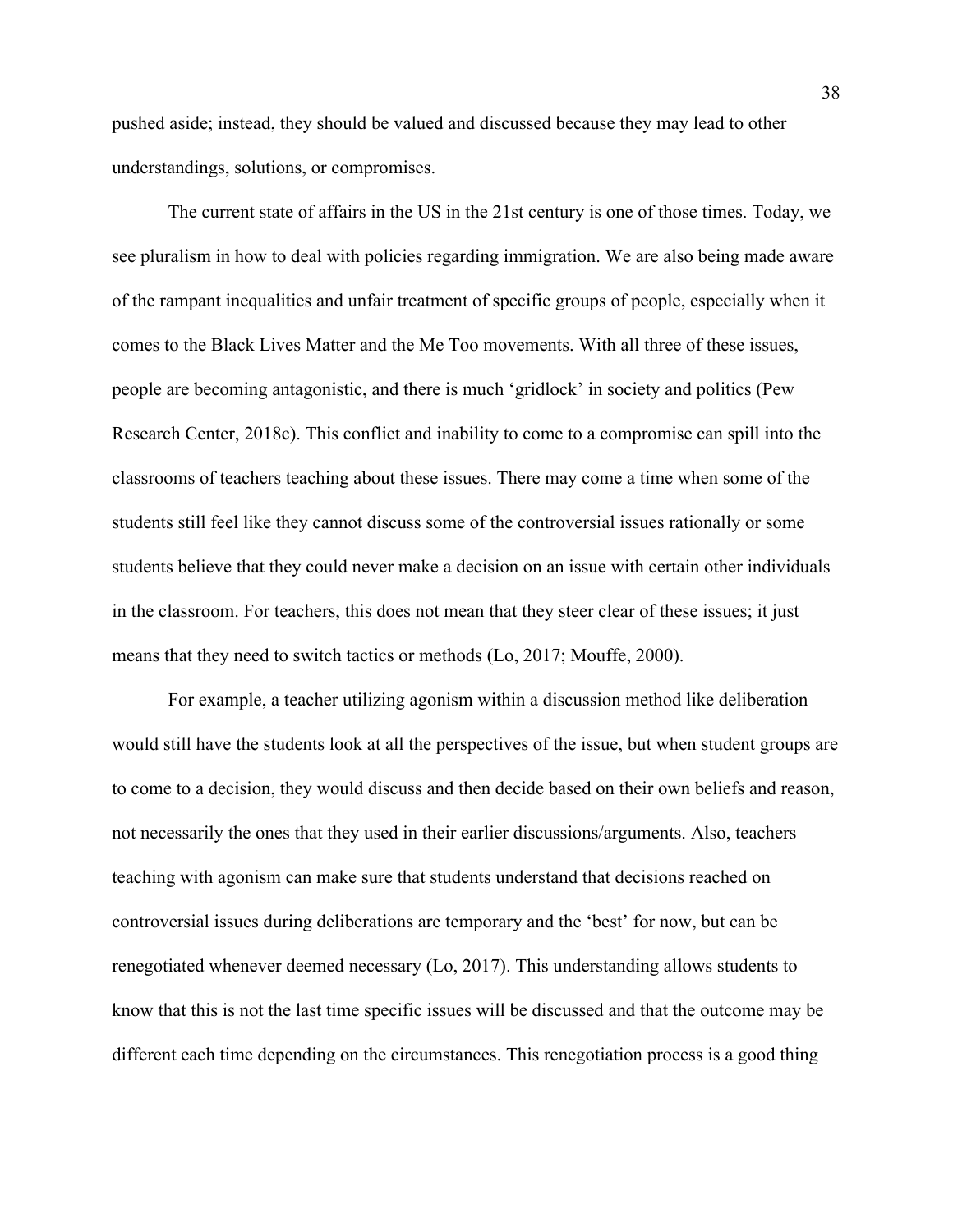because it offers a more realistic view of politics—in that ideas change and what was right for that time, may not be right for another (Lo, 2017).

#### **Discussion Methods for Teaching Controversial Issues**

This final section will focus on how discussion methods support teachers (new and veteran) in their classrooms when teaching controversial issues. Discussion is a broad term that encompasses many different types of discourse that can be used in the classroom. The three types of discussion that this thesis will focus on are deliberation, seminar, and role-play. Discussion methods are useful when teaching about controversial issues; however, depending on the type of issue, the purpose of the lesson, or the skills that students are utilizing or developing, a specific type of discussion should be used or favored over the others. Discussion in its various forms was chosen as a way to teach controversial issues not because it is easy to teach or even to participate in. In fact, discussion can be one of the most challenging teaching methods as well as the teaching method where students and teachers feel the most vulnerable (Hadjioannou, 2007; Parker, 2006).

Despite this difficulty and vulnerability, when executed well, there are many learning outcomes of discussion. Students develop a sense of self-esteem, but also a selflessness; they develop a sense of community; they improve their communication skills, their critical thinking skills, and their analytical skills; they develop morally and ethically; they learn how to research and question; and they learn how to look at another perspective and actually consider it (Hess, 2002; Hess, 2009; Hess & McAvoy, 2015; Parker & Hess, 2001). Students, especially in social studies classrooms, also learn how to engage in the social processes of democratic societies with the other people in their classroom, community, and potentially, the world. Having these skills is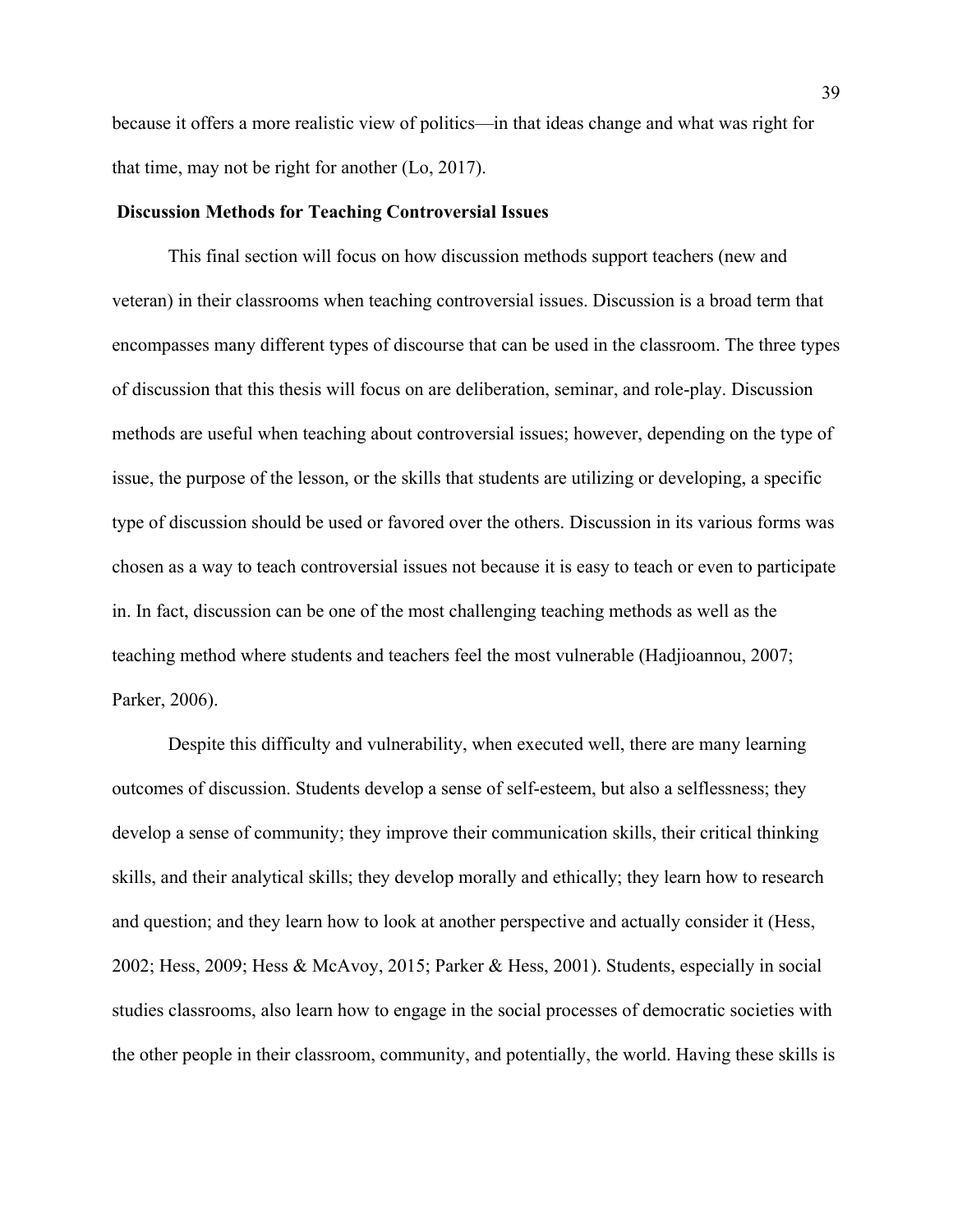why knowing how to utilize these discussion methods in the classroom is so vital to every teacher tasked with teaching controversial issues.

**Discussion.** Discussion is the cornerstone of any social studies classroom. Scholars such as Hess (2009; 2002), Avery et al. (2013), Byford et al. (2009), King (2009), Parker (2001; 2006), McAvoy (2015), and McCully (2006) have visited many social studies classrooms all over the country and world to observe and research how different teachers are teaching about controversial issues. At the core of their work is the premise that good teachers utilize some type of discussion method. Discussion seems like an easy method to employ in any lesson; however, research tells us it is not used often or done well. Any teacher can confirm that trying to facilitate a discussion can be more difficult than it seems (Parker, 2006). For example, in a study of 48 high school social studies classes by Nystrand et al. (2001), it was found that fewer than 10% of them had discussions that lasted longer than 31 seconds. It also found that of those 10% of classes, most were on the honors track.

There are many definitions of discussion. Christoph and Nystrand (2001) define discussion generally as the "free exchange of information among three or more participants (which may include the teacher)" (p. 150). More specifically, Dillon (1994) defines discussion as:

 [A] particular form of group interaction where members join together in addressing a question of common concern, exchanging and examining different views to form their answer, enhancing their knowledge or understanding, their appreciation or judgment, their decision, resolution or action over the matter at issue. (p. 8)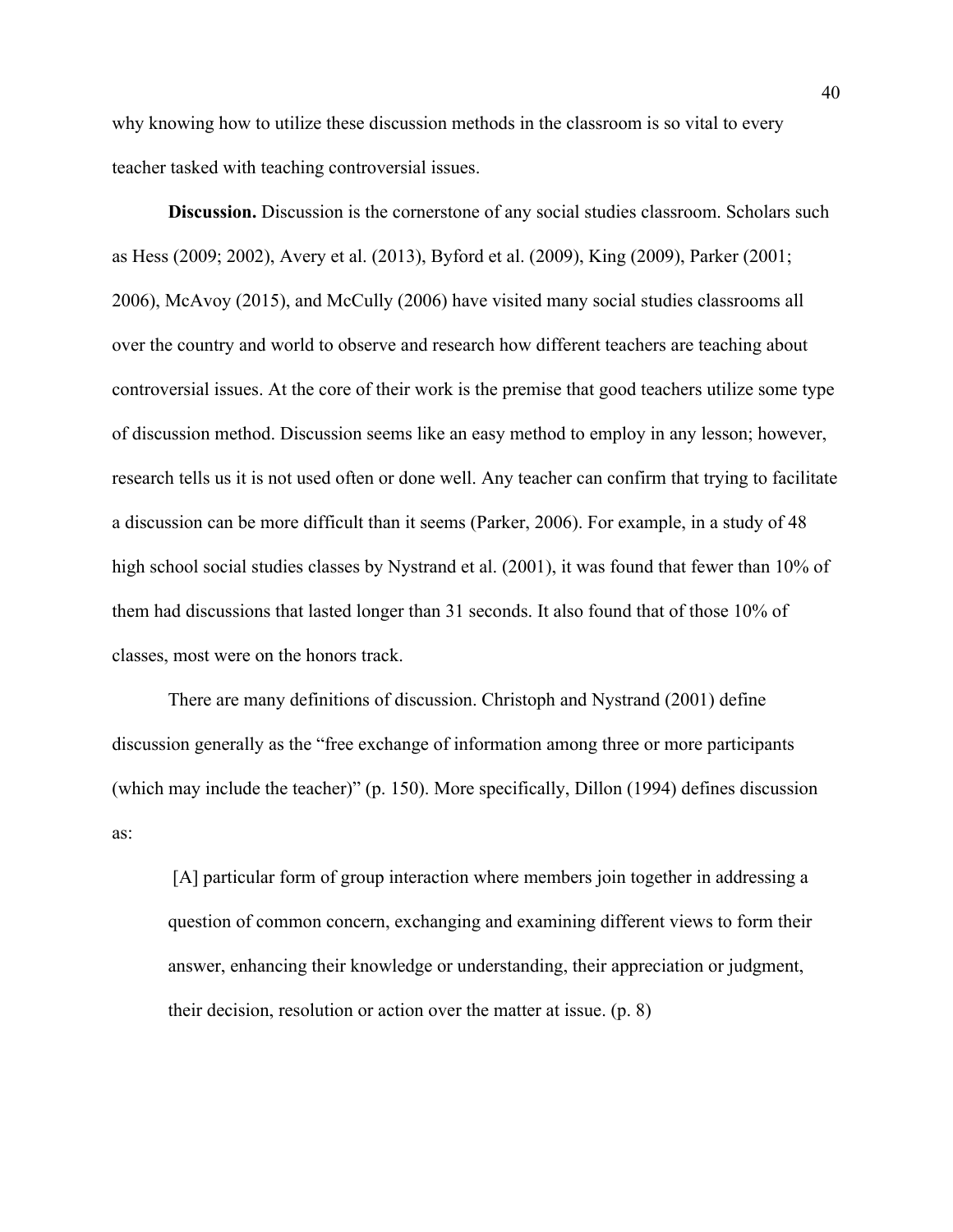In the first definition, Christoph and Nystrand (2001) see discussion as more of a conversation with just the exchange of information as the central point; yet, according to Dillon (1994), discussion does many more specific things like 'examine different views,' 'enhance knowledge,' or even 'enhance a resolution or action' about an issue. Dillon's definition adds some power and specificity to what it means to have a discussion.

A study by Chiodo and Byford (2004) asked middle and high school students' their opinions about their social studies courses and whether they liked social studies or not. In the study, it was found that students who enjoyed social students had teachers who used a variety of teaching methods to keep learning fun and to aid in differentiation. However, when students were interviewed about different teaching methods, students stated that they did value the use of discussions and debates. The high school students, especially, liked discussion and debates because it was "beneficial for post-high school success and improved communication skills" (Chiodo & Byford, 2004, p. 20). From this study, students appear to understand the importance of and need for lessons that incorporate discussion.

It is also important that teachers teach students how to participate in discussions. Parker and Hess (2001) recognized the problem that many teachers were teaching across the country who did not know how to teach students how to participate in discussions, especially discussions on controversial issues. Therefore, Parker and Hess came up with the idea of 'teaching with and for discussion' to solve the problem of how to explicitly train teachers in how to teach discussion to their students and use it frequently in their classrooms. For Parker and Hess, there needed to be discussions frequently happening in classrooms—that is the 'with.' The 'for' is teaching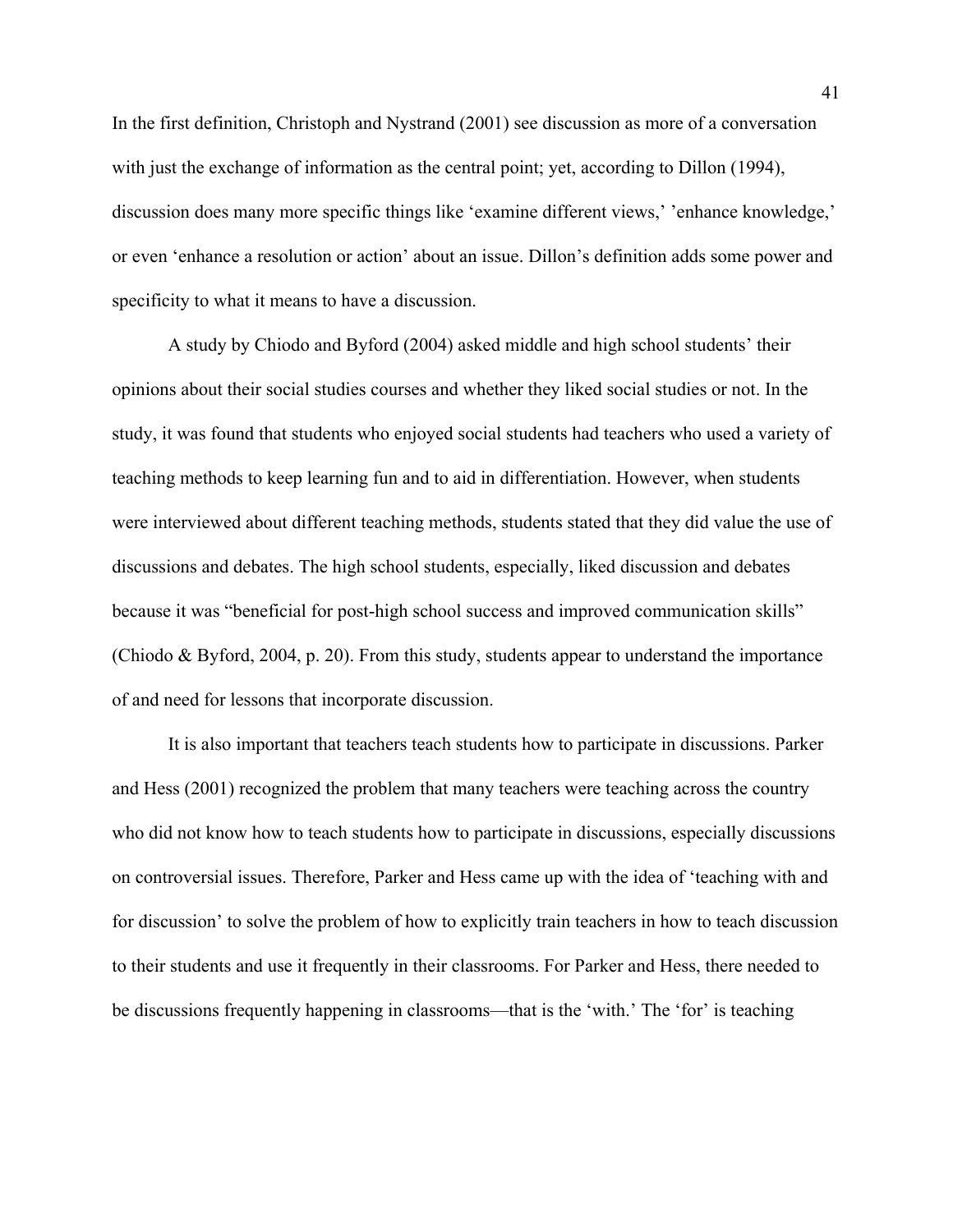students and teachers what discussion is, how to prepare for a discussion as well as how to participate in one.

Parker and Hess (2001) concluded that just having pre-service teachers participate in simulated discussions was not enough for them to learn how to teach students what to do before, during, and after a discussion. They saw that facilitating and participating in a well-executed discussion was just too tricky without explicit instruction and much reflection for both students and teachers. Thus, Parker and Hess formulated a course of explicit instruction. This instruction came in the form of a typology that broke discussion into three types: deliberation, seminar, and conversation. For each type of discussion there is an explanation of the aim, the types of text used, focus questions, and a specifi*c exemplar* for each discussion. This typology can help teachers be purposeful when choosing a type of discussion as well as when giving specific instructions to students. The typology from Parker and Hess can even help teach the students all the differences and nuances between the various types of discussion allowing students to better understand the goals and purposes of discussion in the classroom. Taking inspiration from this typology, three types of discussion will be described below to help teachers know not only what types of discussions they can use, but why and how they should incorporate them into their lessons on controversial issues.

**Deliberation.** Deliberation is a discussion method where the participants come to a solution, decision, or compromise together at the end (Avery et al., 2013; Parker & Hess, 2001). Parker (2006) writes, "deliberations are social occasions that provide opportunities for discussants to think, speak, listen, and learn together, with and across their differences, about a specified topic... participants speak and listen to decide" (p. 12). In the classroom, one of the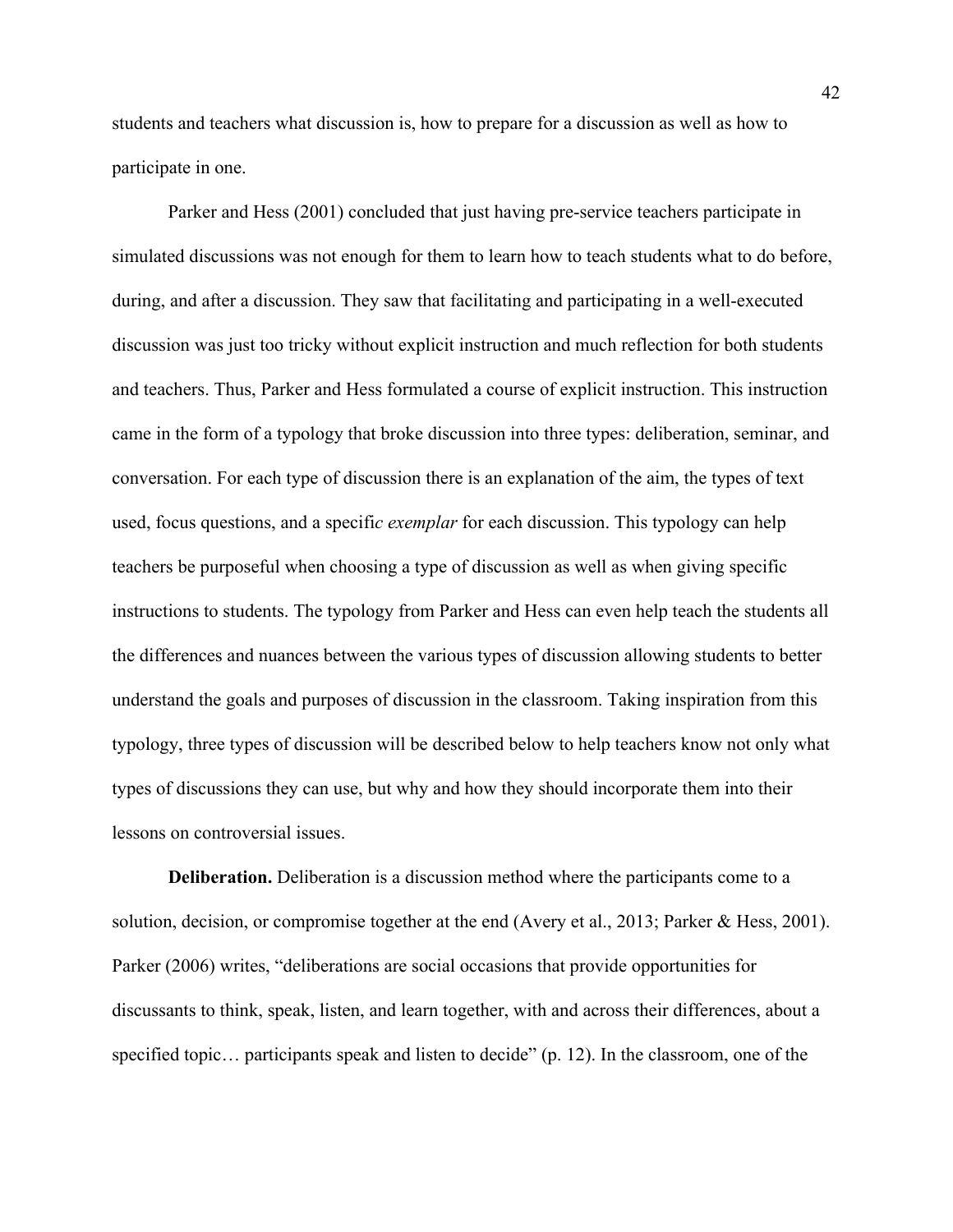best ways to use deliberation is to employ the technique of Structured Academic Controversy (SAC). SAC is a scaffolded deliberation technique that was developed by Johnson and Johnson in the late 1970s through to the 1990s (Avery et al., 2013; Johnson & Johnson, 1979). A SAC is ideal for a social studies classroom since it gives teachers and students easy steps to follow and allows for students to look at multiple perspectives and utilize a variety of teaching materials to reach a decision or compromise. Since SAC is scaffolded and highly structured, it can also ease the fear that teachers have of relinquishing control in their classrooms when allowing students to discuss controversial issues (Avery et al., 2013; McNeil, 1986).

A SAC follows a structured plan, and when done well, it can take many days to complete. First, the group is given a question or an issue such as 'Should the Federal government place a travel ban on people traveling to the US from Muslim countries?' or 'Should the US have dropped the atomic bombs on Japan at the end of WWII?' Second, students learn background information about the question to have a basic understanding of the issues and ideas surrounding the question. The students are also given materials that support each side of the question to use in support of their arguments. Third, the students are organized into smaller groups (ideally 4-6 people in each group), and then, each small group is broken into two sides. Students are randomly assigned a side of the question for which they will create an argument in support of (Avery et al., 2013).

The SAC deliberation has several rounds. For the first round, the small groups read the materials and gather information that they can use to support their argument. Once students are ready to present their cases, they do so. The other side can ask clarifying questions if needed. After each side has offered their argument, the students switch sides and reread the materials to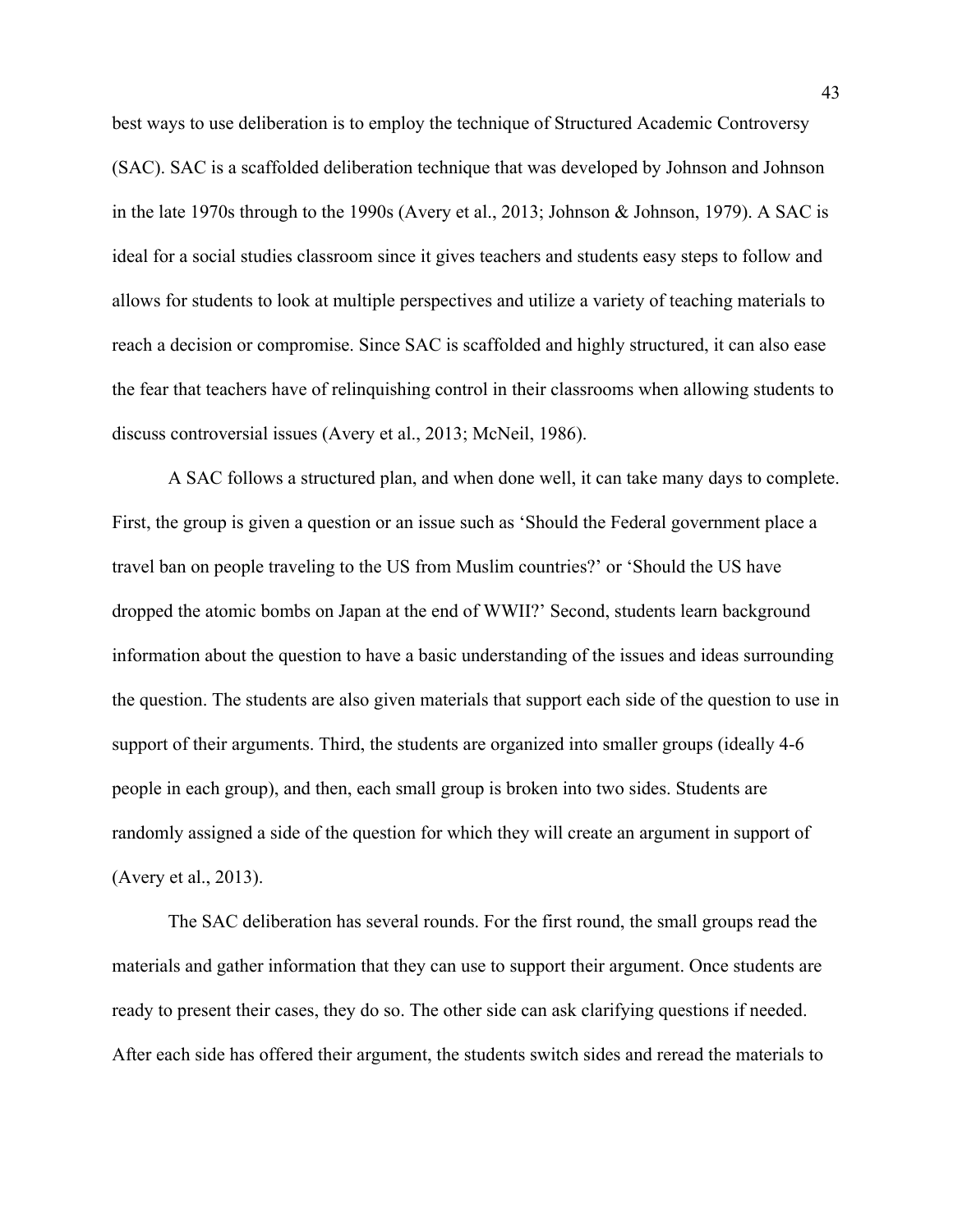gather arguments for the other side. Then, again, each group presents their case. After each group has had the opportunity to argue both sides, the group has an open discussion to reach a decision on the question. Finally, the whole class comes together to talk about what the individual groups decided. The class along with the teacher will then debrief and reflect on the process, the materials used, and the decision reached. This last step is vital to helping students understand the process as well as the importance of deliberation (Avery et al., 2013). For many scholars and teachers, deliberation is one of the most powerful tools democracies have and teaching students how to participate in deliberation is vital to the continuation of democratic principles (Parker & Hess, 2001; Hess, 2002; Avery et al., 2013). People will always have differing and even opposing opinions on important issues; however, it is our job in a democracy, as Diana Hess writes, to figure out how we can live together. Being able to deliberate and reach a decision or compromise, even if it is temporary, is one way we can answer Hess' question. Likewise, Avery et al. write that at the end of deliberation the "'I,' in essence becomes 'we'…I may not like the group's consensus position, but if I feel the process was fair and all views were given an equal hearing, I am more likely to feel positive about the group's decision" (Avery, et al., 2013, p. 106). Deliberation can help to legitimize the processes of democracy and help people feel a better sense of fairness, tolerance, and cooperation.

The Deliberating in a Democracy (DID) program is a good example of SAC in practice. Avery et al. (2013) led an evaluation of the Deliberating in a Democracy (DID) project, which was a 5-year project that involved over 20,000 students and 400 teachers from 10 different nations. As a part of the project, teachers participated in professional development that helped them learn and better implement SAC into their lessons. Teachers in DID were required to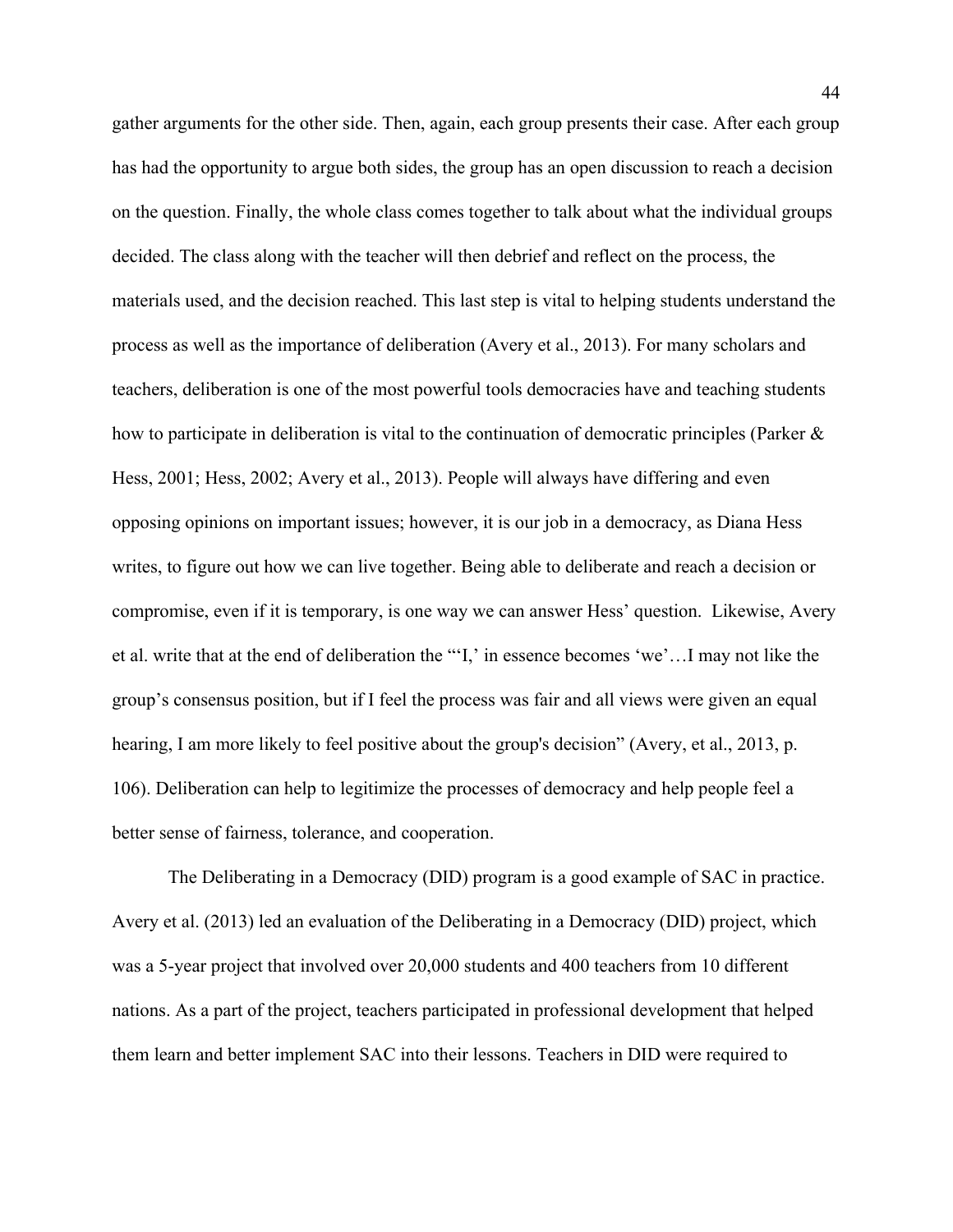conduct at least three classroom deliberations on topics of their choosing depending on their students and the curriculum. The findings from this evaluation were positive (Avery et al., 2013). The teachers involved said that the professional development on SAC helped them understand and facilitate better lessons dealing with controversial issues using a deliberation strategy. Participating teachers also liked that through these PD sessions they were able to find a learning community that could offer them advice and feedback. When teachers were observed in the classroom, it was clear that they understood the SAC model because they were implementing SAC correctly (Avery et al., 2013).

According to the students' experiences in DID, most students agreed with the statement "I learned a lot by participating in the deliberations" (Avery et al., 2013, p. 111). Also, many students—and students from many different countries—who were interviewed stated that they learned to respect the other ideas in the classroom and were more easily able to understand the different perspectives of the issues they studied and deliberated. Furthermore, students stated that they preferred deliberations because they allow for more active participation by all members of a class since they work in smaller groups at the beginning. Overall, the DID project showed that giving teachers the training and support to implement SAC helped to give the students the structures and tools to learn about controversies, develop the skill of perspective taking, and feel a sense of ownership over their learning (Avery et al., 2013).

**Seminar.** A seminar is a method most often associated with the term discussion. It is a strategy where a group of people come together to talk about a specific issue or question ideally using some text or evidence to support their ideas. While deliberations and SAC focus on an issue or question to find a solution or compromise, a seminar is a discussion based on using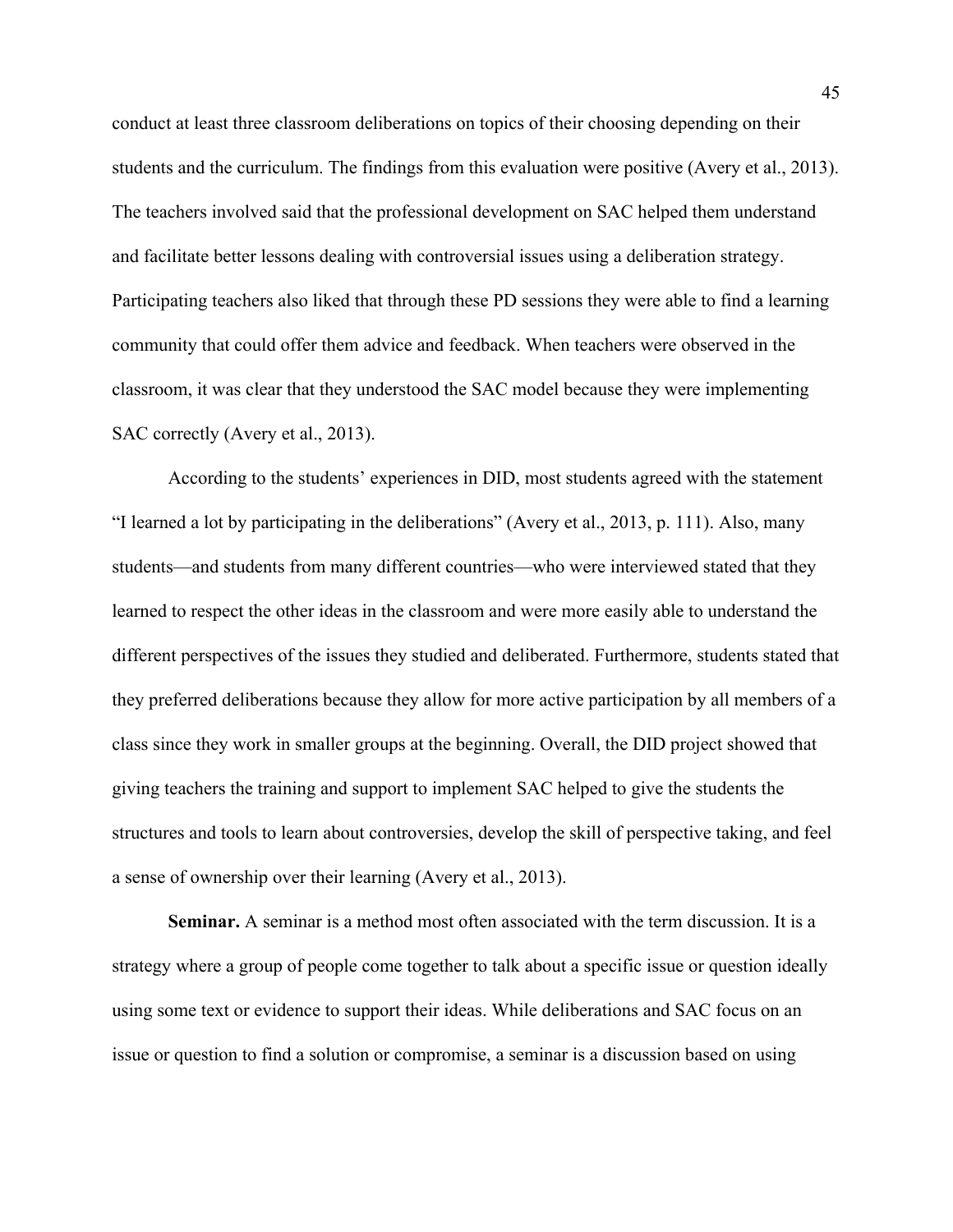materials (i.e., texts, films, or objects) to explore or develop an idea or issue. The participants in a seminar are only looking to come to a better or more profound understanding of the issue or the material used (Parker, 2006; Parker & Hess, 2001). A seminar is probably the easiest type of discussion to plan, but one of the hardest to execute well since this is a type of discussion that can be dominated by silence, a few participants, or where textual evidence may be lacking. A seminar can also be one of the types of discussions that can be the most challenging to control or facilitate, especially if the teacher lacks training, knowledge, or classroom management (Parker, 2006).

One example of a seminar is a Socratic seminar, where students use a guiding question to discuss a text or a collection of texts. Before starting a Socratic seminar, it is crucial for teachers to remember the 'with and for discussion' technique from Parker and Hess (2001). Students need to be taught how to participate in the discussion as in when to speak, how to speak, and what not to do (i.e., trying to prove that you alone have the right answer or correct understanding). It is also essential to give students the time to prepare for the seminar. Students need to be taught any background knowledge or information and have time to read and process the materials that will be discussed adequately. Hess (2002) concluded that some teachers found it helpful to give students an assignment such as reading comprehension questions or a worksheet to be completed before the seminar so that students could actively participate in the discussion better. Lastly, as the teacher, it is important to insert themselves into the discussion only as much as necessary. Ideally, the teacher should be available to answer clarifying questions or for prompting questions if the discussion slows down too early or by choosing speakers if necessary. They should never dictate or dominate the conversation (Hess, 2002). All in all, seminars should be a place where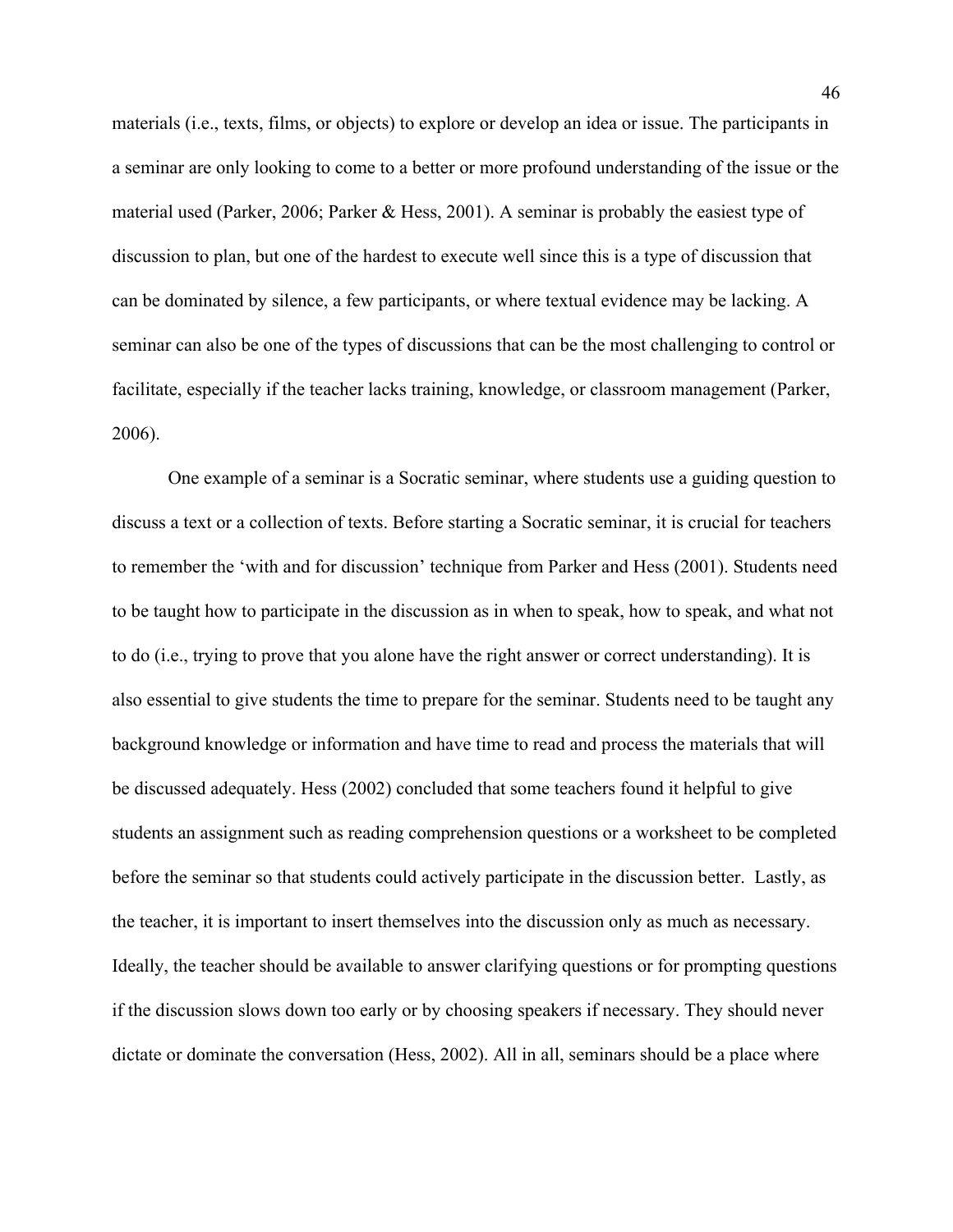students learn how to discuss ideas, topics, and issues with other people while using the lesson materials to ground their thinking and expand their understandings.

**Role-play.** Role-play is a type of discussion that simulates real-world events, situations, and processes for students to experience and discuss relevant, important issues. Role-plays ask students to take on a specific character or persona, which allows students to gain a better understanding of how the real world works as well as the different people that are involved in these events and processes (Hess, 2009; Stradling, 2001). Role-plays are a perfect example of how to effectively introduce multiple perspectives. While role-plays are often simplified versions of the actual event or process, they still teach students valuable lessons about the complexities, nuances, and sometimes shortcomings of real-world politics (Stradling, 2001). In this section, we will focus on mock legislature sessions and mock town meetings as examples of role-playing, yet any type of governmental process that deals with discussion and controversial issues could be used by teachers. The key to a successful role-play lies in the preparation of the teacher (Hess, 2002; Hess, 2009; Stradling 2001). Teachers need to spend time with their students helping them understand the purpose of the role-play, what their specific role is, how to prepare for it, and then what to do on the day/week of the role-play.

Hess and McAvoy (2015) have observed and interviewed both students and teachers who took part in a well-executed mock legislature session at a highly diverse high school. In this mock legislature session, all the senior government classes were required to take part in the role-play and spent the entire semester preparing for a mock legislature session (p. 85). Over the course of the semester, the teachers work collaboratively to make sure that the students know how the US legislature works, how bills are drafted and pushed through the system, and how to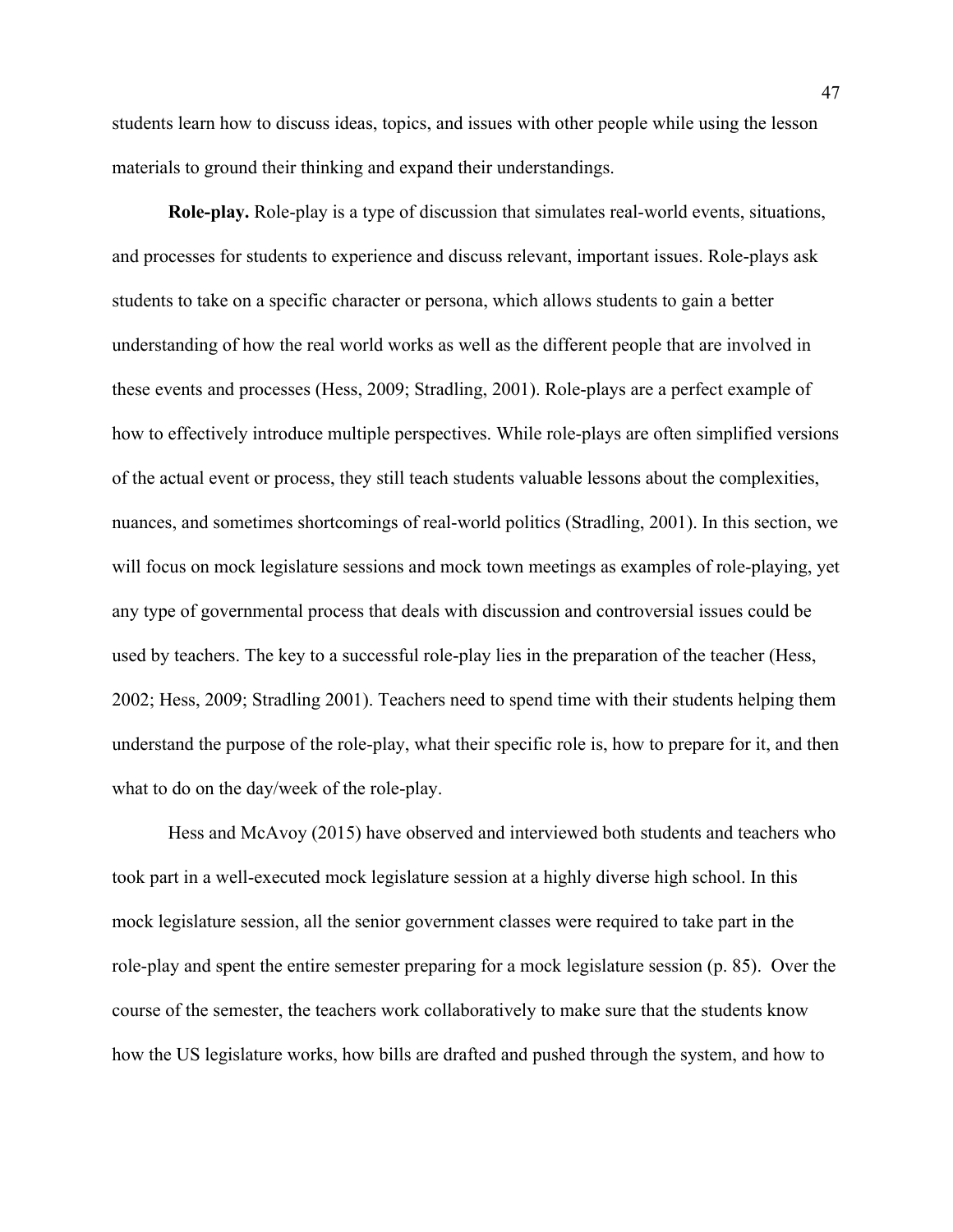deliberate. Students also learn about the different issues that real legislators are working on currently. To prepare for their own legislature session, students spend time researching issues, discerning which party they are a part of and drafting their own bills for the mock legislative session. The unique part of this mock legislature is that the students are not assigned a side on an issue; they research and create an argument for a bill for the side in which they believe (Hess & McAvoy, 2015, pp. 86-105). This opportunity gives students a chance to determine their political leanings as well as provide them more of an incentive to succeed.

For the students, the actual day of the session is a culmination of all their hard work and gives them a reason to do well. Also, over the semester the teachers' roles change from teacher to facilitator to coach (Hess & McAvoy, 2015). On the day of the mock legislature session, the role of the teacher is limited to providing support or review if needed. The students are the ones left in charge of the process, except for the 'Supreme Court,' which is comprised of the teachers (Hess & McAvoy, 2015). Hess and McAvoy (2015) interviewed students and the feedback on this mock legislature session was overwhelmingly positive. Students stated that they have a better understanding of their government and the issues that are being discussed and decided upon. They also have a better understanding of where they fall politically. Students also said that this role-play made them more politically aware and want to be more politically active. Teachers see students take an active role in their learning, learn how to deal with sensitive issues sensibly, and overall, understand better how parts of the US government operates (Hess & McAvoy, 2015).

Another type of role-play that Hess (2002) observed was a mock town meeting done by a teacher who taught seventh and eighth grade in a charter school. Hess (2002) writes that "[t]he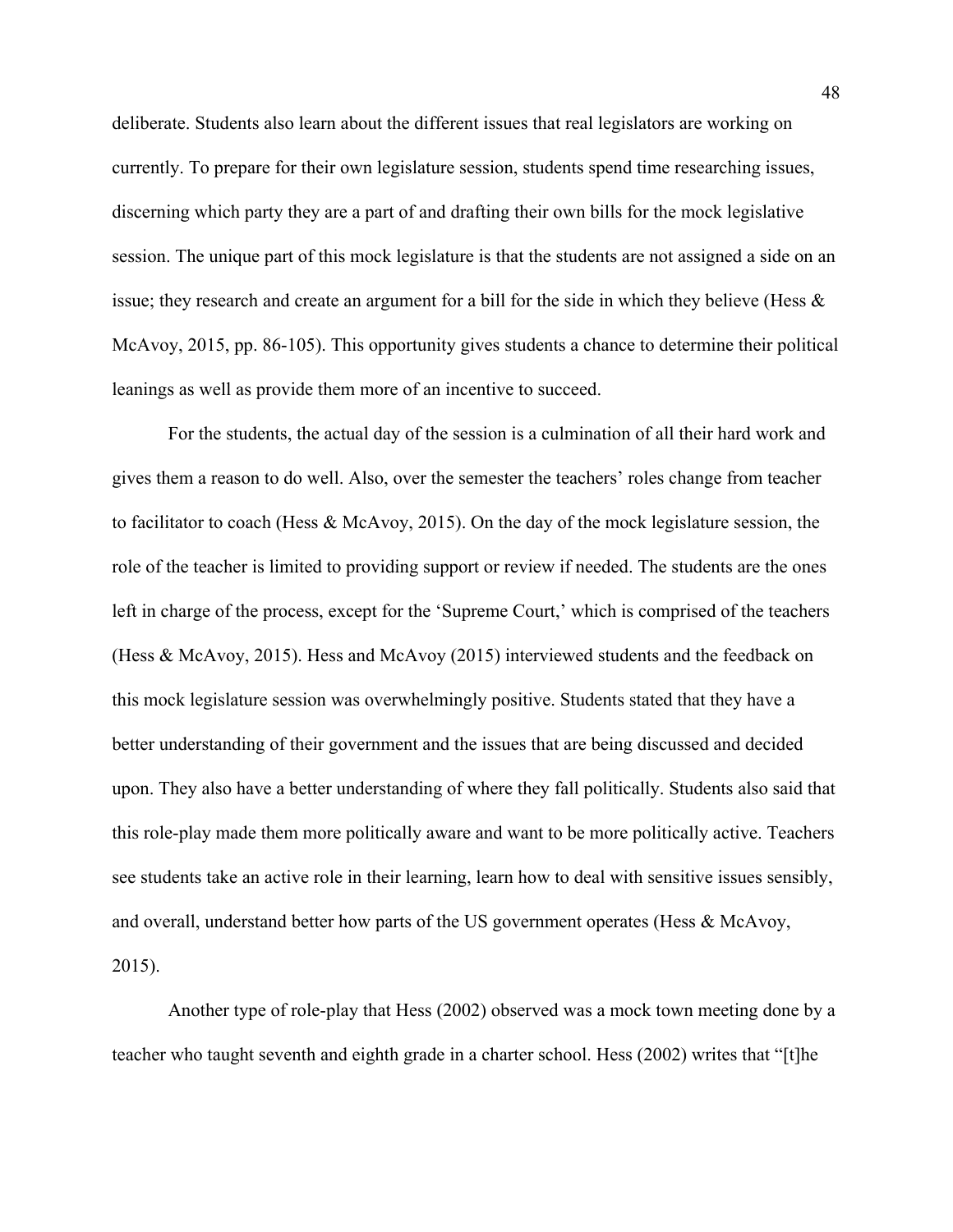primary reason she [the teacher] uses Town Meetings is her belief that it helps her students better understand multiple perspectives on an issue" (p. 26). Preparation for the town meetings starts at the beginning of the year when students are taught what a town meeting is and how they should participate in one. Students are shown example videos of 'good' and 'bad' town meetings. Students typically spend a week preparing for each town meeting. During this week students read and study background material on the issue that will be discussed. They, together with the teacher, create different roles for the town meeting. Then, each student selects a role and begins to prepare their questions and arguments based on their chosen character. Students are also encouraged to choose a role that represents a position or idea that is opposite from their own beliefs so that they can gain a better understanding of the other side (Hess, 2002).

Town meetings happen on one day for a (sometimes extended) class period. On this day, the classroom is transformed into a meeting hall. The tables are arranged in a circle, and everyone is interspersed throughout the circle. Nametags are made so everyone knows each other's character as well as where to sit. During the town meeting, the teacher acts as a facilitator. The teacher permits students to speak, asks clarifying questions, and raises different issues when the discussion has slowed. Yet, overall, it is the students who should do most of the talking in the town meeting (Hess, 2002).

While these are only two examples of role-plays that teachers can utilize in the classroom to discuss controversial issues, they highlight some of the best practices and ideal outcomes. For these role-plays to work, teachers need to be prepared themselves as well as be able to prepare their students. Teachers need to allow for enough time for their students to be able to research, read, and process the materials as well as give them enough time to execute the role-play (Hess,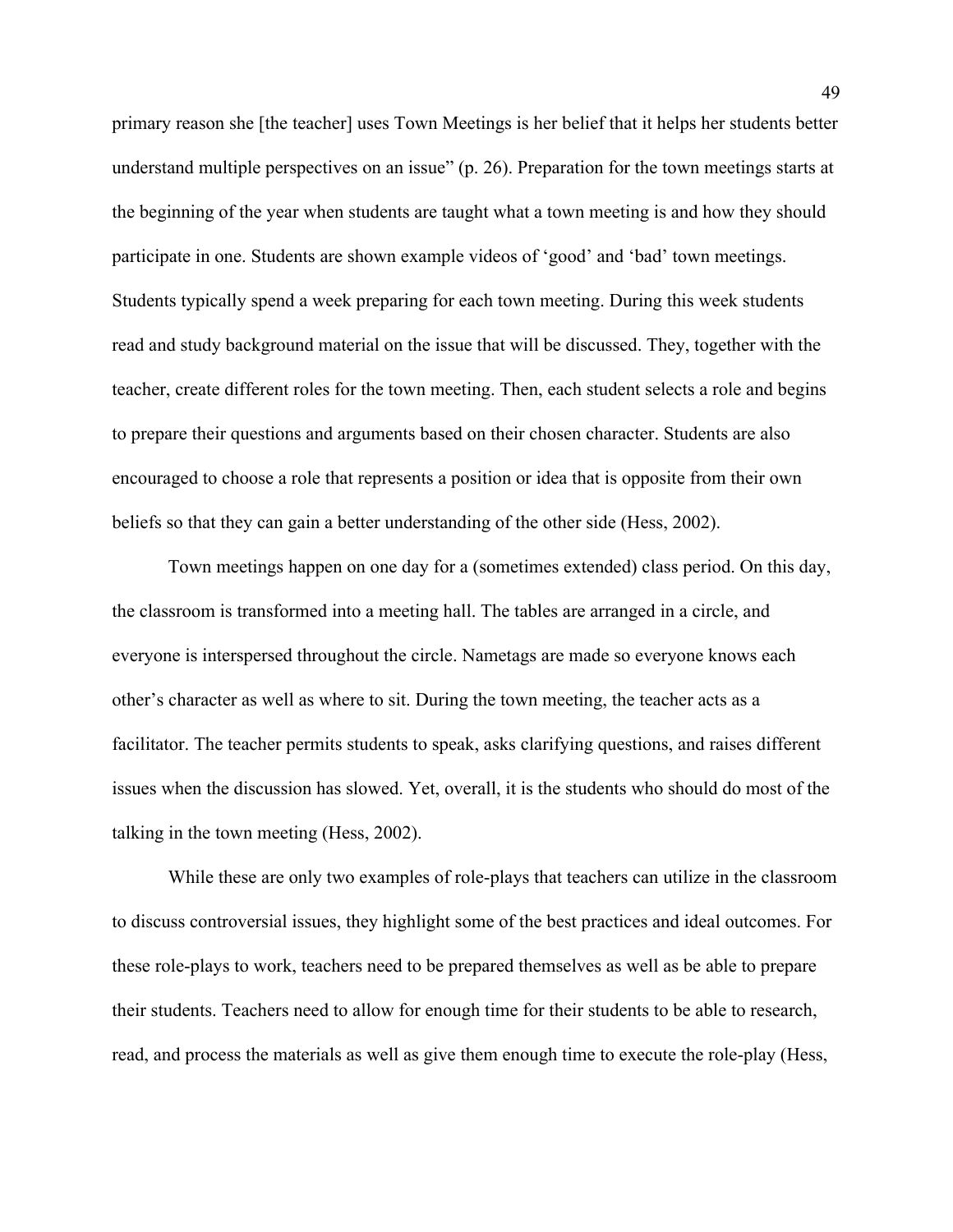2002; Hess & McAvoy, 2015). In the end, role-plays are a helpful way for teachers to allow students to have a relevant and engaging experience with real-world processes and issues as well as gain a better understanding of multiple perspectives (Hess, 2002; Hess & McAvoy, 2015; Stradling, 2001).

**Debate.** Debate is a teaching method that can be used to teach students to explore different questions and issues related to history and politics; however, when it comes to actual discussions and the teaching of controversial issues, there are mixed feelings about the use of debate. Debate, according to Johnson & Johnson (1985), "exists when two or more students argue positions that are incompatible and a winner is declared on the basis of who presented their position best" (238-239). Because of this definition and various other reasons, some do not see debate as a suitable method for teaching about controversial issues. Parker and Hess (2001) write that debate "is a way for groups to make a decision...*without discussion*" (p. 285). In a debate, there is a winner and a loser. Debate participants are not looking at both sides and weighing options. Debate is not about understanding the other side; it is about having a better argument. Also, the winning side is not determined by the group, but by the outside judge (Parker & Hess, 2001, p. 285). Therefore, debates, while not something that should be avoided altogether in a social studies classroom, may not necessarily be the best method for teaching students about controversial issues because debate has little to do with perspective taking and working collaboratively to find solutions.

## **Conclusion**

From the lack of training to whether teachers should disclose their personal beliefs, research has shown that teachers face many obstacles and challenges when teaching about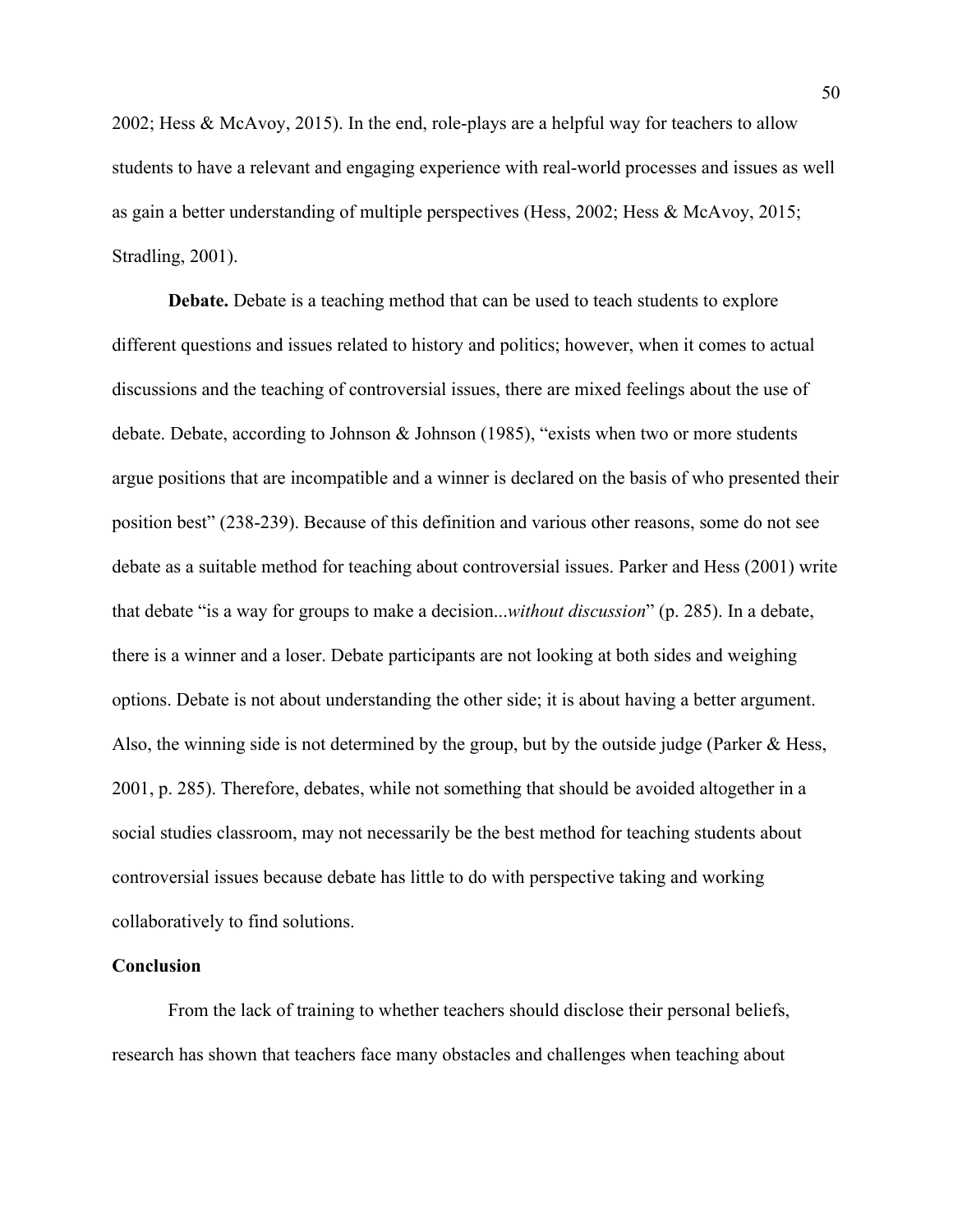controversial issues. Researchers know that teachers believe in the importance of teaching controversial issues; however, actually knowing how, what, and when to teach controversial issues is something that teachers and those who train teachers need to improve on. In order to overcome these obstacles research has compiled some best practices that support the teaching of controversial issues. The focus is on the preparation of teachers as well as preparing the learning environment. Lastly, research also shows how utilizing discussion methods helps support the teaching of controversial issues, specifically when using deliberation, seminar, and role-play. These discussion methods help teach students how to use research to support their arguments, see different perspectives, and work collaboratively—all skills that are needed to be an active citizen.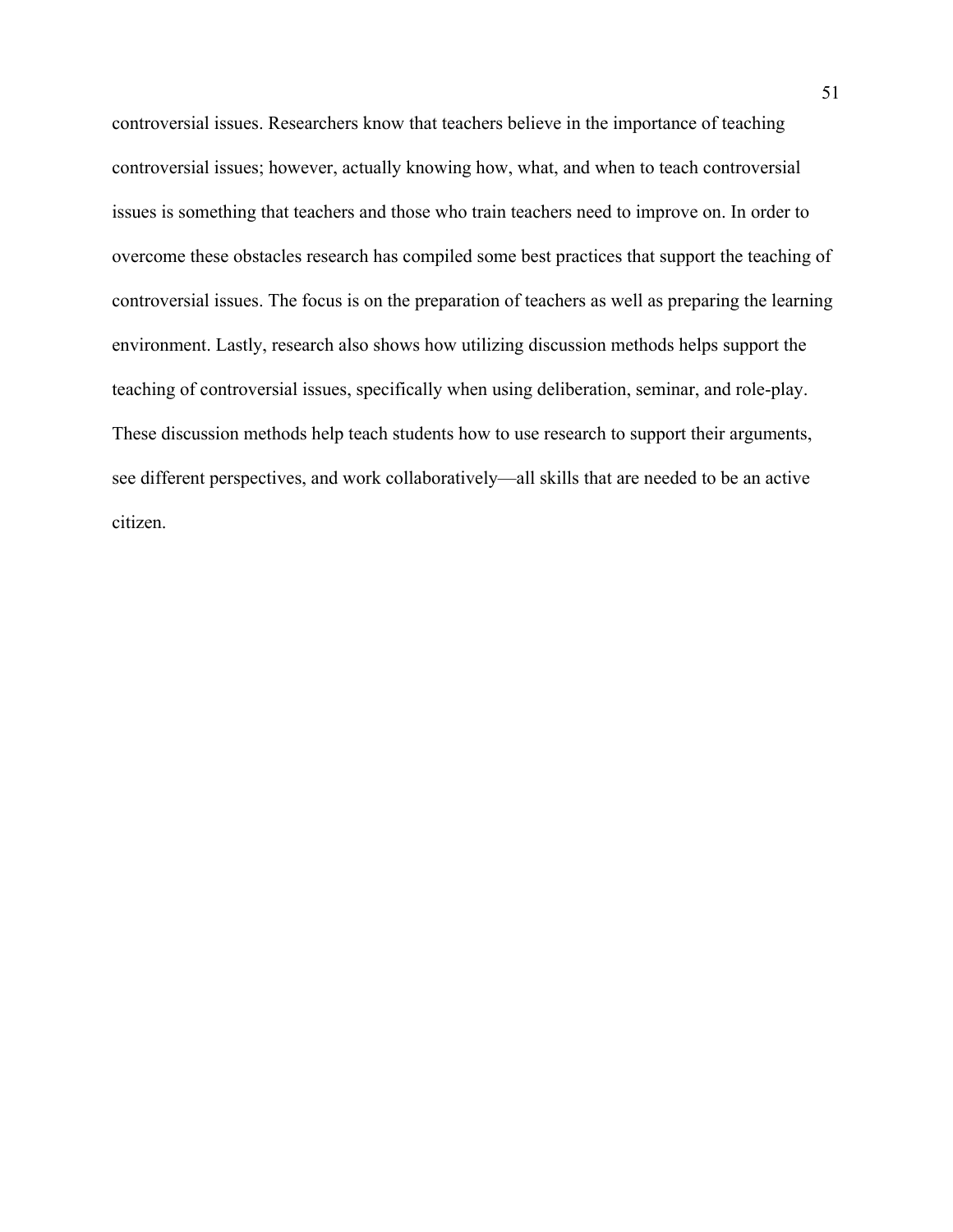## **Chapter III: Discussion and Conclusion**

## **Summary of Literature**

The philosopher and education reformer, John Dewey, wrote in the 1930s that education is to:

 Prepare individuals to take part intellectually in the management of conditions under which they will live, to bring them to an understanding of the forces which are moving and to equip them with the intellectual and practical tools by which they can themselves enter into the direction of these forces. (p. 71)

Fast-forward 80 years and Hess McAvoy (2015) have rephrased Dewey's ideas into the notion that today's political classrooms help students to answer the question: "How should we live together?" (p. 5). This quote of Dewey's as well as the question from Hess eloquently restates the aim of this thesis—to better understand how teachers can help their students learn about the controversial issues, while also giving them the discussion skills which will prepare them to change themselves and the world for the better.

**Obstacles to teaching controversial issues.** In summary, the research tells us that teachers face many obstacles when trying to teach controversial issues in their classrooms. There are six main obstacles that teachers face. First, research shows that teachers feel unprepared to teach these issues due to the complicated subject matter, the difficulties of teaching and facilitating discussions as well as the intense emotions that can be attached to these issues (Byford et al., 2009; Claire & Holden 2007; Lintner, 2018; Hess & McAvoy, 2015; Parker & Hess, 2001; Rogers et al., 2017). The study conducted by Byford et al. (2009) showed clearly the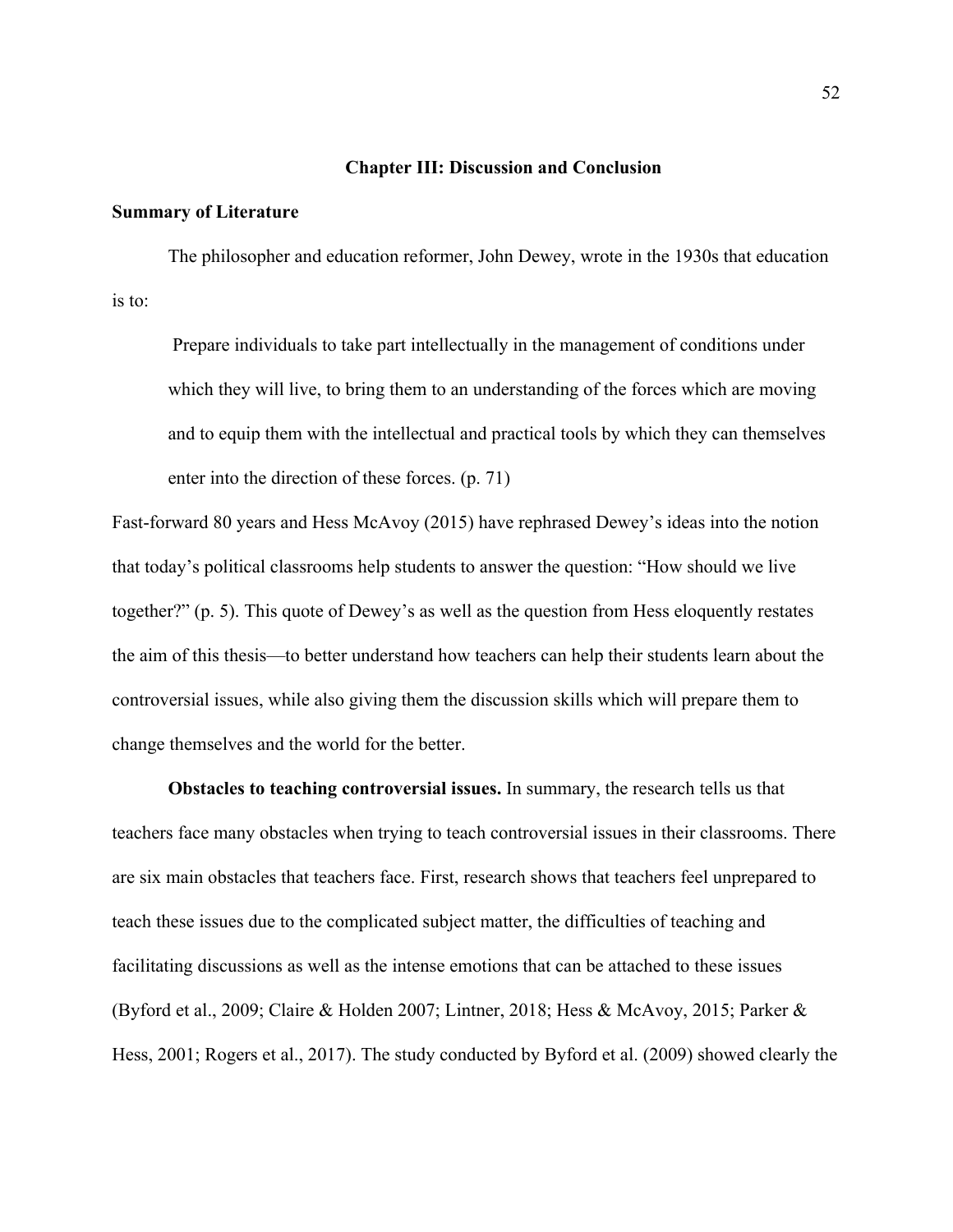disconnection between teachers knowing that they should teach controversial issues and what actually happens in the classroom. In the study, teachers reported that they believe in the importance of teaching controversial issues; however, they also answered questions saying that they did not teach them because they lacked the training and confidence to do so. This lack of training was also made clear in Journell (2013) study where he found that many pre-service teachers lacked the basic knowledge of history and politics to be of help to their students when discussions or questions arose about current events or controversial issues.

Teachers also find it challenging to use and facilitate discussions. Alvermann et al. (1990) found that many teachers were saying that they were using discussions but, in reality, it was a lecture by the teacher or the actual discussion lasted only a few minutes or less. Still, many teachers were found to not have any training in what it means to have and be in discussions (Parker & Hess, 2001). These findings are why Parker and Hess (2001) coined the idea of teaching 'with and for' discussion. They realized that teachers need to be trained in how to teach their students how to prepare for a discussion as well as in how to participate. Research also shows that teachers lack time to devote to controversial issues due to already packed schedules and a rigid curriculum structure (Avery et al., 2013; Hess & McAvoy 2015; Oulton et al., 2004; Zimmerman & Robertson 2017).

Second, teachers fear losing control in their classrooms. Teachers need to maintain a level of calm and structure in their classrooms, and it is also their job to keep the students safe and productive. Allowing students to learn about and discuss controversial issues can disrupt that or cause anxiety if not done correctly. UCLA's IDEA report as well as research conducted by Kitson (2007) and McCully (2006) highlighted the negative emotions that can be present in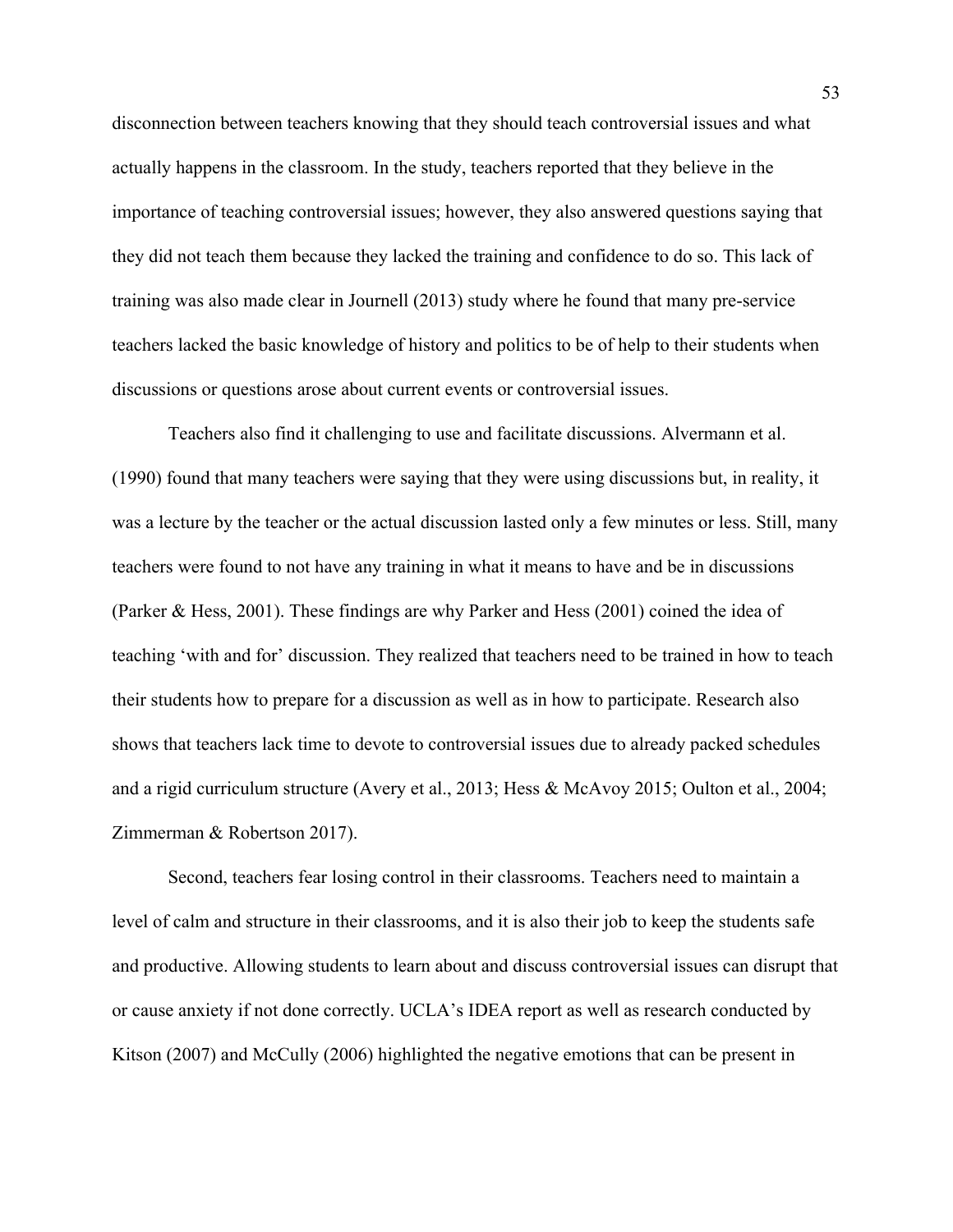classrooms. The UCLA study showed that there are many American students and teachers alike who have been placed in stressful and often hostile environments due to the policy issues that are supported by the Trump administration (Rogers et al., 2017). Also, Neimi and Neimi (2007) found that teachers also made decisions in their classrooms that stifled productive student talk in favor of keeping control of the classroom.

A third obstacle is that the profession of teaching is often undervalued by the community causing teachers to lack the community and legal support they need to do their jobs well (Simpson, 2010; Zimmerman & Robertson, 2017). Many parents, school board members, and other community members have strong opinions on what teachers should be doing in the classroom. These opinions are often at odds with the school curriculum and create obstacles for teachers who do not want to lose their jobs or reputations because of the limitations of their academic freedom. Zimmerman, Robertson, and Simpson traced the history of academic freedom in the US from the beginning of twentieth century highlighting that teachers have, for the most part, struggled to be free to discuss controversial topics with the resources and methods they feel are best. Today, unfortunately, many teachers struggle with academic freedom due to school policies (Simpson, 2010; Hess, 2010; Zimmerman & Robertson, 2017).

 Fourth, teachers are teaching at a time when the polarization of politics and the increase in the use of technology are fostering extremism and exacerbating current political problems (Hess & McAvoy, 2015; Ornstein, 2014; Rogers et al., 2017; Zimmerman & Robertson, 2017). Political parties in the US are as ideologically different as they have been for the last 30 or so years (Hess & McAvoy, 2015). This polarization means that today's students are growing up in a time where they see less tolerance and compromise. Likewise, the internet, social media, and the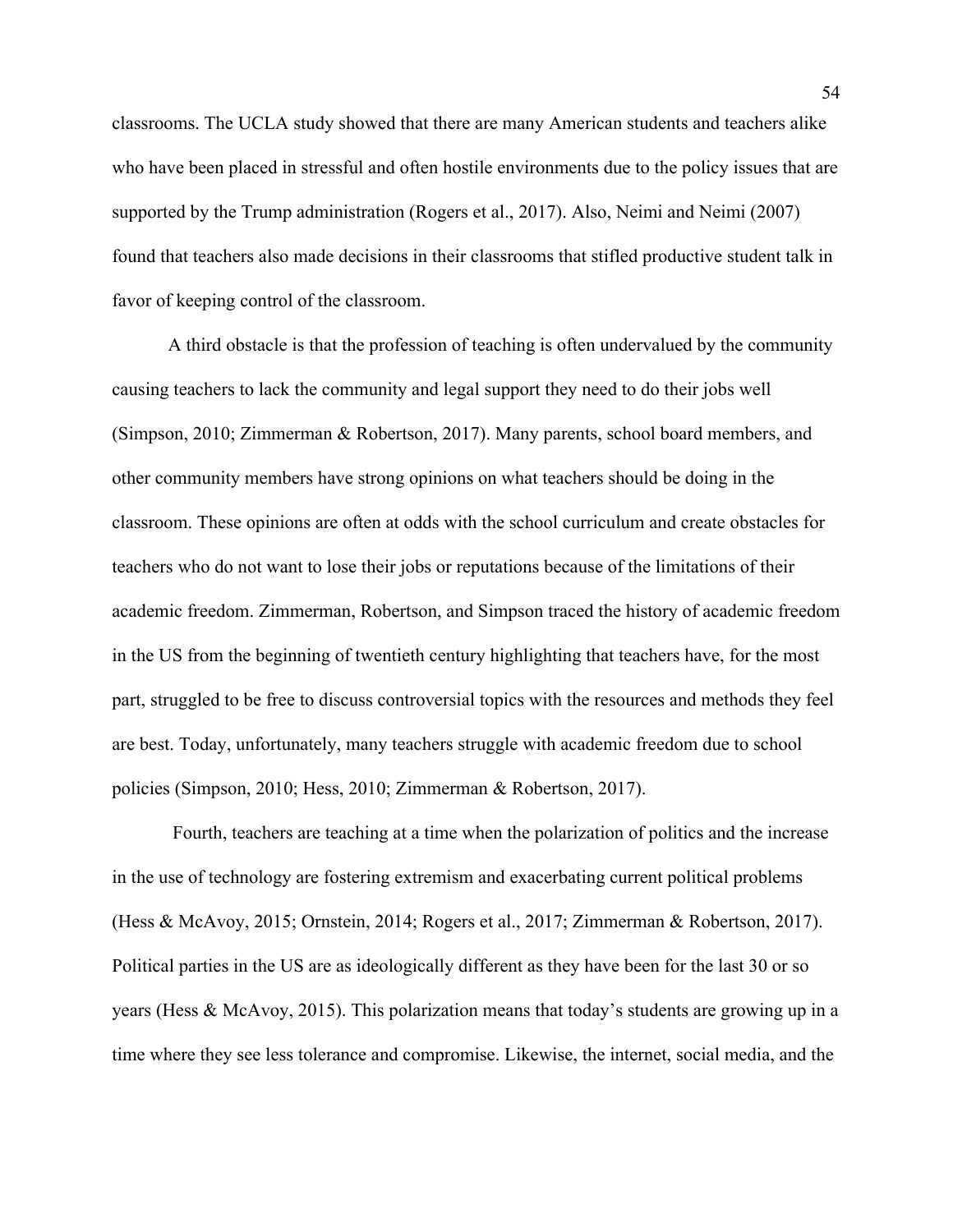24-hour news cycle not only give students greater access to information, but they also give students access to incorrect (i.e. fake) news or allow people to post almost anything they want on Twitter or Instagram for millions to see (Pew Research Center, 2018a).

Lastly, teachers face the obstacle of teacher disclosure. In other words, they face the dilemma of whether they should state their personal opinions and model 'good' civic behavior or stay neutral to allow students to form their own opinions and conclusions (Barton & McCully, 2007; Journell, 2011; Kelly, 1986; Hess & McAvoy 2015; Neimi & Neimi, 2007). Despite many teachers who advocate for staying neutral because they do not want to push students in one direction or another or because they do not want to be seen using their classrooms as their soapbox, research by Journell (2011) and Neimi and Neimi (2007) shows that this neutrality is hard to maintain. Teacher beliefs or biases slip out through comments, body language, choice of materials, or the duration they chose to talk about certain topics, ideas, or people. However, according to the research, full disclosure by teachers was not ideal either. Journell found in his study that often this stance confused students or caused them to move further to one side or the other. In the end, Kelly's (1986) notion of 'committed impartiality' or Hess's (2009) idea of 'balance' where teachers state their beliefs but make sure that all views or opinions are heard and respected, is the practice that teachers should strive for since it allows for teachers to model real and meaningful civic behavior.

**Best practices for supporting the teaching of controversial issues.** Despite all of these obstacles, the research and scholarship show that teaching about controversial issues is not an impossible or a hopeless endeavor. There are some best practices that teachers can follow to create environments and opportunities for students to learn about and have meaningful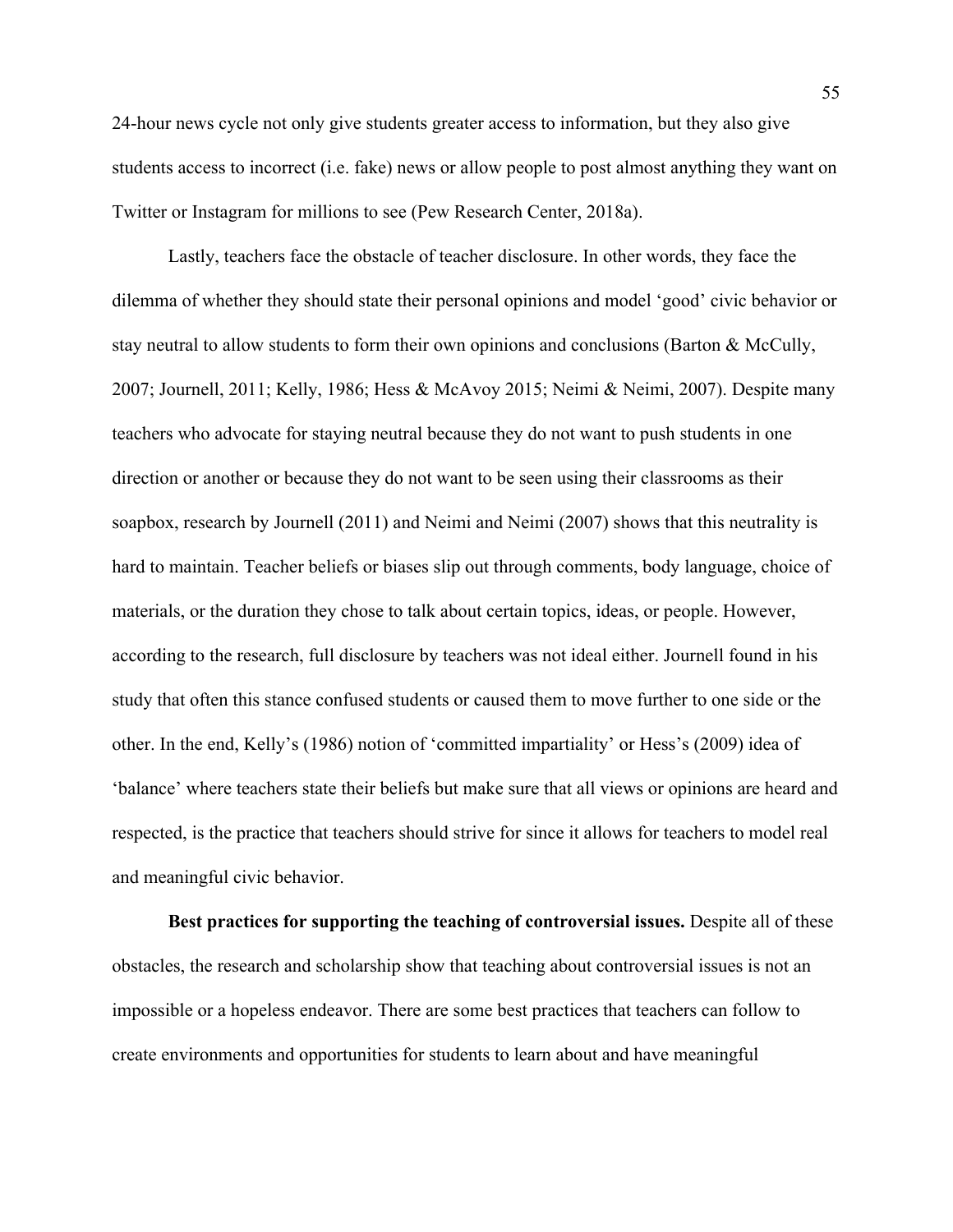discussions about controversial issues in the classroom (Hess, 2002; Hess & McAvoy, 2015). It only takes is some training, preparation, and hard work. Teachers need to know how to select the controversial issues they will teach and learn how to discern the purpose and relevance of these issues to their students and the curriculum (Hess & McAvoy, 2015). They need to understand the difference between a closed and open question as well as an empirical and policy question. Ideally, when picking controversial issues to teach, they will choose ones that are open and political since these will allow for the best discussions. They also need to be aware of tipping questions or points and make sure they fully understand the topics and the environment they are teaching in when it comes to these tipping point issues.

Likewise, teachers need to learn how to utilize colleagues, administration, and the community to gather support for the methods and issues they want to teach (Hess, 2009; Pace, 2018; Parker & Hess, 2001; Simpson, 2010; Sharp, 2009). First, teachers need to be aware (if they exist) of policies that their schools have about teaching controversial issues. Alternatively, if schools or districts do not have policies, teachers need to make them or talk with administrators about how to go about teaching controversial issues. Teachers should also work together with other colleagues to create lesson plans or observe and give peer feedback. Keeping parents and administrators involved in what is being taught also fosters trust, communication, and openness. Informing parents or guardians can be done through writing letters home or inviting parents to sit in on class (Pace, 2018).

Another vital component is spending time creating a safe and open environment in the classroom where students know their teacher and each other as well as the classroom procedures, guidelines, and expectations well (Hadjioannou, 2007; Pace, 2018). Teachers also need to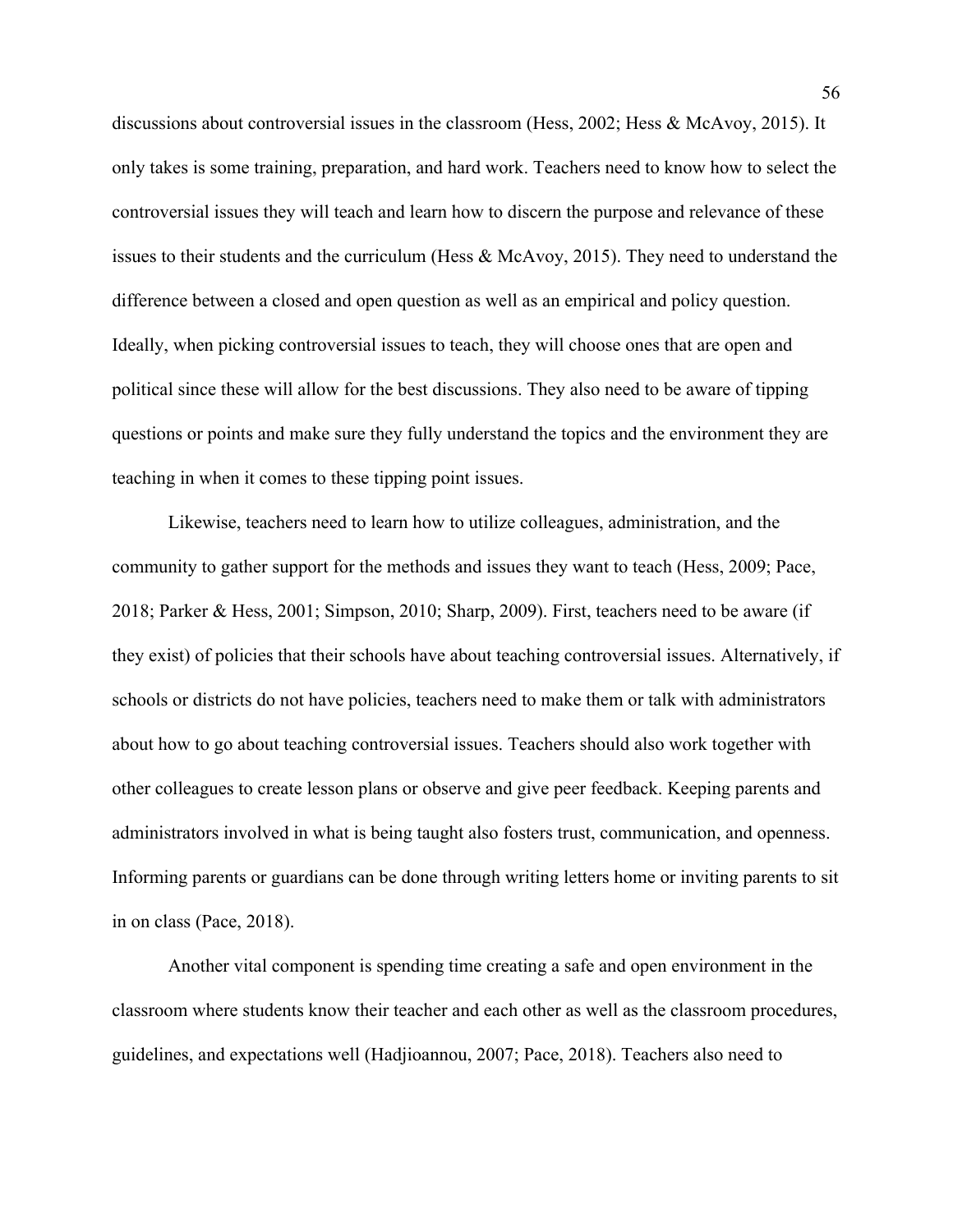understand how they can use culturally responsive teaching and agonism in their lessons to reach all students, especially those from minority cultures. These are practices and procedures that take time and need to be put in place before any teaching or discussions of controversial issues can happen.

**Discussion methods for teaching controversial issues.** Most importantly, when it comes to teaching about controversial issues teachers need to know and understand how to teach, as Parker and Hess (2001) put it, 'for and with' discussion. Teachers need to not only learn how to utilize instruction time to help students prepare for discussions so that they have the information and knowledge they will need to contribute to a discussion, but also teach students how to participate in a discussion. In terms of discussion, there are specific discussion methods that work best when teaching controversial issues. These include deliberation, seminar, and role-play. All three are vastly different and have a specific purpose. Deliberation (also known as Structured Academic Controversy) is for a controversial issue discussion that can or needs to end in a compromise or a decision. Seminars are a type of discussion that is more centered around a deeper understanding of the issue or the materials used to discuss the issue. Lastly, role-plays are ideal for issue discussions that highlight real-life practices or procedures as well as allow students the chance to 'put on a character' to understand the issues or ideas more fully (Avery et al., 2013; Hess, 2002; Hess, 2009; Hess & McAvoy, 2015). All in all, these three discussion methods help students to see the many sides of each controversial issue as well as interact and talk with the other members of their class in order to create a dialogue that promotes tolerance, open-mindedness, and collaboration.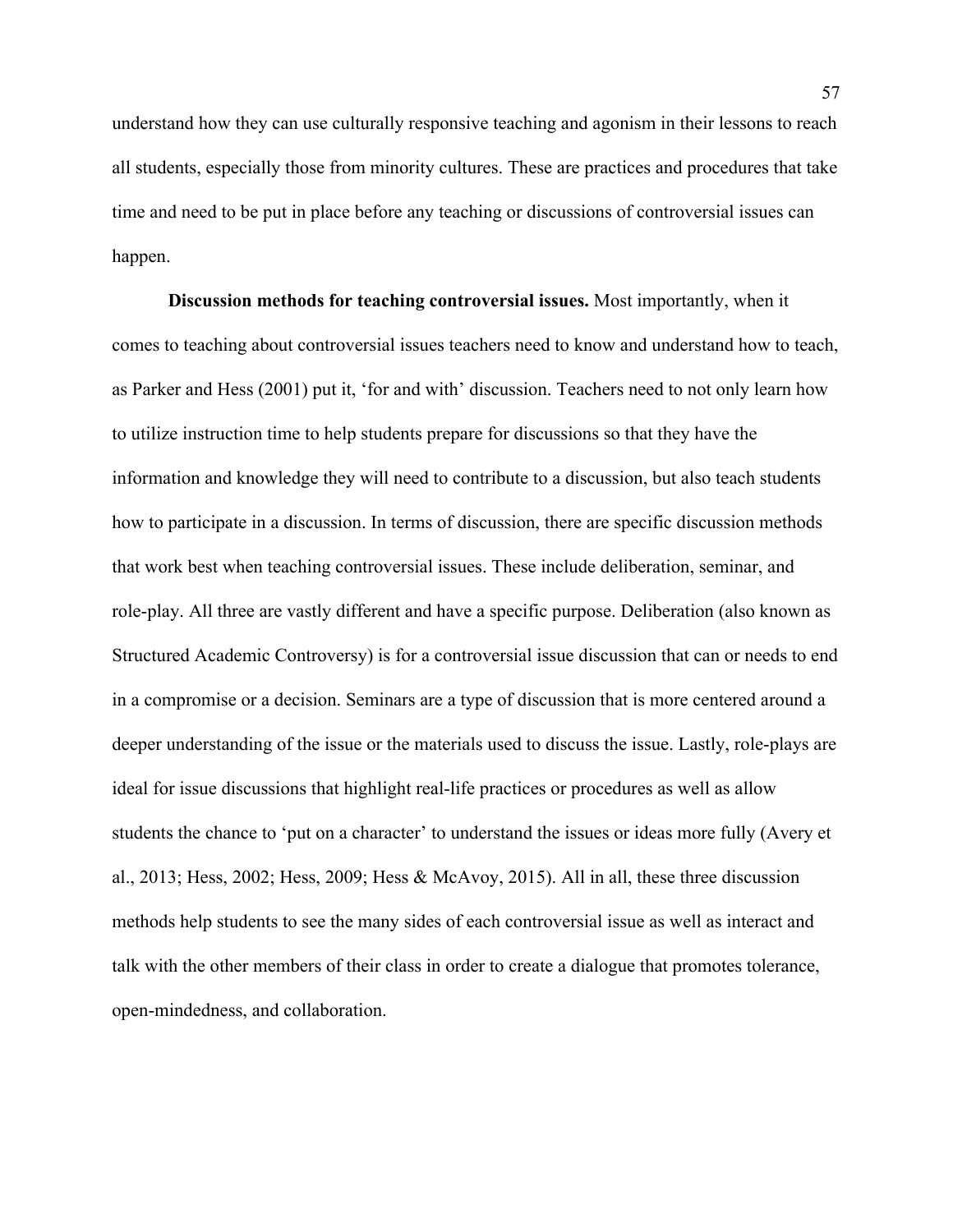## **Limitations of and Implications for Further Research**

There is a large pool of research about civics education—about its problems, its impact, and its necessity within social studies curriculum. There is also much research about best practices in social studies and in how teachers across the disciplines create safe and inclusive environments and utilize culturally responsive teaching. Likewise, research abounds in the use of discussion methods across all disciplines, but especially in social studies and language arts classrooms. To keep the focus on the obstacles and best practices of teaching controversial issues, research was limited to articles on civics education and to those studies and articles that were about the teaching of current events and controversial issues in the classroom. This allowed for a better understanding of why teachers did not teach about controversial issues as well as how the best practices affected students' understanding and skill mastery when only learning about controversial issues.

For research on creating safe and inclusive classroom environments and culturally responsive teaching, the research focus was expanded beyond social studies classrooms or the teaching of controversial issues since those parameters were a bit limiting, especially when combined with a focus on discussion methods. However, research was mostly conducted on how teachers created safe and inclusive classroom environments while implementing discussion methods. This led to research primarily from the discipline of ELA that showed how important open, safe, and inclusive classrooms were for utilizing discussion methods. While there was some research on the effects of classroom environments in social studies, there could be more research on these effects while teaching controversial issues using discussion.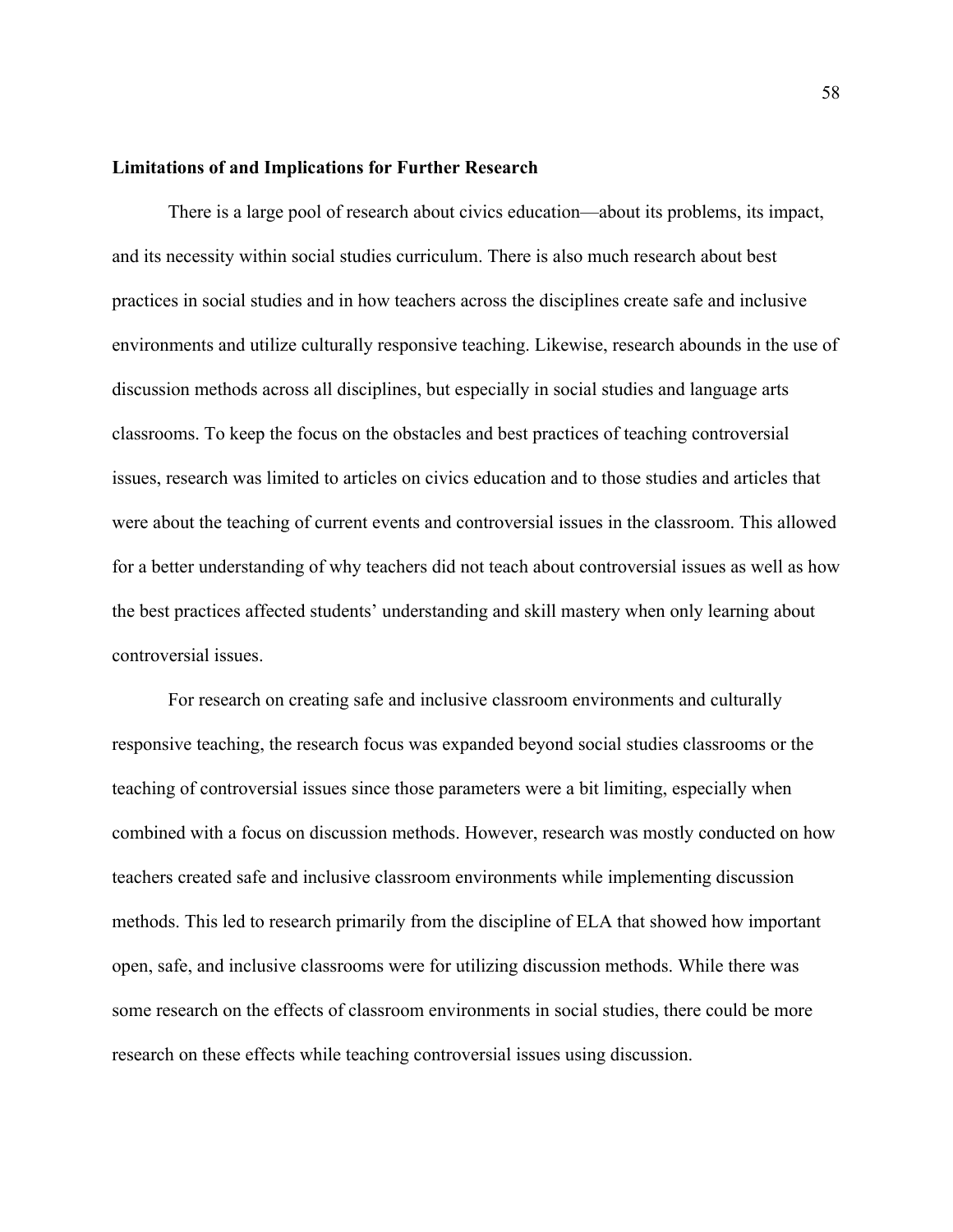Apart from some background articles on what discussion is, or how teachers use discussion, the research for this thesis was limited to using discussions in the discipline of social studies. There were many studies about discussion and how it is used in the classroom. So many were only about how teachers and students misunderstand what discussion is; yet, there were only a few (mostly from Hess and colleagues) that discussed how and what to teach when teaching using discussion. Thus, further research about how to best teach discussion methods and then utilize them in the classroom needs to be conducted. Also, more research about explicit teaching of how to teach for discussion could be beneficial to those who train teachers.

In regard to language, research was only conducted on articles and studies from English speaking countries. The bulk of the research for this thesis was from studies based in the United States; however, there was some valuable research found coming from UK educators. For example, work from Oulton et al. (2004) as well as Claire and Holden (2007) gave great insight into how teachers from the UK face the same obstacles and challenges as teachers in the US. Likewise, McCully's and Barton's (2007), as well as Pace's (2018) work about how teachers are teaching about controversial issues in Northern Ireland, helped to show how complex and challenging it is to teach about controversial issues, especially in times after extreme conflict. The work from Northern Ireland also offered practical advice on how to teach pre-service teachers as well as how to deal with the emotions that go hand-in-hand with controversial issues. Further research on whether these practices could be implemented or how successful implementation is in the US could be beneficial to teachers especially in the wake of the Black Lives Matter movement. Lastly, the study about the Deliberating in a Democracy (DID) project by Avery et al. (2013) that was implemented in ten countries across the world was a helpful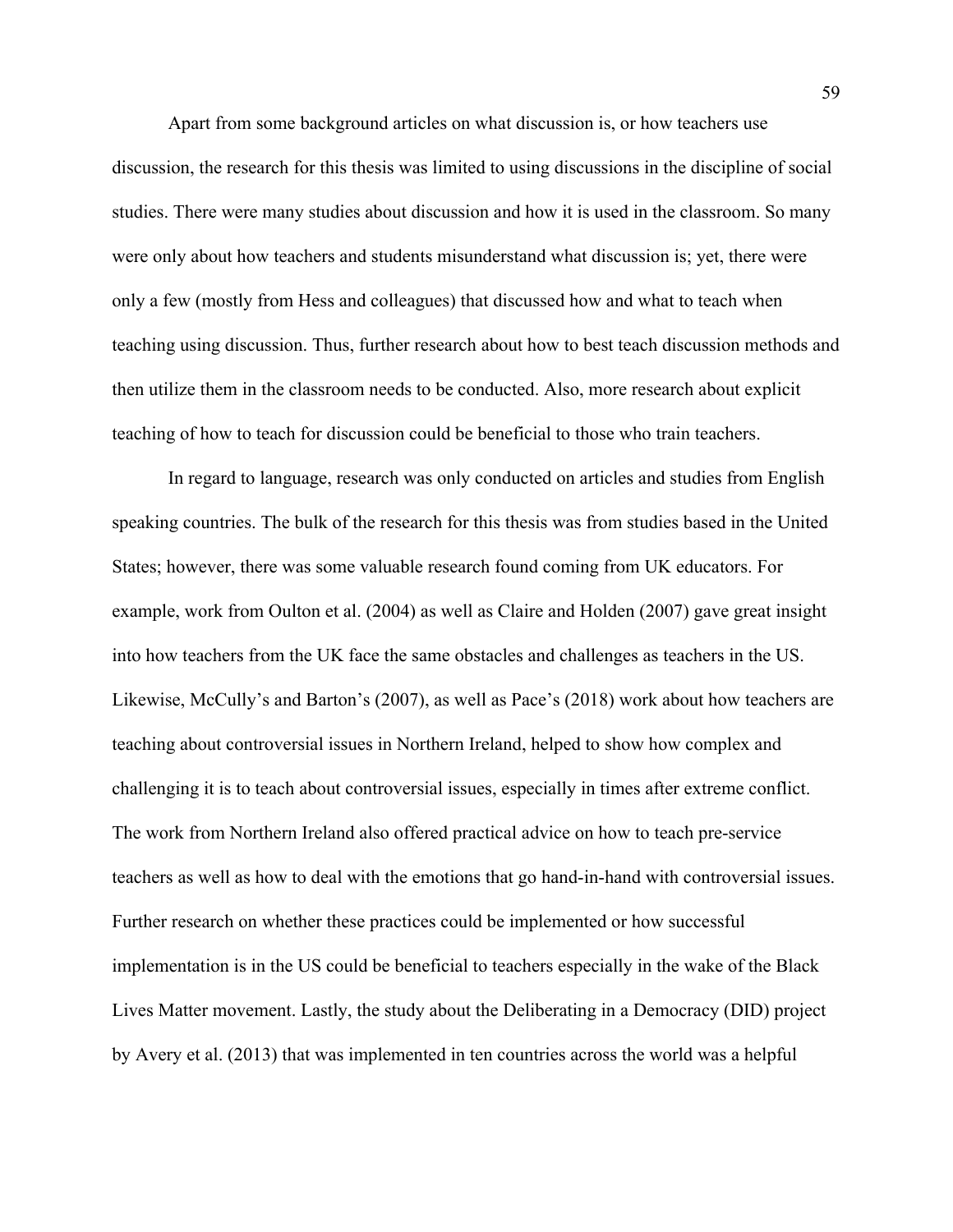piece of work when writing about deliberation and controversial issues showing the successful multicultural appeal of deliberation.

There were two significant limitations of the studies and research about teaching controversial issues and teaching controversial issues using discussion methods. The first was that outside of Hess and her colleagues, not much research has been conducted on the various discussion methods, especially seminars, role-plays, or (not) using debates, and their use or effectiveness in teaching about controversial issues. Thus, more research needs to be conducted about how different discussion methods fair in different social studies classrooms.

The second limitation was that many of the studies about teaching controversial issues used small sample sizes or data pools that may not be representative of all people or random. For example, the study conducted by Byford et al. (2009) about teachers' attitudes and ideas about teaching controversial issues only looked at a small number of high school social studies teachers (67) from just two states (Indiana and Oklahoma). While these data does give us a glimpse into what teachers think about teaching controversial issues, to gain a better understanding of teacher attitudes and ideas, a further study of many more teachers across many more states would need to be conducted.

Small sample sizes are also evident in the studies done about teaching controversial issues using discussion methods. This small sample size can be seen in the work done by Diana Hess and her colleagues (Hess, 2002; Hess & McAvoy, 2015). All of these studies gave valuable details and insight into all the classrooms that they visited and studied, which will help teachers reading the research know exactly how to organize their classrooms and what to do every step of the way. However, the research does not show that many teachers were using these practices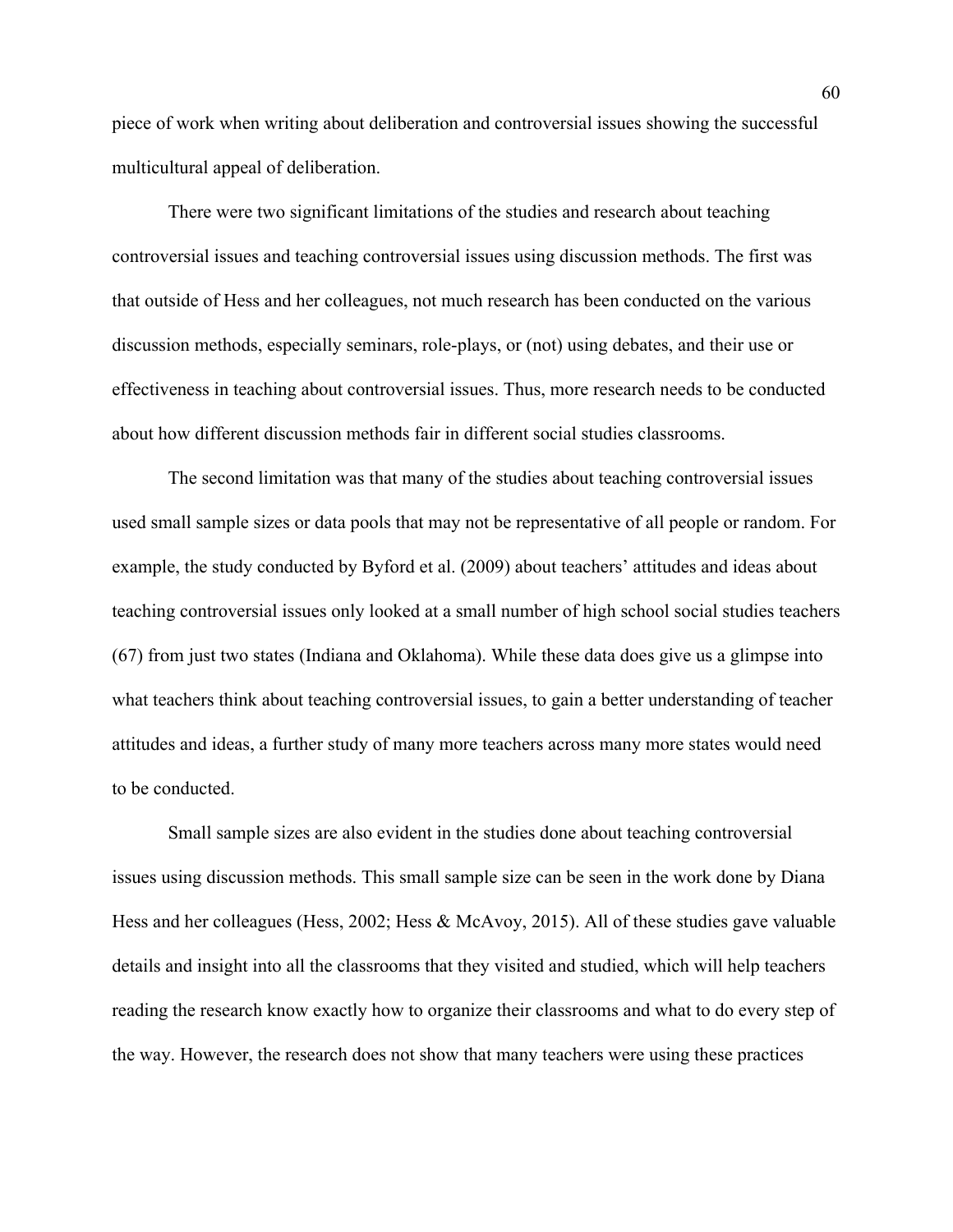causing the question to be raised of whether these methods can be replicated by other teachers. Further research on whether other teachers across the US can take what the teachers that Hess and her colleagues studied did and replicate the methods needs to be conducted.

# **Professional Application and Conclusion**

Today's students need to be equipped with the knowledge, skills, and tools that will allow them to be successful in the 21st century. In other words, they need to be prepared for the impossible or the unimaginable. More so in the last decade than ever, teachers are required to prepare students for lives, careers, and political systems that may not even exist yet or that will look completely different when they graduate from high school or university. This is why the idea of '21st-century skills' has risen to importance. To ensure success students need to be taught the skills necessary to do almost anything the future asks of them. These skills or ideas have been distilled down to three categories: Learning Skills (critical thinking and problem solving, research, creativity, and innovation), Literacy and Digital Skills (good oral and written communication, presentation skills, media and technology literacy); and Life Skills (initiative and self-direction, leadership, adaptability, global awareness, appreciation for diversity, etc.) (21st Century Skills, 2014). Overall, students need to know how to be critical, solution focused, and understanding of the diverse, interconnected, and global community in which they live.

Many of these 21st-century skills can be taught through teaching controversial issues using discussion methods, thus making the teaching of controversial issues even more important. Teaching students to deliberate controversial issues allows them to look at different sides of an issue, which will help them become better critical thinkers and problem solvers. This exposure to multiple perspectives will also come in the form of having different materials and ideas to read,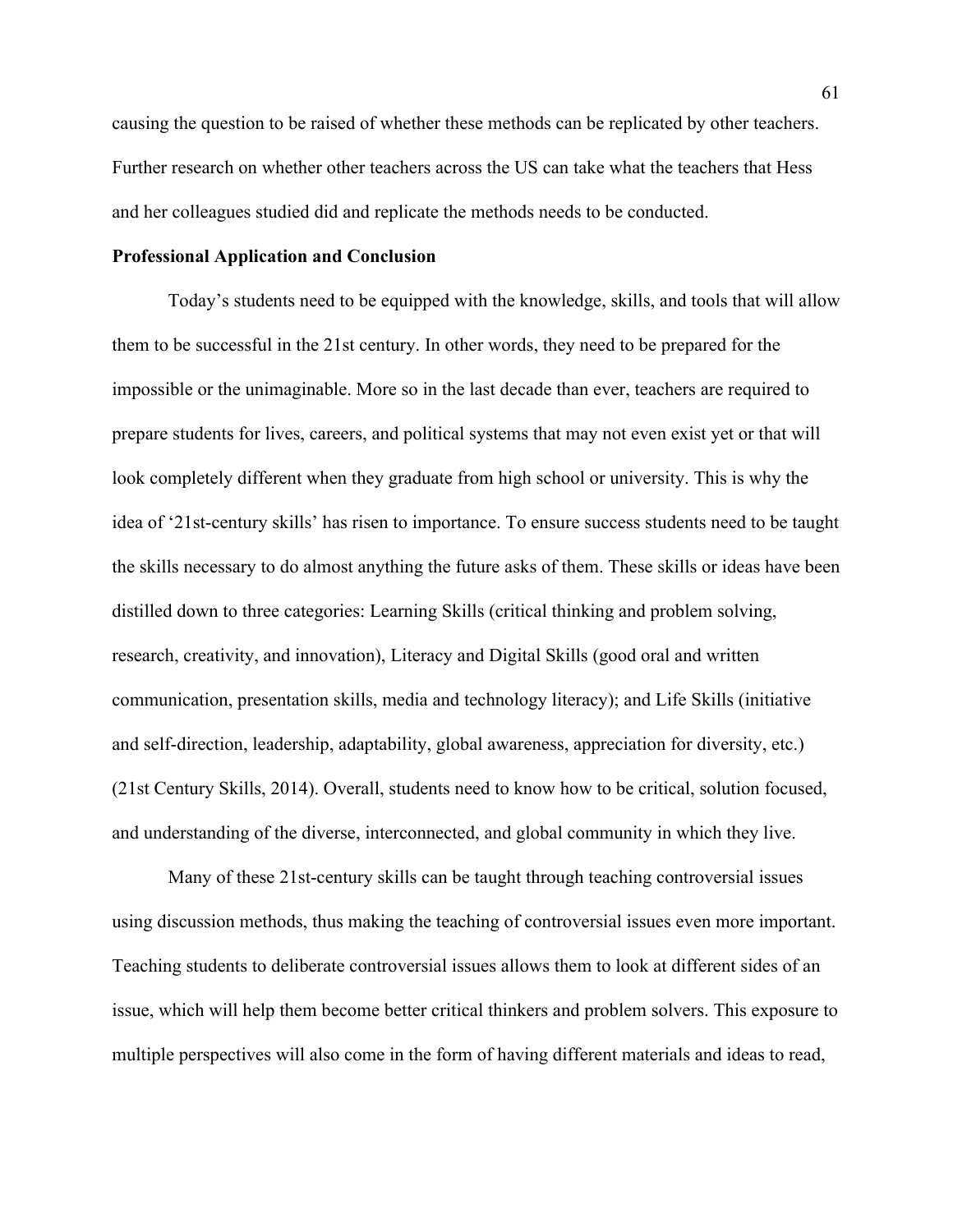watch, or research further allowing students to focus on their literacy as well as technology skills. Likewise, exposing students to all sides of an issue helps them to understand differences and the diversity of different people's realities. This exposure opens students up to look beyond themselves since most controversial issues affect many different kinds of people—some across the globe. Thus, students can become more globally aware.

Teaching students how to be active citizens is a challenging endeavor, but necessary nonetheless, especially when it comes to discussions of controversial issues. Reading about the research done on the teaching of controversial issues as well as with the political climate as charged and hostile as it is today, it is not surprising that so many teachers struggle to teach those issues. Teachers do have so much to accomplish and consider every hour of every day and often work with little support or guidance on what is right or best. However, research shows that there are many researchers, teachers, and politicians out there who are working diligently to make sure the civic education of today's students is not unsatisfactory or lost altogether. This thesis has highlighted some of the fantastic examples of teachers who are providing their students with opportunities not only to learn about controversial issues but also about how to discuss those issues in a critical and productive manner. These best practice examples are only the tip of the iceberg, and hopefully, there will be more writing and research about how teachers are successfully teaching about controversial issues in the near future—teaching about controversial issues is too important to our country's and students' wellbeing and future to ignore or teach inadequately.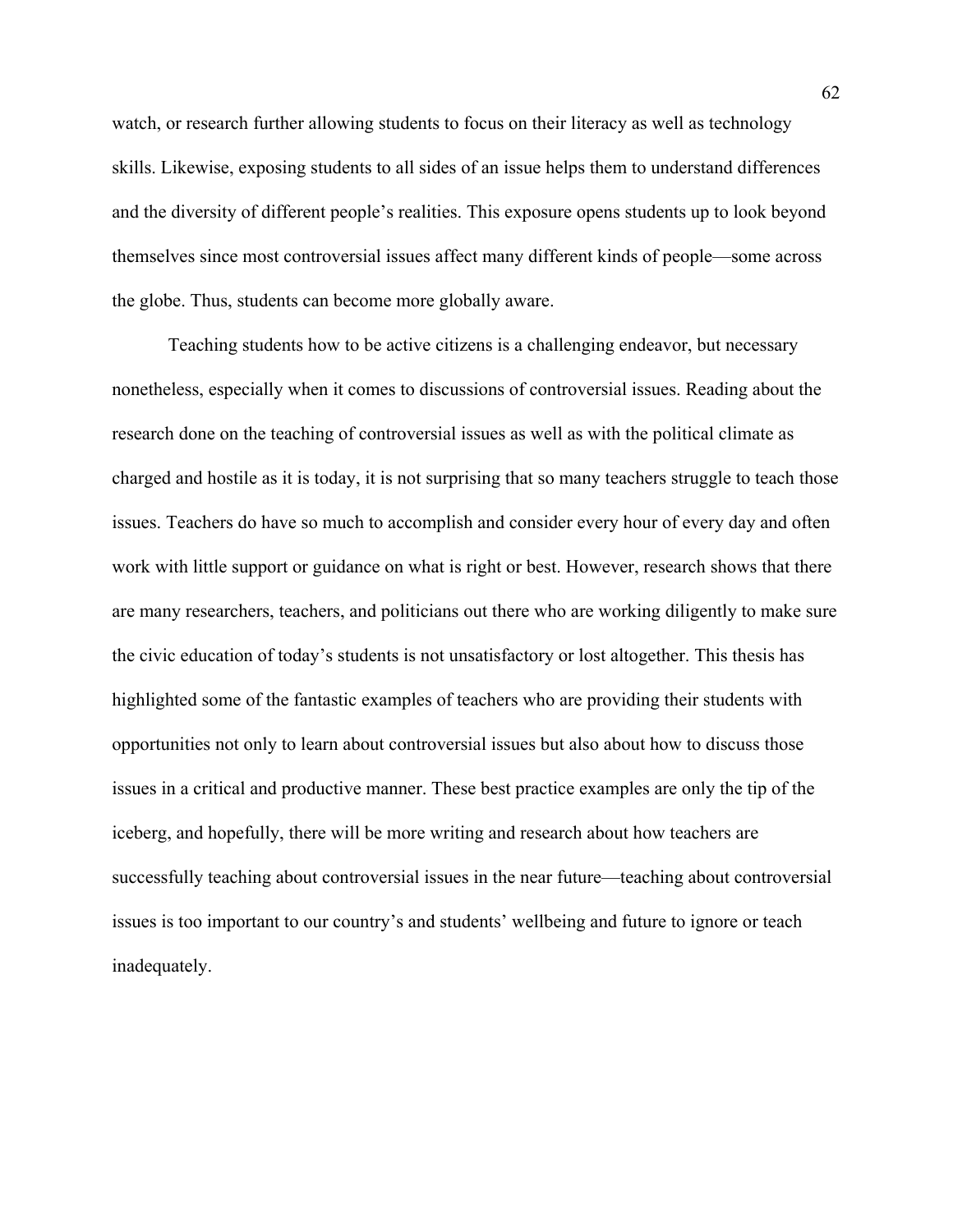#### References

21st Century Skills. (2014). *The glossary of education reform from the great schools' partnership*. Portland, ME. Retrieved from greatschoolspartnership.org/21st-century-skills/

Alvermann, D.E., O'Brien, D. G. & Dillon, D. R. (1991). What teachers do when they say they're having discussions of content area reading assignments: A qualitative analysis. *Reading Research Quarterly*, 25, 296. doi: 10.2307/747693

- American Psychological Association. (2017). *Stress in America: The state of our nation.* Stress in America Survey. Washington, DC: American Psychological Association.
- Avery, P. G., Levy, S. A., & Simmons, A. M. M. (2013). Deliberating controversial public issues as part of civic education. *Social Studies, 104*(3), 105-114. doi: 10.1080/00377996.2012.691571
- Barton, K., & McCully, A. (2007). Teaching controversial issues... where controversial issues really matter. *Teaching History,* (127), 13-19. Retrieved from <http://www.jstor.org.ezproxy.bethel.edu/stable/43259274>
- Bishop, B. (2008). *The big sort: Why the clustering of like-minded America is tearing us apart*. New York: Houghton Mifflin.
- Bondy, E., Ross, D. D., Gallingane, C., & Hambacher, E. (2007). Creating environments of success and resilience: Culturally responsive classroom management and more. *Urban Education, 42(4),* 326–348. doi: 10.1177/0042085907303406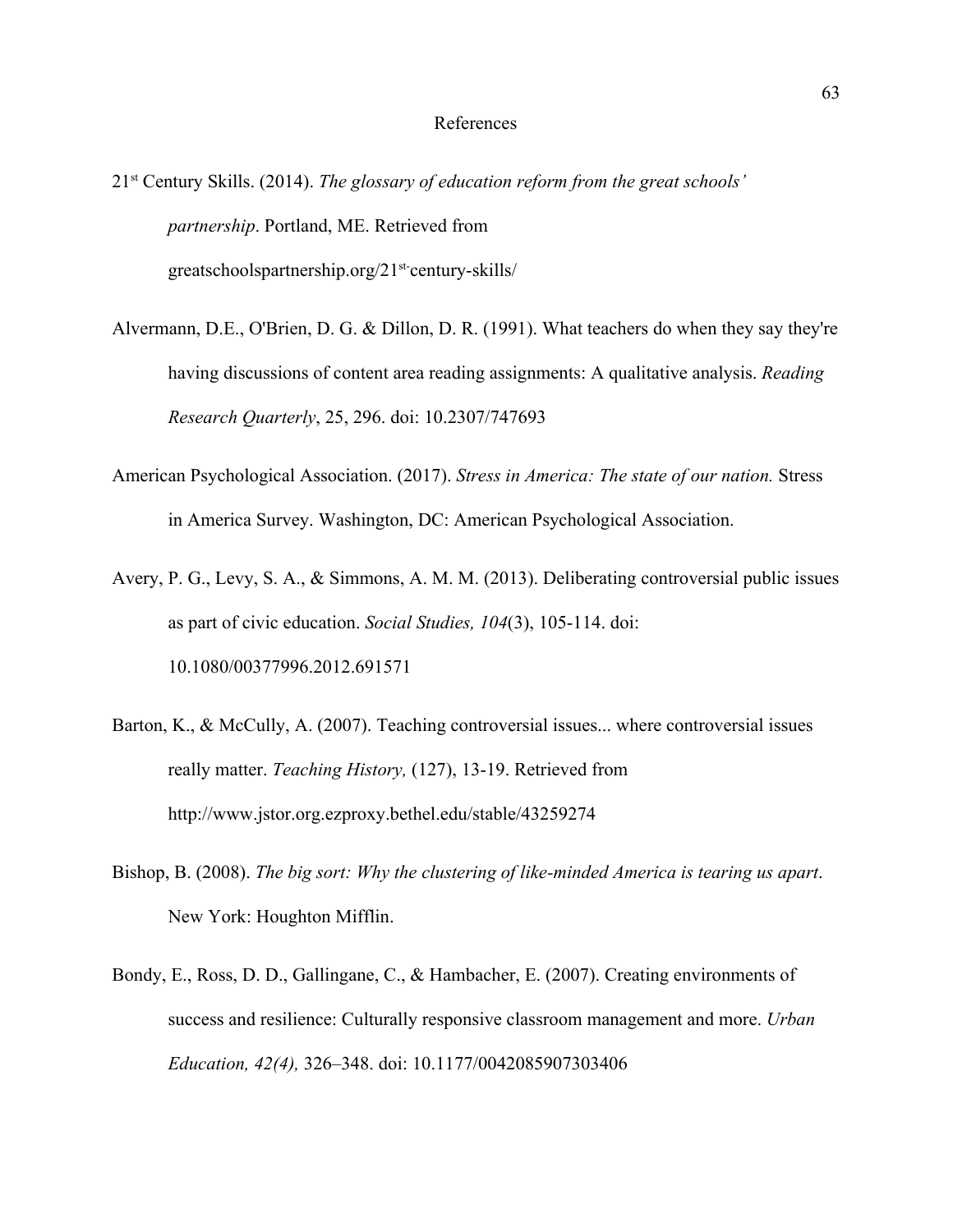- Byford, J., Lennon, S., & Russell, W. B. (2009). Teaching controversial issues in the social studies: A research study of high school teachers. *Clearing House: A Journal of Educational Strategies, Issues and Ideas, 82*(4), 165-170. doi: 10.3200/TCHS.82.4.
- Camicia, S. P. (2008). Deciding what is a controversial issue: A case study of social studies curriculum controversy. *Theory and Research in Social Education, 36*(4), 298-316. doi: 10.1080.00933104.2008.10473378

Campaign for the Civic Mission of Schools, Educating for Democracy. (2011). *Guardian of Democracy: The Civic Mission of Schools.* J. Gould (Ed.). Retrieved from Carnegie Corporation website https://www.carnegie.org/media/filer\_public/ab/dd/abdda62e-6e84-47a4-a043-348d2f208 5ae/ccny\_grantee\_2011\_guardian.pdf

- Campbell, D.E. (2008). Voice in the classroom: How an open classroom climate fosters political engagement among adolescents. *Political Behavior, 30*(4), 437-454. doi:10.1007/s11109-008-9063-z
- Chiodo, J. J., & Byford, J. (2004). Do they really dislike social studies? A study of middle school and high school students. *Journal of Social Studies Research, 28*(1), 16-26. Retrieved from

[http://ezproxy.bethel.edu/login?url=https://search.ebscohost.com/login.aspx?direct=true&](http://ezproxy.bethel.edu/login?url=https://search.ebscohost.com/login.aspx?direct=true&db=eric&AN=EJ689569&site=ehost-live&scope=site) [db=eric&AN=EJ689569&site=ehost-live&scope=site](http://ezproxy.bethel.edu/login?url=https://search.ebscohost.com/login.aspx?direct=true&db=eric&AN=EJ689569&site=ehost-live&scope=site)<http://www.uni.edu/>

Cholewa, B., & West-Olatunji, C. (2008). Exploring the relationship among cultural discontinuity, psychological distress, and academic outcomes with low-income, culturally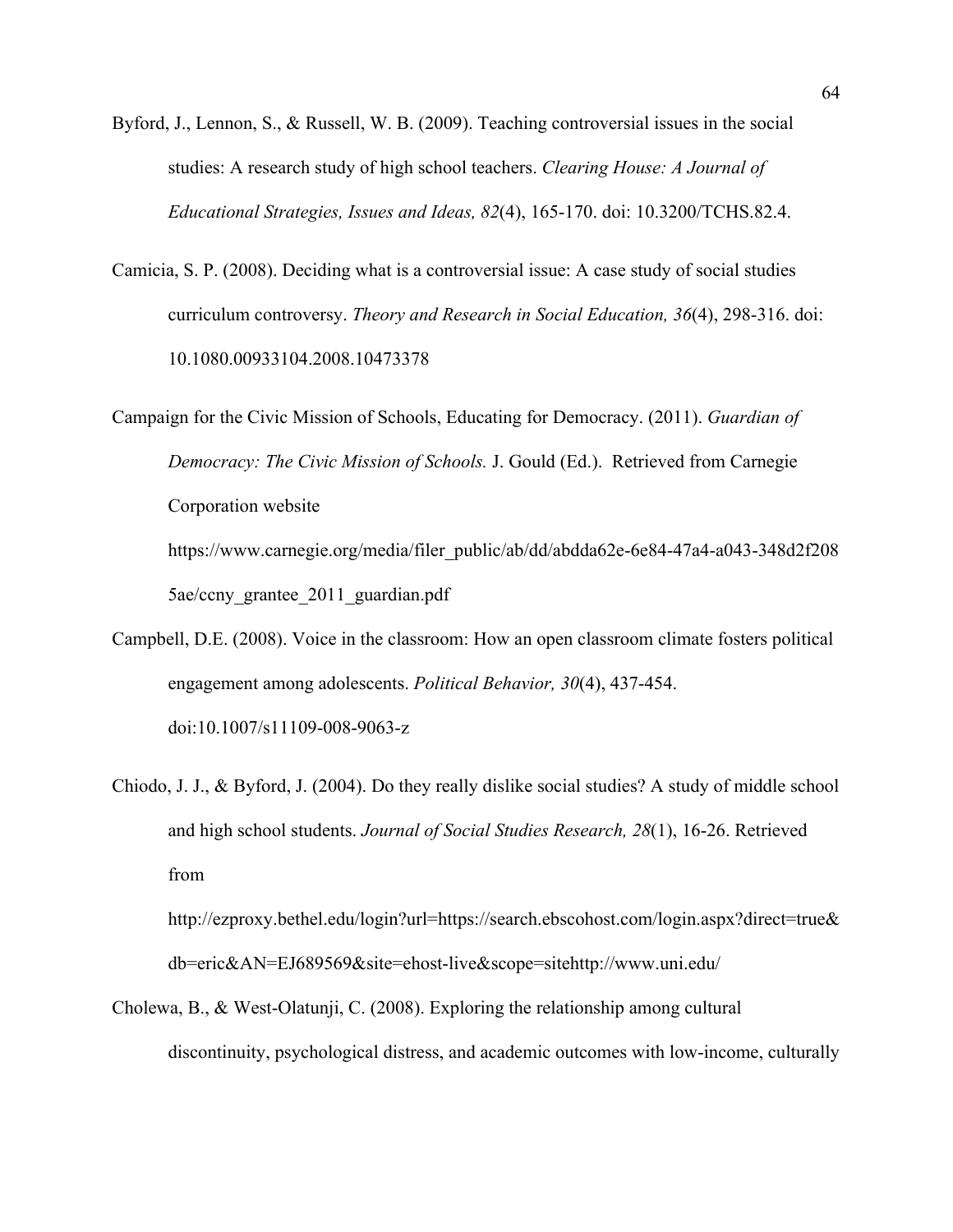diverse students. *Professional School Counseling*, 12, 54–61.

doi:10.5330/psc.n.2010-12.54

- Claire, H. & Holden, C. (Eds.). (2007). *The challenge of teaching controversial issues.* Sterling, VA: Trentham Books.
- Day-Vines, N. L., & Day-Hairston, B. O. (2005). Culturally congruent strategies for addressing the behavioral needs of urban, African American male adolescents. *Professional School Counseling*, 8, 236–243. Retrieved from [http://ezproxy.bethel.edu/login?url=https://search.ebscohost.com/login.aspx?direct=true&](http://ezproxy.bethel.edu/login?url=https://search.ebscohost.com/login.aspx?direct=true&db=eric&AN=EJ710405&site=ehost-live&scope=site) [db=eric&AN=EJ710405&site=ehost-live&scope=site](http://ezproxy.bethel.edu/login?url=https://search.ebscohost.com/login.aspx?direct=true&db=eric&AN=EJ710405&site=ehost-live&scope=site)
- Deardon, R.F. (1981). Controversial issues and the curriculum. *Journal of Curriculum Studies,* 13(1), 37-44. doi: 10.1080/0022027810130105
- Dewey, J. & Childs, J.L. (1933). The social-economic situation and education. In W. H. Kilpatrick (Ed.), *Educational Frontier*. New York, NY: D. Appleton-County.
- Dillon, J.T. (1994). *Using discussion in classrooms*. Philadelphia, PA: Open University Press.
- Gladwell, M. (2000). *The tipping point*. New York City, NY: Little, Brown and Company.
- Gay, G. (2002). Preparing for culturally responsive teaching. *Journal of Teacher Education,* 53, 106–116. doi:10.1177/0022487102053002003
- Hadjioannou, X. (2007). Bringing the background to the foreground: What do classroom environments that support authentic discussions look like? *American Educational Research Journal, 44*(2), 370-99. doi: 10.3102/0002831207302173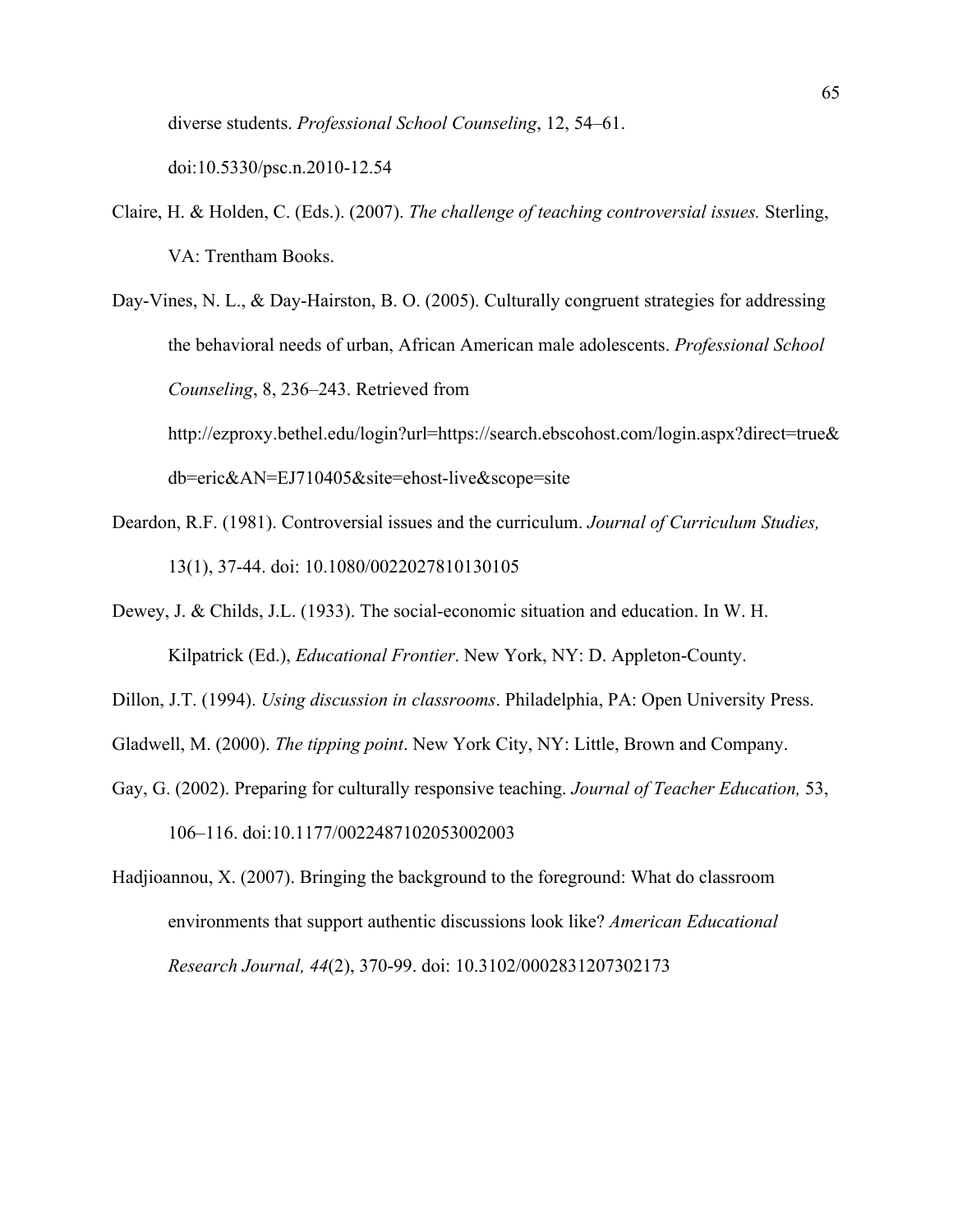- Hess, D. E. (2002). Discussing controversial public issues in secondary social studies classrooms: Learning from skilled teachers. *Theory and Research in Social Education, 30*(1), 10-41. doi: 10.1080/00933104.2002.10473177
- Hess, D. E. (2009). *Controversy in the classroom: The democratic power of discussion.* New York, NY: Routledge.
- Hess, D. E. (2010). Teachers and academic freedom: Gaining rights de facto. *Social Education, 74*(6), 316-321. Retrieved from [http://ezproxy.bethel.edu/login?url=https://search.ebscohost.com/login.aspx?direct=true&](http://ezproxy.bethel.edu/login?url=https://search.ebscohost.com/login.aspx?direct=true&db=eric&AN=EJ904823&site=ehost-live&scope=site) [db=eric&AN=EJ904823&site=ehost-live&scope=site](http://ezproxy.bethel.edu/login?url=https://search.ebscohost.com/login.aspx?direct=true&db=eric&AN=EJ904823&site=ehost-live&scope=site) <http://www.socialstudies.org/socialeducation>
- Hess, D. E., & McAvoy, P. (2015). *The political classroom: Evidence and ethics in democratic education*. New York, NY: Routledge.
- Hess, D. E., & Posselt, J. (2002). How high school students experience and learn from the discussion of controversial public issues. *Journal of Curriculum and Supervision, 17*(4), 283-314. Retrieved from [http://ezproxy.bethel.edu/login?url=https://search.ebscohost.com/login.aspx?direct=true&db](http://ezproxy.bethel.edu/login?url=https://search.ebscohost.com/login.aspx?direct=true&db=eric&AN=EJ648745&site=ehost-live&scope=site) [=eric&AN=EJ648745&site=ehost-live&scope=site](http://ezproxy.bethel.edu/login?url=https://search.ebscohost.com/login.aspx?direct=true&db=eric&AN=EJ648745&site=ehost-live&scope=site)
- Johnson, D., & Johnson, R. (1979). Conflict in the classroom: Controversy and learning. *Review of Educational Research,49*(1), 51-69. Doi: 10.3102/00346543049001051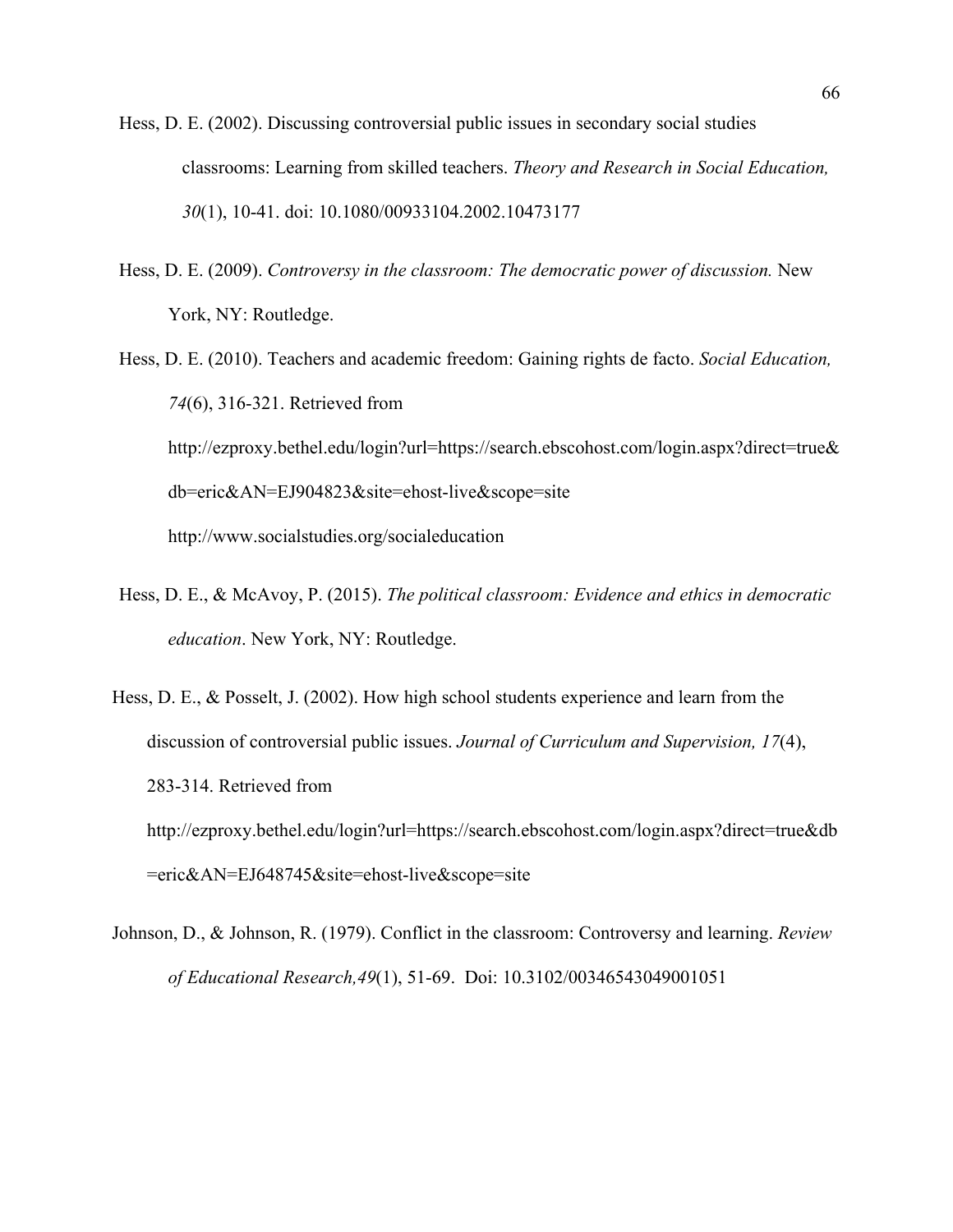Johnson, D., & Johnson, R. (1985). Classroom conflict: Controversy versus debate in learning groups. *American Educational Research Journal, 22*(2), 237-256. doi:

10.3102/00028312022002237

- Journell, W. (2011). The disclosure dilemma in action: A qualitative look at the effect of teacher disclosure on classroom instruction. *Journal of Social Studies Research, 35*(2), 217-244. Retrieved from <https://search.proquest.com/docview/1315782635>
- Journell, W. (2013). What preservice social studies teachers (don't) know about politics and current events—And why it matters. *Theory & Research in Social Education, 41*(3), 316-351. doi:10.1080/00933104.2013.812050
- Kelly, T. E. (1986). Discussing controversial issues: Four perspectives on the teacher's role. *Theory and Research in Social Education, 14*(2), 113-138. Retrieved from [http://ezproxy.bethel.edu/login?url=https://search.ebscohost.com/login.aspx?direct=true&](http://ezproxy.bethel.edu/login?url=https://search.ebscohost.com/login.aspx?direct=true&db=eric&AN=EJ335209&site=ehost-live&scope=site) [db=eric&AN=EJ335209&site=ehost-live&scope=site](http://ezproxy.bethel.edu/login?url=https://search.ebscohost.com/login.aspx?direct=true&db=eric&AN=EJ335209&site=ehost-live&scope=site)
- King, J. T. (2009). Teaching and learning about controversial issues: Lessons from Northern Ireland. *Theory and Research in Social Education, 37*(2), 215-246. doi: 10.1080/0093310.2009
- Kitson, A. (2007). 'History teaching and reconciliation in Northern Ireland.' In L. Cole (Ed.), *Teaching the Difficult Past: Violence, Reconciliation, and History Education (123-153).* New York, NY: Rowman & Littlefield.
- Ladson-Billings, G. (1995). But that's just good teaching! The case for culturally relevant pedagogy. *Theory into Practice*, 34(3), 159–165. doi:10.4135/9781452219639.n8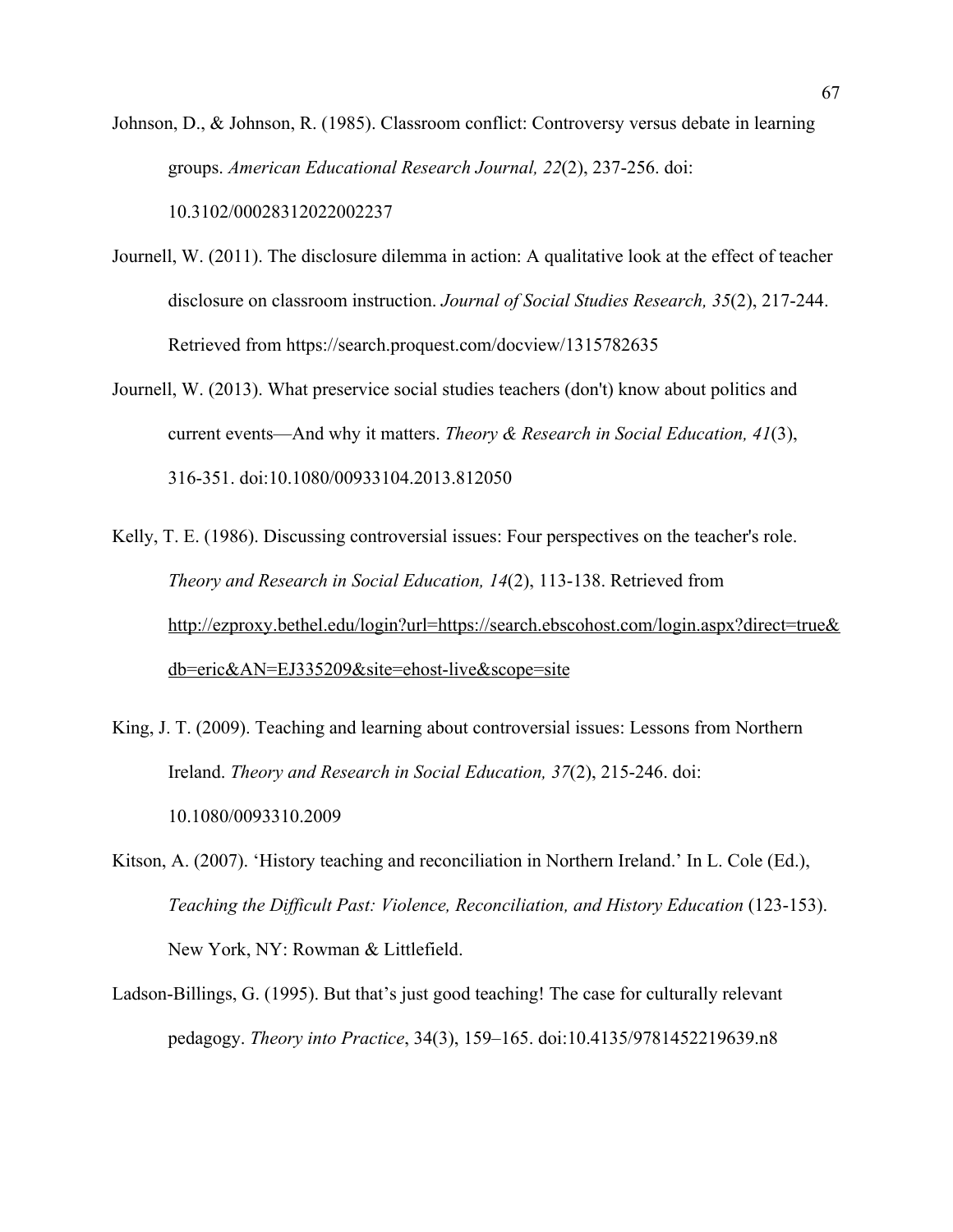- Levitt, G. A., & Longstreet, W. S. (1993). Controversy and the teaching of authentic civic values. *Social Studies, 84*(4), 142-48. Retrieved from [http://ezproxy.bethel.edu/login?url=https://search.ebscohost.com/login.aspx?direct=true&](http://ezproxy.bethel.edu/login?url=https://search.ebscohost.com/login.aspx?direct=true&db=eric&AN=EJ475036&site=ehost-live&scope=site) [db=eric&AN=EJ475036&site=ehost-live&scope=site](http://ezproxy.bethel.edu/login?url=https://search.ebscohost.com/login.aspx?direct=true&db=eric&AN=EJ475036&site=ehost-live&scope=site)
- Lintner, T. (2018). The controversy over controversy in the social studies classroom. *SRATE Journal, 27*(1), 14-21. Retrieved from<https://eric.ed.gov/?id=EJ1166700>
- Lo, J. C. (2017). Empowering young people through conflict and conciliation: Attending to the political and agonism in democratic education. *Democracy & Education, 25*(1). Retrieved from

[http://ezproxy.bethel.edu/login?url=https://search.ebscohost.com/login.aspx?direct=true&](http://ezproxy.bethel.edu/login?url=https://search.ebscohost.com/login.aspx?direct=true&db=eric&AN=EJ1140087&site=ehost-live&scope=site) [db=eric&AN=EJ1140087&site=ehost-live&scope=site](http://ezproxy.bethel.edu/login?url=https://search.ebscohost.com/login.aspx?direct=true&db=eric&AN=EJ1140087&site=ehost-live&scope=site)

<http://democracyeducationjournal.org/home/vol25/iss1/2/>

Lynch, M. P. (2016, May 7). Trump, truth and the power of contradiction. *New York Times.* Retrieved from

https://www.nytimes.com/2016/05/08/opinion/sunday/trump-truth-and-the-power-of-cont radiction.html

- McAvoy, P., & Hess, D. E. (2013). Classroom deliberation in an era of political polarization. *Curriculum Inquiry, 43*(1), 14-47. doi: 10.1111/curi.12000
- McCully, A. (2006). Practitioner perceptions of their role in facilitating the handling of controversial issues in contested societies: A northern Irish experience. *Educational Review, 58*(1), 51-65. Retrieved from

[http://ezproxy.bethel.edu/login?url=https://search.ebscohost.com/login.aspx?direct=true&](http://ezproxy.bethel.edu/login?url=https://search.ebscohost.com/login.aspx?direct=true&db=eric&AN=EJ721770&site=ehost-live&scope=site)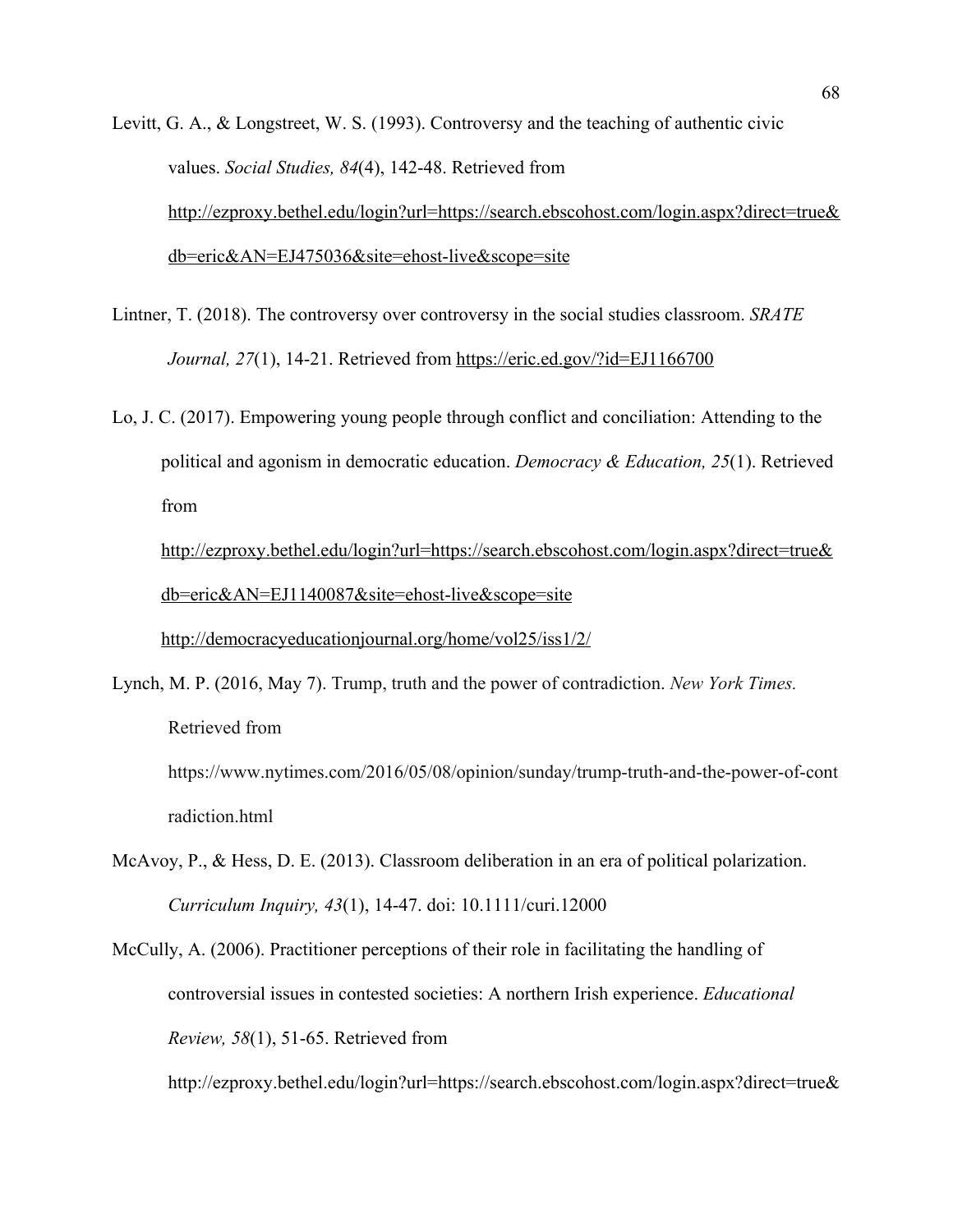[db=eric&AN=EJ721770&site=ehost-live&scope=site](http://ezproxy.bethel.edu/login?url=https://search.ebscohost.com/login.aspx?direct=true&db=eric&AN=EJ721770&site=ehost-live&scope=site)[http://taylorandfrancis.metapress.co](http://taylorandfrancis.metapress.com/link.asp?target=contribution&id=Q501UM535T727077) [m/link.asp?target=contribution&id=Q501UM535T727077](http://taylorandfrancis.metapress.com/link.asp?target=contribution&id=Q501UM535T727077)

McNeil, L. M. (1986). *Contradictions of control: School structure and school knowledge*. New York: Routledge.

Moye, J. J. (2010). Making your classes come alive. *Techniques: Connecting Education and Careers, 85*(4), 8-9. Retrieved from [http://ezproxy.bethel.edu/login?url=https://search.ebscohost.com/login.aspx?direct=true&](http://ezproxy.bethel.edu/login?url=https://search.ebscohost.com/login.aspx?direct=true&db=eric&AN=EJ888197&site=ehost-live&scope=site) [db=eric&AN=EJ888197&site=ehost-live&scope=site](http://ezproxy.bethel.edu/login?url=https://search.ebscohost.com/login.aspx?direct=true&db=eric&AN=EJ888197&site=ehost-live&scope=site) [http://www.acteonline.org/tech\\_archive.aspx](http://www.acteonline.org/tech_archive.aspx)

- Niemi, N. S., & Niemi, R. G. (2007). Partisanship, participation, and political trust as taught (or not) in high school history and government classes. *Theory and Research in Social Education, 35*(1), 32-61. doi:10.1080/00933104.2007.10473325
- Nystrand, M., Gamoran, A., & Carbonaro, W. J. (2001). On the ecology of classroom instruction: The case of writing in high school English and social studies. In P. Tymjala, L. Mason, & K. Lonka (Eds.), *Writing as a learning tool* (pp. 57–81). Norwell, MA: Kluwer Academic Publishers.

Ornstein, N. (2014, July 23). When extremism goes mainstream: just how far is the Republican fringe?. *The Atlantic.* Retrieved from https://www.theatlantic.com/politics/archive/2014/07/when-extremism-goes-mainstream/ 374955/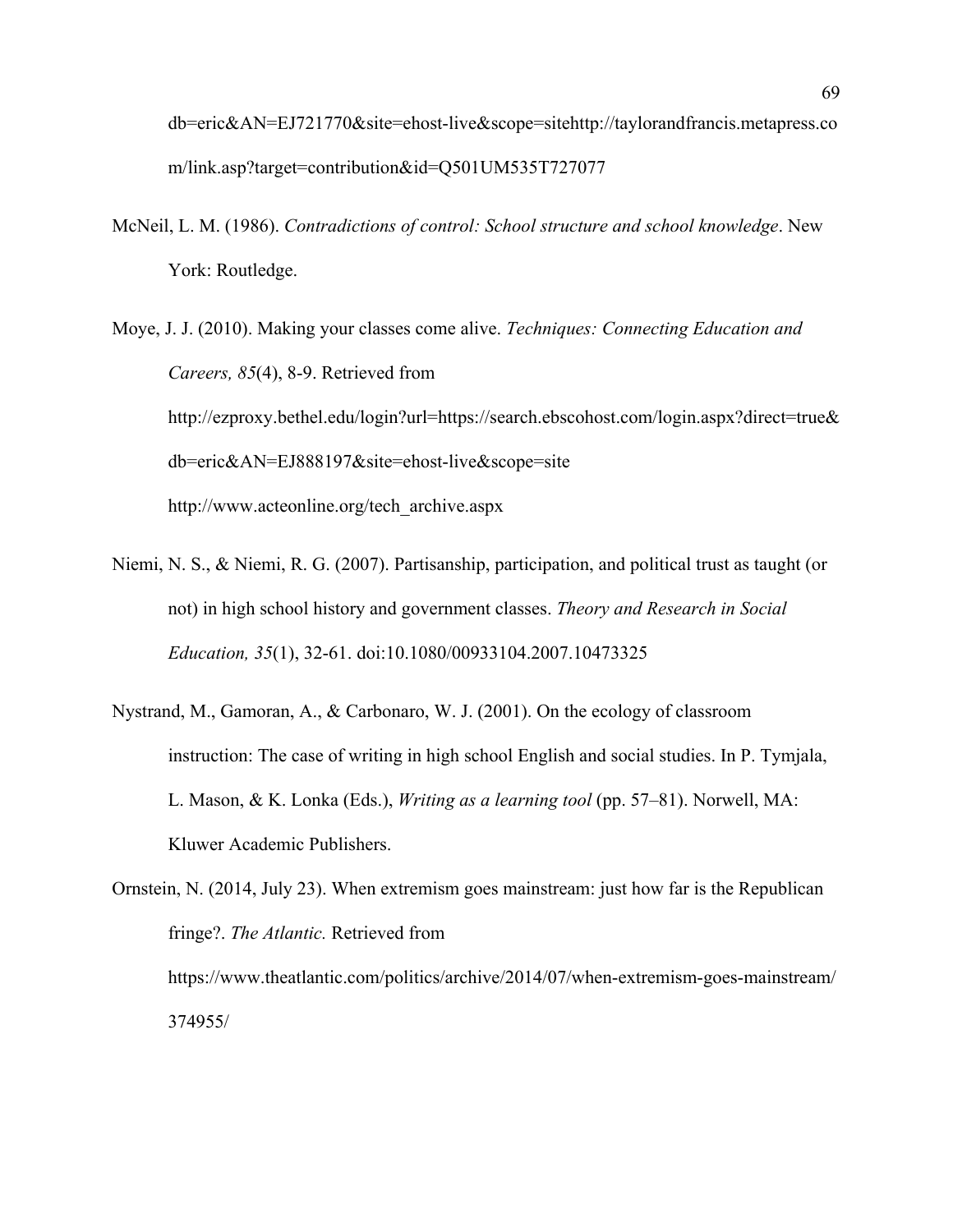- Oulton, C., Day, V., Dillon, J., & Grace, M. (2004). Controversial issues—teachers' attitudes and practices in the context of citizenship education. *Oxford Review of Education, 30*(4), 489-507. Retrieved from http://www.jstor.org/stable/4127162
- Pace, J. L. (2018). Preparing teachers in a divided society: Lessons from Northern Ireland. *Phi Delta Kappan, 99*(4), 26-32. doi: 10.1177/0031721717745552

Parker, W. C. (2006). Public discourses in schools: Purposes, problems, possibilities. *Educational Researcher, 35*(8), 11-18. Retrieved from [http://ezproxy.bethel.edu/login?url=https://search.ebscohost.com/login.aspx?direct=true&](http://ezproxy.bethel.edu/login?url=https://search.ebscohost.com/login.aspx?direct=true&db=eric&AN=EJ759773&site=ehost-live&scope=site) [db=eric&AN=EJ759773&site=ehost-live&scope=site](http://ezproxy.bethel.edu/login?url=https://search.ebscohost.com/login.aspx?direct=true&db=eric&AN=EJ759773&site=ehost-live&scope=site) [http://www.aera.net/publications/Default.aspx?menu\\_id=38&id=1992](http://www.aera.net/publications/Default.aspx?menu_id=38&id=1992)

- Parker, W. C., & Hess, D. (2001). Teaching with and for discussion. *Teaching and Teacher Education, 17*(3), 273-89. Retrieved from [http://ezproxy.bethel.edu/login?url=https://search.ebscohost.com/login.aspx?direct=true&](http://ezproxy.bethel.edu/login?url=https://search.ebscohost.com/login.aspx?direct=true&db=eric&AN=EJ625679&site=ehost-live&scope=site) [db=eric&AN=EJ625679&site=ehost-live&scope=site](http://ezproxy.bethel.edu/login?url=https://search.ebscohost.com/login.aspx?direct=true&db=eric&AN=EJ625679&site=ehost-live&scope=site)
- Patterson, N. C. (2010). What's stopping you? Classroom censorship for better or worse. *Social Education, 74*(6), 326-331. Retrieved from [http://ezproxy.bethel.edu/login?url=https://search.ebscohost.com/login.aspx?direct=true&](http://ezproxy.bethel.edu/login?url=https://search.ebscohost.com/login.aspx?direct=true&db=eric&AN=EJ904825&site=ehost-live&scope=site) [db=eric&AN=EJ904825&site=ehost-live&scope=site](http://ezproxy.bethel.edu/login?url=https://search.ebscohost.com/login.aspx?direct=true&db=eric&AN=EJ904825&site=ehost-live&scope=site)[http://www.socialstudies.org/social](http://www.socialstudies.org/socialeducation) [education](http://www.socialstudies.org/socialeducation)
- Pew Research Center. (2009). *The internet's role in campaign 2008*. Retrieved from Pew Research Center's website: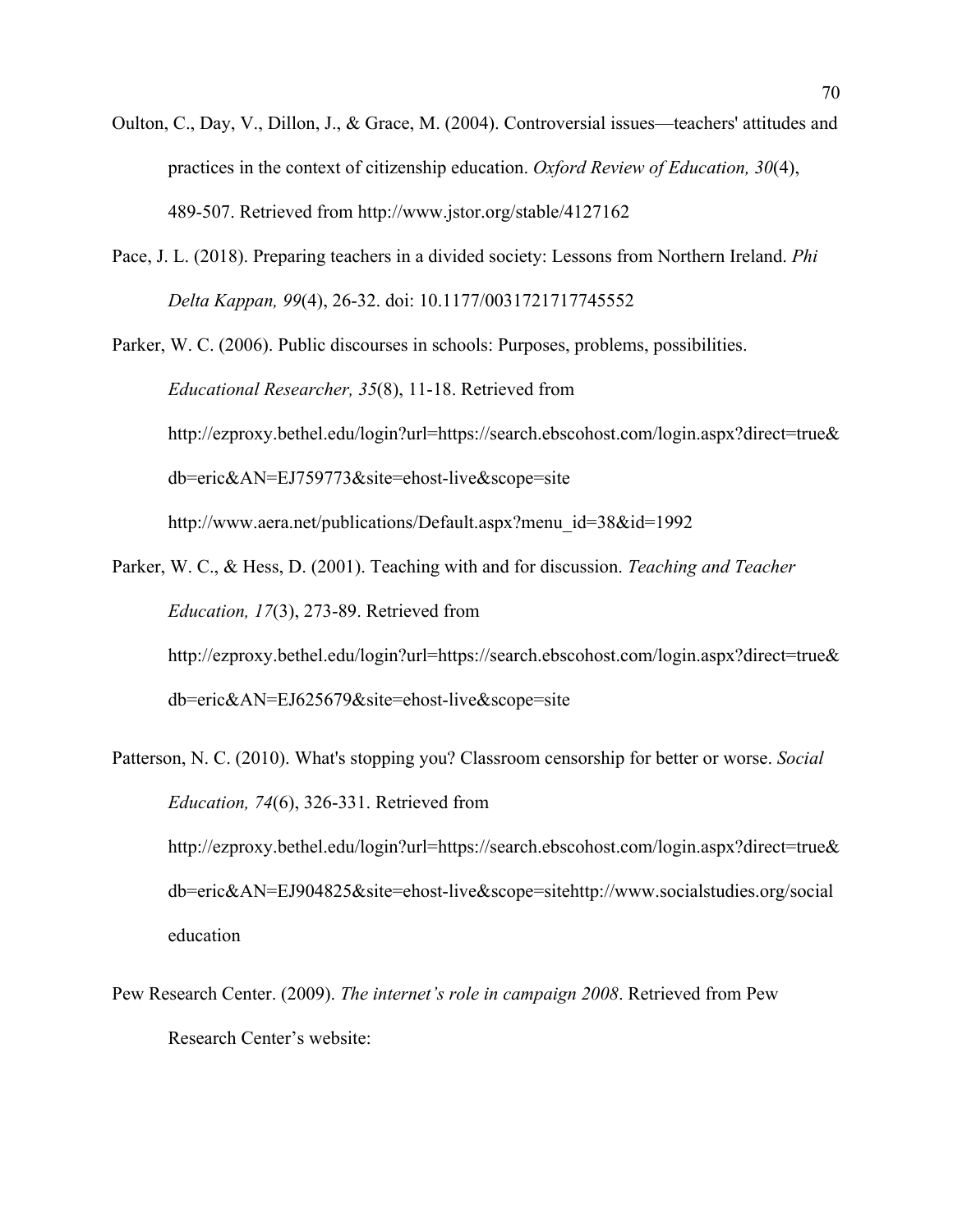https://www.pewinternet.org/wp-content/uploads/sites/9/media/Files/Reports/2009/The\_I nternets Role in Campaign 2008.pdf

- Pew Research Center. (2017). *The Partisan Divide on Political Values Grows Even Wider.* Retrieved from the Pew Research Center's website: https://www.people-press.org/2017/10/05/the-partisan-divide-on-political-values-grows-e ven-wider/
- Pew Research Center. (2018a). *A majority of teens have experienced some form of cyberbullying.* Retrieved from the Pew Research Center's website:

https://www.pewinternet.org/2018/09/27/a-majority-of-teens-have-experienced-some-for m-of-cyberbullying/

Pew Research Center. (2018b). *Teens, social media & technology 2018.* Retrieved from the Pew Research Center's website:

https://www.pewinternet.org/2018/05/31/teens-social-media-technology-2018/

- Pew Research Center. (2018c). *Public expects gridlock, deeper divisions with changed political landscape.* Retrieved from the Pew Research Center's website: https://www.people-press.org/2018/11/15/public-expects-gridlock-deeper-divisions-withchanged-political-landscape/
- Revitalizing Civic Learning in our Schools. (2013). *National Council for the Social Studies*. Retrieved from https://www.socialstudies.org/positions/revitalizing\_civic\_learning#fn5
- Rogers, J., Franke, M. Yun, J. E., Ishimoto, M., Diera, C., Geller, R., Berryman, A., & Brenes, T. (2017). *Teaching and learning in the age of Trump: Increasing stress and hostility in America's high schools.* Los Angeles, CA: UCLA's Institute for Democracy, Education,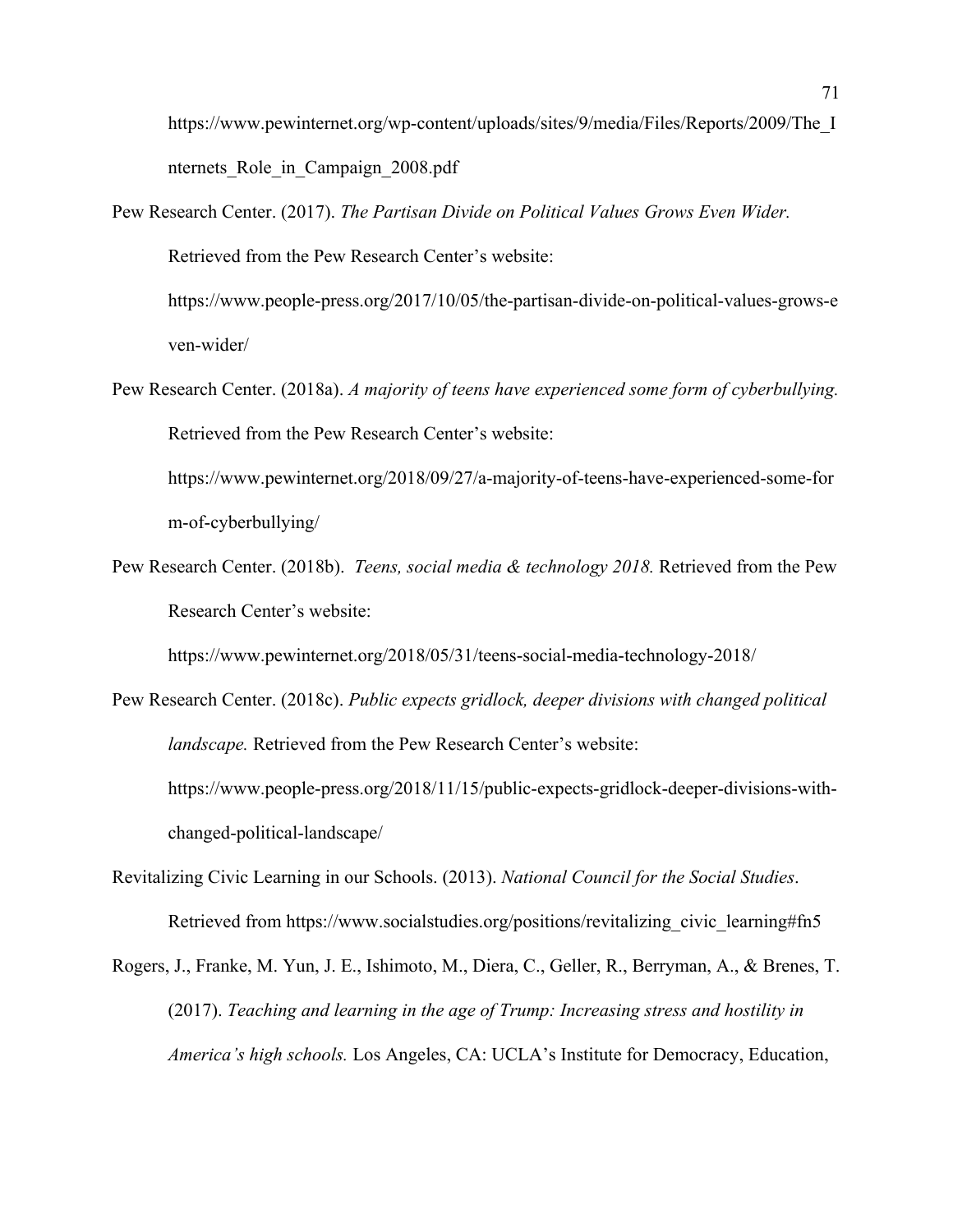and Access. Retrieved from

https://www.fcis.org/uploaded/Data Reports/Teaching - Learning in the Age of Tru [mp.pdf](https://www.fcis.org/uploaded/Data_Reports/Teaching_-_Learning_in_the_Age_of_Trump.pdf)

Sharp, K. A. (2009). *A survey of Appalachian middle & high school teacher perceptions of controversial current events instruction.* Online Submission. Retrieved from [http://ezproxy.bethel.edu/?login?url=https://search.ebscohost.com/login.aspx?direct=true](http://ezproxy.bethel.edu/?login?url=https://search.ebscohost.com/login.aspx?direct=true&db=eric&AN=ED507171&sire=ehost-live&scope=site) [&db=eric&AN=ED507171&sire=ehost-live&scope=site](http://ezproxy.bethel.edu/?login?url=https://search.ebscohost.com/login.aspx?direct=true&db=eric&AN=ED507171&sire=ehost-live&scope=site)

Simpson, M.D. (2010). Defending academic freedom: Advice for teachers. *Social Education*, 74(6), 3013-15. Retrieved from http://exproxy.bethel.edu/login?url=https://serch.ebscohost.com/login.aspx?direct=true& db=eric&AN=EJ904822&site=ehost-live&scope=sit[e](http://ezproxy.bethel.edu/login?url=https://search.ebscohost.com/login.aspx?direct=true&db=eric&AN=EJ727925&site=ehost-live&scope=site)

- Stradling, R. (2001). *Teaching 20th-century European history*. Strasbourg: Council of Europe Publishing. Retrieved from http://www.sissco.it/download/dossiers/estradling.pdf
- Stradling, R., Noctor, N. & Baines, B. (1984)*. Teaching controversial issues,* London, UK: Edward Arnold.
- Villegas, A. M., & Lucas, T. (2002). Preparing culturally responsive teachers: Rethinking the curriculum*. Journal of Teacher Education*, 35, 585–601. doi:10.1177/0022487102053001003
- Zimmerman, J. & Robertson, E. (2017). *The case for contention: Teaching controversial issues in American schools*. Chicago, Il: The University of Chicago Press.